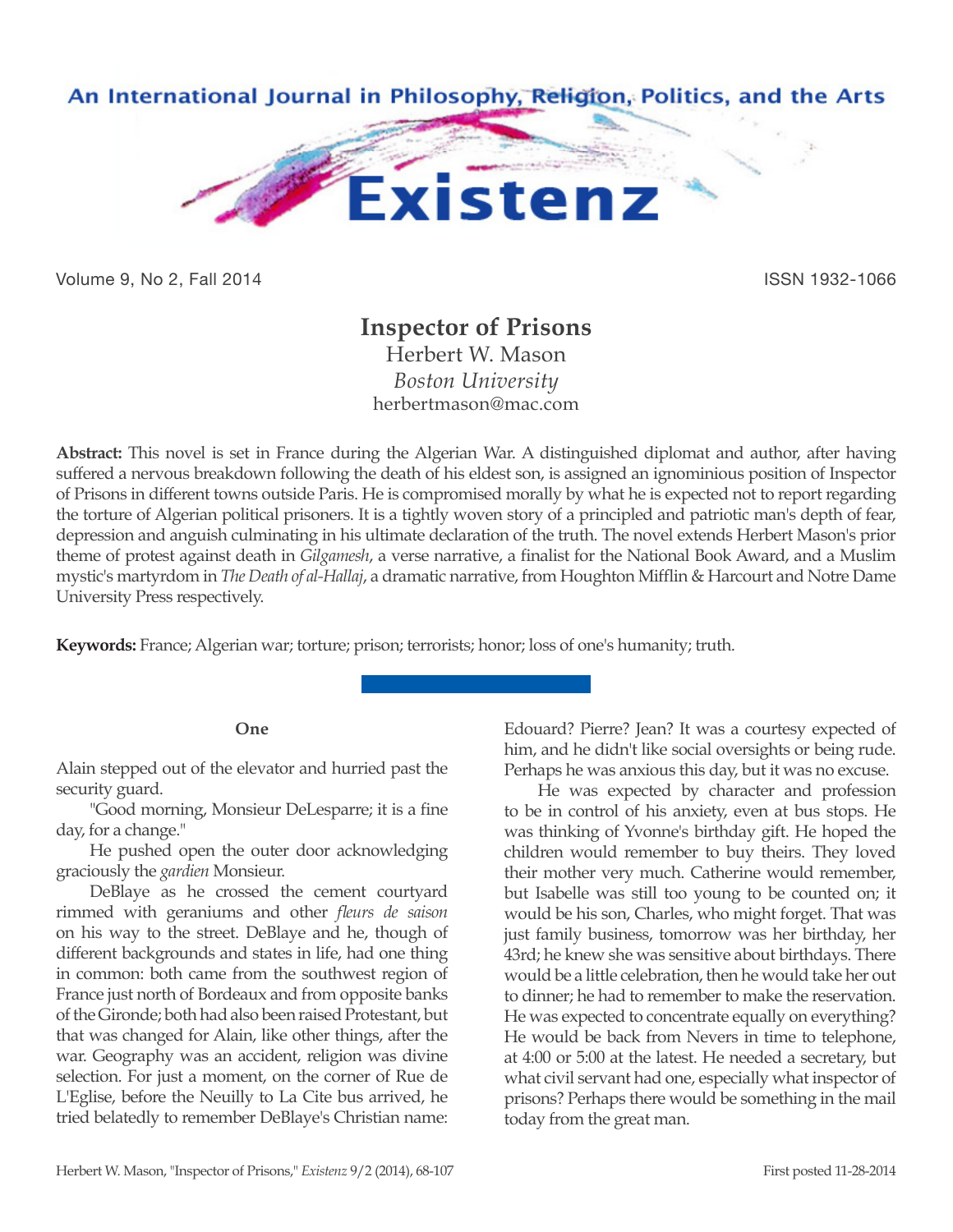He had sent the poems five weeks and three days before. Literary giants feel no need to hurry to facilitate others' recognition, especially by themselves. It wasn't as if he was a nobody. He had published four books, two after his conversion, and now his work was becoming more naturally religious in subject and, he thought, in tone. There were times, mostly late at night, in his study or in bed awake, when he thought his work was important. But when day came, its value seemed slight, and there was never any time to do more than short pieces.

Then there was money. He was anxious about that. Yvonne was bringing in as much as she could from her English lessons. He was at the limit as a civil servant. Their apartment, small as it was, was beyond their means, but it was safe—that mattered most in these times. Safety, safety. He trusted DeBlay but repeated that word to himself seeing no sign yet of the bus. His parents would leave some inheritance. That was his one hope of a margin of relief. But their health was good, thank God. He praised God for that sincerely. And then there was his sister. She would share what they left. And, of course, if one died before the other, as would surely be the case... He hated this subject most of all, almost. The bus was late. It was 7:40 by his watch. Perhaps only five minutes late, still...

It was conceivable that a writer, even a busy bureaucrat, could compose poems or segments of a novel or an essay on a bus en route to work. The *petits bureaucrates* of the old days found time, some time, to write novels for themselves. Most were unmarried, perhaps. He could not think of their names now.

The man in the seat ahead of him, he noticed when he sat down, looked Algerian. He was dressed well if he was; but if he was, how did he happen to be dressed well and how did he happen to be in Neuilly? The bus originated further to the west, where there were no Algerians residing. Had some moved in? Was this man visiting someone in Neuilly, a leftist collaborator? There were many of those these days, even in Neuilly. Alain felt uncomfortable, stood up, and walked four seats forward to an empty seat next to a woman. He looked back briefly before sitting down. The man could have been Italian. In any case, he felt more at ease. The woman was gray haired, somebody's grandmother, his own mother's age perhaps, sixty-seven. He must telephone his parents from Nevers. He often did that on his tours of inspection. The call from Nevers to Bordeaux was not expensive, a short call. There was always time to kill in Nevers; indeed on most of his inspections. His mother,

when he said where he was and what he was doing, would sigh, "Oh Alain," just that, and then his father would come to the phone. What did that sigh express or, better, what did it omit? His sister was divorced. Surely that caused as great a sigh. Perhaps not. Divorced at thirty-eight after 15 years of marriage. When that happened two years past—and through no fault of his sister, rather through typical French infidelity on the part of his brother-in-law and the final impatience of a longstanding mistress—his mother sighed for several days, literally. Charlotte by her existence of abandonment and woe caused grief only to her mother, not to herself. It was a queer dialectic indeed.

He sat in stillness over that thought. It was his other work that had tied him to his own queer dialectic. What is mine? He came to this question inevitably. Yet, if it were to endure the inspection of the prison at Nevers this day, unlike his other days when he had the more routine inspections at Nantes, Brest, Elbeuf, Rouen, Lille and Lyon, he would have to avoid or at least postpone the answer.

The bus was late arriving at La Cite. The traffic was atrocious. The gas fumes, the grit, the posters on the kiosks of the latest female discovery or, rather, of her bosom, the depressed faces queuing up at the stops, the showing off and up without joy—he mostly ignored it all; but on days of certain inspection trips he noticed everything or, rather, everything challenged him. Two trips a month were especially bad; thank God it wasn't more. Some weren't bad; at least the drives were agreeable; Nantes, Rouen, Reims; he could visit the cathedrals. Nevers was especially bad. He took the train and the local train took long. And then there was the prison itself with its special feature. Of course, he visited the incorrupt body of Sainte Bernadette in her vacuum-sealed glass coffin.

Two trips. Why was a poet, whom a few once called gifted and sensitive, given this task?

On other days there was mediocre daily work, like in any other job: office work at the Commissariat, Hotel de Ville; paper work, reports, meetings with other inspectors, chiefs of service, his director, routine in its overall significance and hardly anxiety producing. None of these duties, in any case, felt like a divine conspiracy.

His chief, Bertrand, interrupted his coffee long enough to acknowledge him in the doorway, wave him into his office while saying "Ah, it's *that* Thursday. Nevers again." They talked but it was like watching two others than himself. They had the same conversation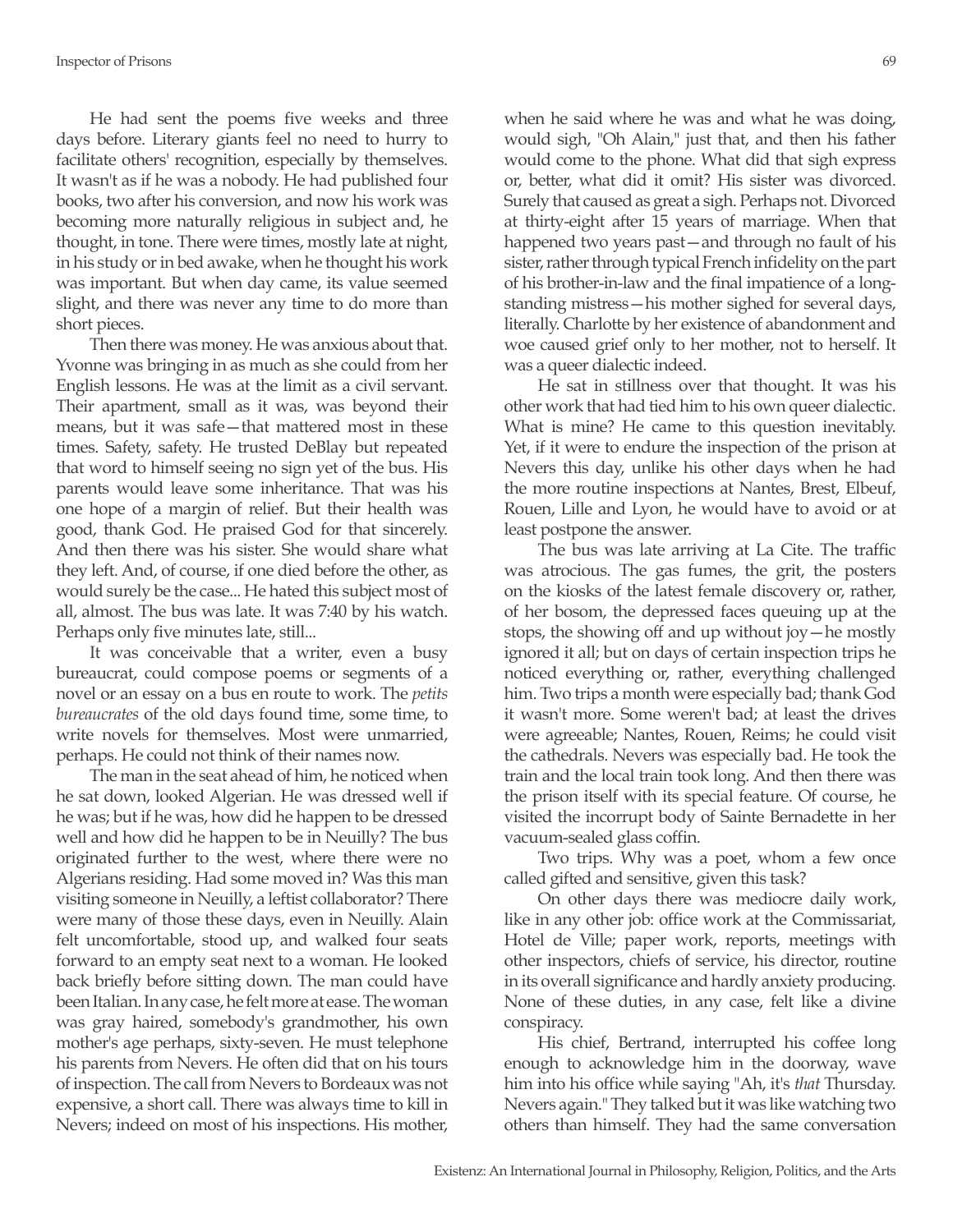before each inspection trip to Nevers. Each time Bertrand leaned forward and handed him the latest propaganda booklet with a wink or, increasingly as the war progressed, a smirk. It had become their closing exchange, a pill to take before the ensuing headache set in fully.

Alain had made a point of not knowing many people in the system and few had sought his acquaintance. It was only a job, one that enabled him and his family to live decently and eat. He could not accept it as a definition of himself or as a profession proper to his background and personality. He reaffirmed these denials and then left the office of Bertrand, whom he also knew only there, impersonally, and spoke to no one else on his way out. He recognized a few faces, nodded politely, and feigned preoccupation.

The Gare de Lyon was crowded at 8:45. He had five minutes to buy his ticket and push through the gate to the train. His eyes blurred with desire to be elsewhere. He clapped his suit coat right pocket where he put the booklet and entered the press of people. How easily he became one of the pushing people, impatient at the ticket seller, everyone making facial contortions at neighbors. He tried to think of something, but his wife's present didn't stay in his mind, nor did the novel he still intended to write. He felt an umbrella handle twist into the small of his back. He turned his head to complain: "It isn't raining, it's 15 April, and it's sunny." But maybe it wouldn't be sunny later. The platform was crowded and anyone when pressed could be thoughtless. The little man with the umbrella handle moved by him and disappeared into a car.

Alain found a window seat in a compartment forward. He looked at the tracks crisscrossing southward as they fanned out from the path of his onrushing train. He wanted to call his novel "To the West" or just "West", which had nothing to do with any of this. He would never write about his life as it was now, never about this. This was too ordinary, too beneath anyone's imagination or endurance. No reader would ever want to be where he was going now. His conception of a novel was not naturalistic, though not escapist or fanciful either. Just distant, at least enough to breathe. Distant in memory and in hope. He deliberately denied to both his present experience, which was something not happening at all, especially when it actually was. "West." He remembered the image with which the novel was to begin: a signpost at a large cemetery outside Grenoble.

He or, rather, his protagonist, himself thinly disguised and called Pierre for a number of significant reasons that would become gradually apparent, had taken the morning train from Geneva to Grenoble. He had descended the train onto the platform, waited for several minutes as if looking for someone who might be there to meet him, then, disappointed, he walked into the station to arrange for a taxi to drive him to the cemetery. Once there, he spoke to the custodian and got directions to the particular grave he was visiting. The custodian had said it was located in the section marked "West." As he walked, Pierre came repeatedly upon signs which read "To the West," until he finally reached the section itself, "West." Alain could see that scene recreating itself over and over in his mind: the train, the platform hesitation, the custodian, the signs, and "West," each marked out in momentary episodes against the continuous background of white wooden crosses planted in acres of well tended fields as far as the eye could see. That series of episodes led to two events in Pierre's life, each separated by a decade in time. And that element of time was difficult to realize artistically as well as emotionally, still.

The first event occurred one late morning in 1945 when he walked to the "West" and found at a certain cross a woman standing. They stood side by side for several minutes looking down without speaking. No reader would believe the truth of this first reunion with his wife, that there was only silence between them after four years of separation. He could not include that in the novel. No one would believe nowadays that they had made no contact, no prearrangement for meeting. No one would remember the destruction to relationships and to lives and to ways of normal communication of that time. That problem separated him from today too, because he remembered. He had escaped to serve France in exile in Switzerland, and in August 1945 he had returned to look for his family—his wife and his three children—not knowing if they were alive or dead. His only starting point was there, knowing his last contact two years before was by currier to Grenoble who returned with the news that his brother-in-law had been killed—he did not know how—and was buried in this cemetery. He and Yvonne stood for several minutes in hushed silence before her brother's cross, the only visible symbol then of the West, not knowing the other was real or could be there if real. To each it was another hope, an illusion in a field of crosses. Then he reached out to touch her and found she was real.

They sat on the ground and wept, he remembered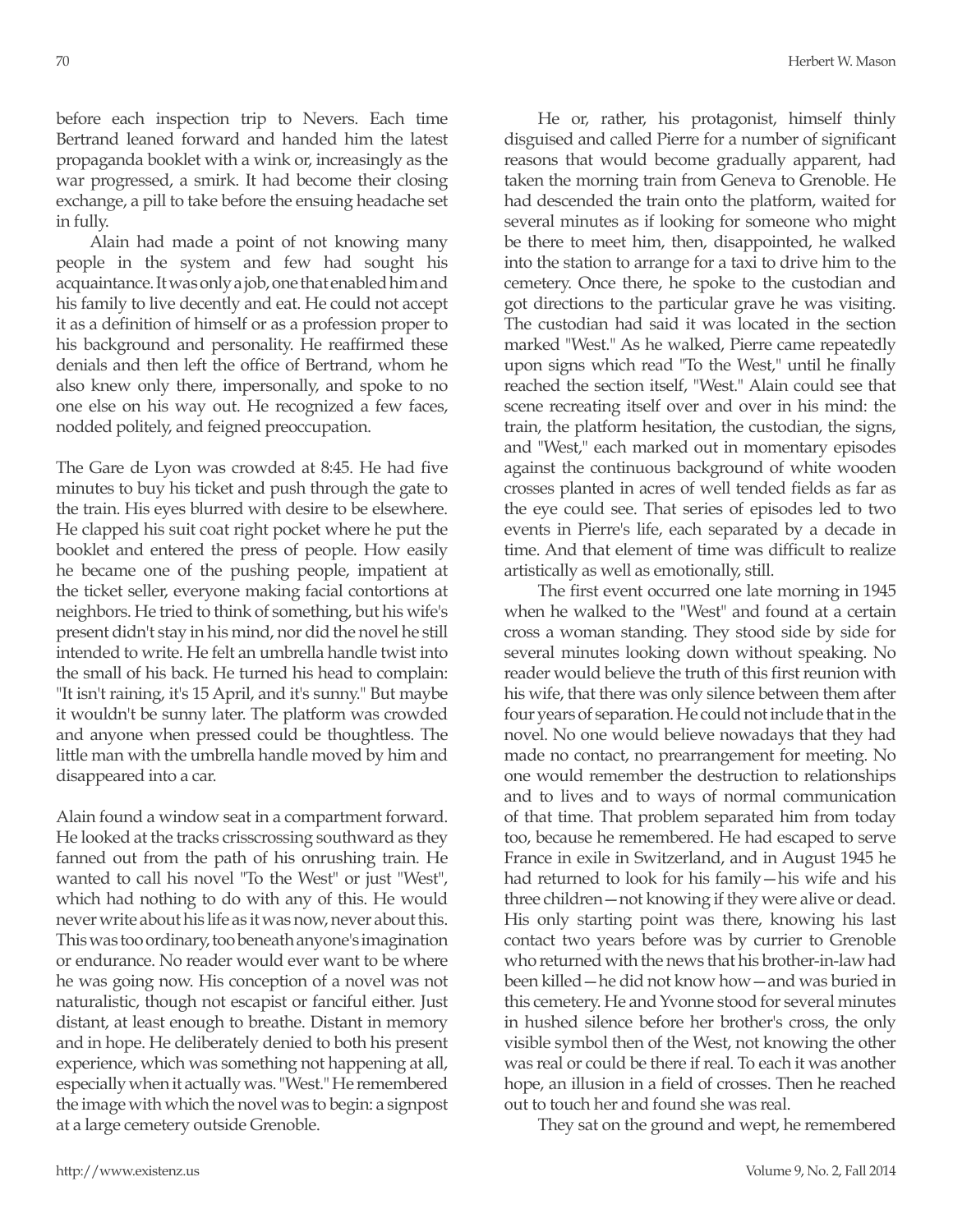that, holding each other around the neck, kissing, mingling tears. Their legs just seemed to give way. He remembered reading through his tears his brother-inlaw's name, "Michel Fouguet, June 14,1943."

The train was cutting through countryside now, past Melun through the forests of Fontainebleau. Nemours, Montargis, Gien, Briare, Bonny, Cosne, La Charite, Pongues, then Nevers. He recounted the stops ahead.

Superimposed on that reunion, which he had almost become able to consider as belonging to fiction, was a terrible farewell that still was too close and too real to so assign. Some days, when going over his novel, he knew the whole undertaking was impossible. To consider life fictional at all was a desecration if not a moral transgression. He knew of a few writers who had written out their pain caused by the war as a kind of spiritual therapy, but he could not do that. He did not judge them irreverent or wrong, just different from himself. He could not release it to any form other than his own private memory. How could he express what he felt when he touched his wife's hand after four years' separation and felt hers seize his. He could deal with symbols like the crosses for the desecration of the West. But how could he write of the way her arms trembled with his when they embraced. They trembled for an hour together—longer—for days—whenever they stood close to each other. There were almost no words. The Fontainebleau forests were always distracting in themselves.

His eyes returned to the scene of memory. Again he was walking in a cemetery alone. Again there was a woman standing before a cross. But the year was different. It was 1955. This was impossible, almost, to recall let alone assign to another, an invented Pierre. He was forty-two. That had no significance. Ages had become irrelevant when another war had rendered time meaningless. It was near his wife's birthday, then, too. They had not expected to meet there or anywhere during that day. He had recently been assigned the inspection of prisons job and was depressed after days of anger and bewilderment. He drove to Reims that day and came back early so as to visit their son's grave. Their "son"—how easily he said or Pierre said that word to himself. He died at the end of their assignment in the embassy in Geneva. They had a nice home on the lake. The children had two pet dogs. They entertained. He remembered their luxury of space. Geneva, where he had lived in exile, never knowing if his family were alive or how they lived from day to day under the occupation, knowing what the Germans did especially to the families of Gaullists if they discovered them. Now it was peacetime supposedly, at least in Europe itself. But when was now? There had been a few years of peace for them together, 1945 to early 1954, and then Robert died, killed on his bicycle by a car. After that there was no peace. The years between 1954 and the present were not years, not even moments. In his mind the war in Algeria began when Robert was killed. France was killed. He could not separate their eldest son's death from the war in Algeria. He couldn't. No one had the right to pry into his heart and demand he detach from this or any loss.

They met at Robert DeLesparre's grave: a simple cross, 1939-1954.They both had come that day, too. They said nothing. But at the end of their silence, in which they both prayed for the repose of his soul, he did not reach out to touch her. She took his hand in hers but when he gave no response, she released it. They walked side by side out of the cemetery and drove home in silence. No, that's not exact, he remembered; they talked about her birthday. She wanted to have dinner in with the family.

He could never superimpose these two chance but not so chance meetings on one another. They belonged to Pierre only in their conception of similarity, not in the actual coincidences of God.

Gien was as nondescript a town as there was in France, at least by the view from the railroad station. Hardly a station, just a platform stop One man got on. Was it one of those towns that Bernanos wrote of where a village *cure* was expiating or substituting for the low and the high born beset with satanic sloughs of inescapable boredom and loss. Gien - it sounded like a disguise of itself, a deceptive obscurity, whatever that meant.

He felt the booklet in his pocket. It wasn't time yet to look at it.

Most of the time he didn't believe in Pierre. Sometimes, like this day, he clung to him, wanting him to replace himself, to allow him through magical substitution to become fictional. Everything could happen to Pierre: the visits to the two cemeteries: his brother-in-law, substitute in death; his son, substitute in life. He didn't understand that last. He didn't understand how he could lose his son. Nothing lived then. He loved the other children and his wife, but something of himself stopped living then—of himself and of his France, simultaneously. He returned to Paris. The government changed. He was given an ignominious job—inspector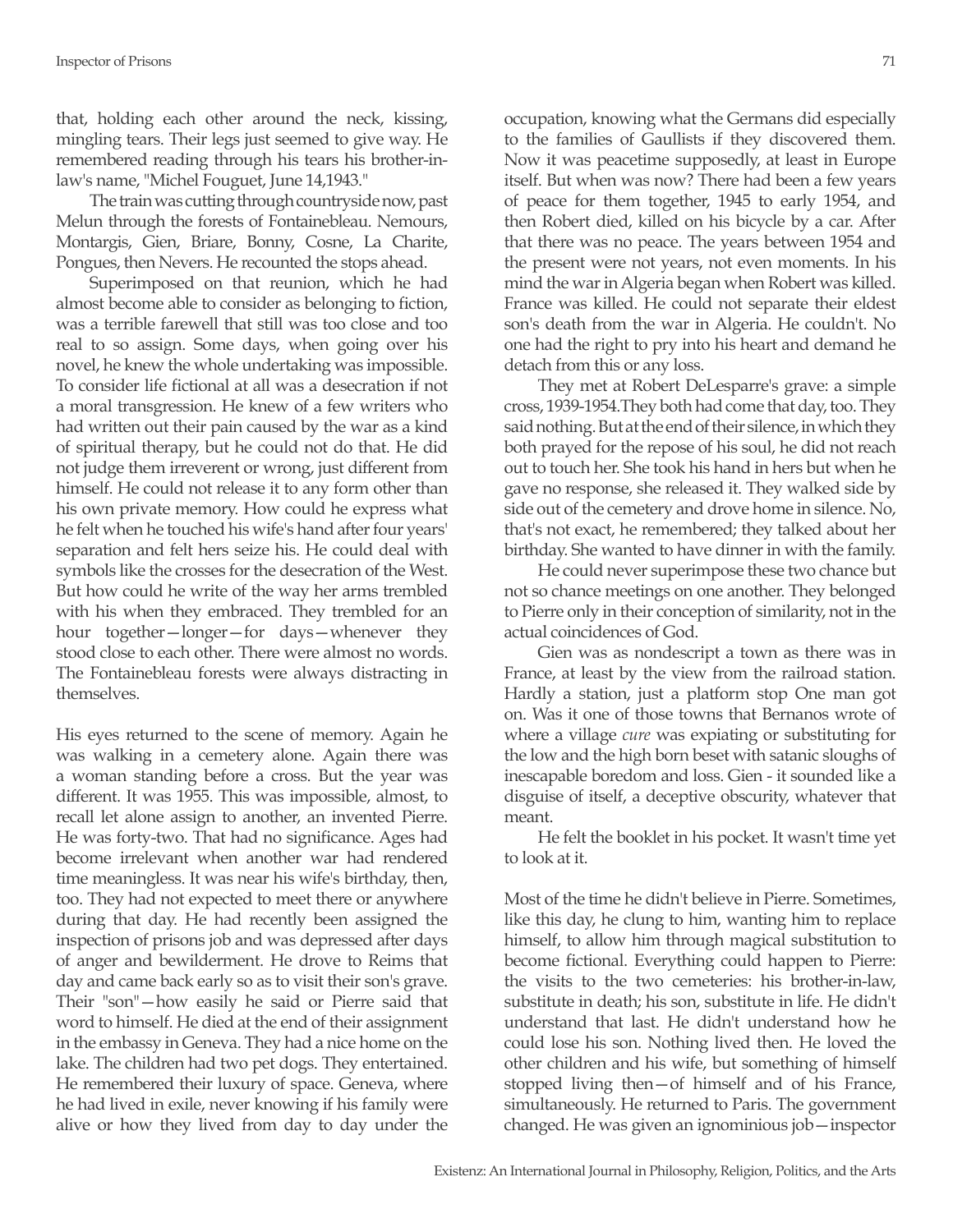of prisons. It will give you time to write, Alain, the great man of Letters had written him with his characteristic sardonic dismissal that substituted for caring and concern. But it was clear to him once that he was chosen precisely because he could not inspect what took place in prisons, especially now with the prisoners of war concealed there—and especially at Nevers. They chose him because they wanted to be sure the prisons were not inspected thoroughly. They knew his nerves were gone. His sensitivity was in need of assuagement. He would overlook and avoid. The system was cruel; no, he had once feared, in his case, it was beyond cruelty; it was satanic.

Nevers was the emblem of his lack of nerve, of his degradation.

He could not write. He could not make Pierre come into being to replace himself. He could not even get the great man of Letters to write him about his desperate otherworldly prose-poems. He was lost, abandoned by everyone and by God, he felt as the train stopped at La Charite. One more stop—Pongues—then Nevers. The train always delayed the longest in La Charite, as if waiting for someone, a latecomer, who finally didn't come. Of course, he pondered its name, repeating it slowly, during the delay. It seemed as if La Charite was only a brief stop in a local train run. One was given a chance to get on or get off there, but inevitably one continued on to Pongues.

He lifted the booklet from his pocket, looked out the window at the disappearing platform, ignored the one remaining passenger in the compartment, an older woman seated next to the door to the corridor, then opened it to the photographs.

They were like little dirty pictures handed out by little dirty men who clustered around Notre Dame de Paris: frontal, artless, badly developed, light gray. They were a new set of "Atrocities Perpetuated by Algerians." The victims were French or French settlers in Algeria. All were mutilated and, when dead, photographed. He looked at one, then looked away. He saw nothing out the window but blur. The old woman, his companion, seemed victimized, stripped by age, quivering in the corner near the door. He tried to smile, but his face muscles had become paralyzed. He began to feel his disgust and hatred for Algerians intensifying. He turned a page and looked at another photo of a victim, this one a woman. He could not make out her face. She was dark complexioned, almost swarthy, but surely she was French. He had seen French women's faces

like that. My God! he shuddered; the bestiality of these Musulmans. They are less than human. He turned the page and saw a man whose mouth was open in agony. A distinctly French face, he was sure, a Christ face. The train was moving toward Pongues, jogging his concentration; the old woman was staring at him. Was his face as filled with hate and pain as his heart? He looked at the window but it did not mirror him with any clear likeness. He started to close the booklet, then he believed he should look at one more. He flipped the pages to a photo of a boy no more than eight or nine.... Pongues was only eight minutes away and was soon behind him, too quickly. The booklet lay in his lap, its work completed. He saw Bertrand's cynical face looking at him, drooping eyelids, twisted smile and all, as he handed him his medicine for Nevers.

He had one stop or, put more appropriately, one visitation, to make before driving in a taxi to the prison. It was customary, necessary, for him. Sainte Bernadette had become one of his favorite saints during the course of his two years of visiting Nevers. Once he had been a typical French scoffer at the saints, at miracles, at apparitions of the Virgin Mary to misguided children and homely nuns. The Lysee Voltaire had done its job of making a good French rationalist and skeptic of him in his teens. Then the war and the occupation made him believe less and less in reason's claim to a better world, but still without replacing it with faith. He became at least respectful of anyone who suffered physically, emotionally, spiritually though he did not understand the latter category; but, of course, he realized even now, so few did. With his eldest son's death his last vestiges of desire for a rational world left him. He collapsed, literally. He was hospitalized in Geneva for migraines, suspected angina, and nervous exhaustion. Out of the ruins came his conversion. His wife had come from a Catholic family in Grenoble, but religion had never been a problem for them, since she was not practicing at the time of their marriage. The war and occupation had changed all that for her, too, in the direction of belief. His conversion brought them together religiously, but then, later it seemed to erode when he could not reconcile himself to their son's death and to the recurrence of war.

There was no use trying to sort all this out now. Torture, religion, grief converged repeatedly in need of explanation, but he had none. At least Sainte Bernadette calmed him, as much as anyone could calm him, at rest in her transparent coffin.

He visited her at an hour when few pilgrims were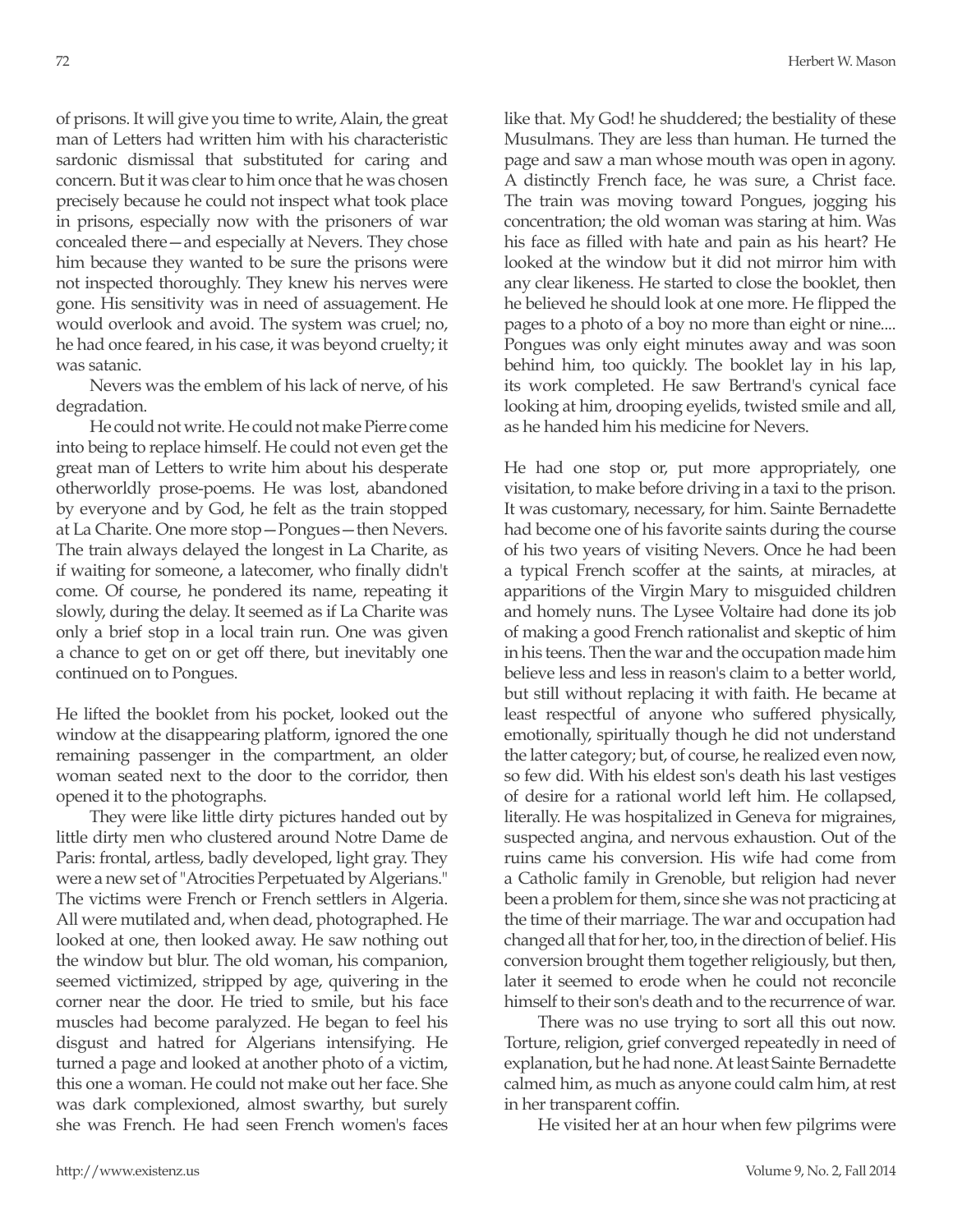present. He knelt on the carpeted step before the glass, looking at her yellowed folded hands, her tightened facial skin, her discolored eyelids, her closed lips. He prayed for her intercession. He wanted peace forbearance—a strong stomach—undifferentiated grace. He could not define what he wanted exactly; just her word on his behalf, her pity and compassion, her substitution. She had suffered badly herself from a disease that crippled her legs and caused her early death, yet there she lay in an aura of sanctity, incorrupt, virginal. There was nothing grotesque to him about her presence, though once he could not have knelt there beside a corpse however holy. Make me, one person, undivided, he prayed. Help me to believe, to have the courage of belief. Deep inside, he had always been separated from life; his loved ones, himself, from faith, from reason. There seemed no unity anywhere. Sainte Bernadette, intercede for me. Make this day, at least, endurable! Bring me to tomorrow.

He touched the glass of the casket, as pilgrims did. He bowed his head and, after a silent prayer, he crossed himself and left the chapel, not lifting his eyes from the carpet until he was once again on the street. He raised his hand and called out "taxi!" without seeing. He wondered if he was actually, at some unconscious level, blind.

The prison at Nevers was four kilometers from the town. Like a few other prisons under his inspection, it had not always been a prison but rather a hospital converted by the Germans into an examination (*sic*) center and absorbed permanently into the regular French prison system after the war. As a hospital it had specialized in cases of terminal illness and had once been called a Hotel Dieu with a head of Christ above the entranceway over the words EGO SUM RESURREXIT. The prison was another divided self by its mixture of hospital, religious symbolism, barbed wire gates, highelectrified fences, and bars on the windows. It was always referred to on his inspection reports as "Nevers" and, as in the case of the hospital at Vincennes to the east of Paris, no one knew there were interrogations and detentions of political prisoners carried out there. He was only required to inspect sanitary conditions and adherence to prescribed standards in the securing and maintenance of prisoners. That was all. That might have been simple enough or unpleasant enough to endure, but for the warden.

Jacques—"Frère Jacques," the prisoners and guards were made to call him on his insistence—looked upon last names in general with disdain. The minute they were alone together the inspector was Alain without a last name. It was a policy based on a peculiar fear of anyone's ever knowing anyone beyond the walls of the prison. Alain, as inspector, knew, as perhaps did everyone else, that the warden's name was Silvestre, but Jacques acted as if no one knew it and would never know it. Such pretense was senseless like the inspection itself.

Jacques was a small man, a head shorter than Alain, who was over six feet, but with his oversized chest and broad shoulders he was imposing or at least threatening. It was easy to dismiss him distantly, as some in the Paris prefecture did, as a sociopath, but in one's presence he had the quality that altered one's own normal pattern of behavior. Alain became highly nervous, visibly so, and found himself talking excessively, almost ingratiating himself to this little sallow-faced, thin cheeked ruffian whose voice was loud, whose capacity to listen was nil, and whom one wanted to escape by any means possible. The French system had found him his proper place, rather than discarded him, to everyone's horror. He was Alain's age; he claimed to have served DeGaulle in North Africa and England, but Alain had never been able to trace his war record—having tried vigorously once—and suspected he had been a collaborator, indeed was virtually certain of it. Everyone lied after the Liberation, in any case, except those who did not need to, and they wanted only to forget.

"Alain, my brother," Jacques greeted him in his office. "It's that time, isn't it? You are keeping yourself trim."

"Yes," Alain responded, "you too."

Jacques' pleasantries ended there as he led his inspector out of the office to the prisoners' wings.

"There's nothing specially noteworthy," he said without turning his head.

"I'm sure," Alain said nervously.

Alain wanted him to skip the chatter. They both knew what the report would say. No one had the courage to challenge Frère Jacques. If only he had a patch over one eye, a wooden leg, or a crippled hand, instead of a clean shaven coarse but curiously boyish face, especially when he grinned out "brother," he would have been seen as deformed straight off.

Alain followed behind in the quick tour through the kitchen, the laundry, the four corridors of occupied cells, glancing from side to side without speaking, making mental notes he knew he would routinely record. The last and only question he asked would be forced out of him by Frère Jacques near the end of the tour, as it always was.

"Is there anything I didn't show you that you wish to see?" The boyish grin settled on his face defiantly.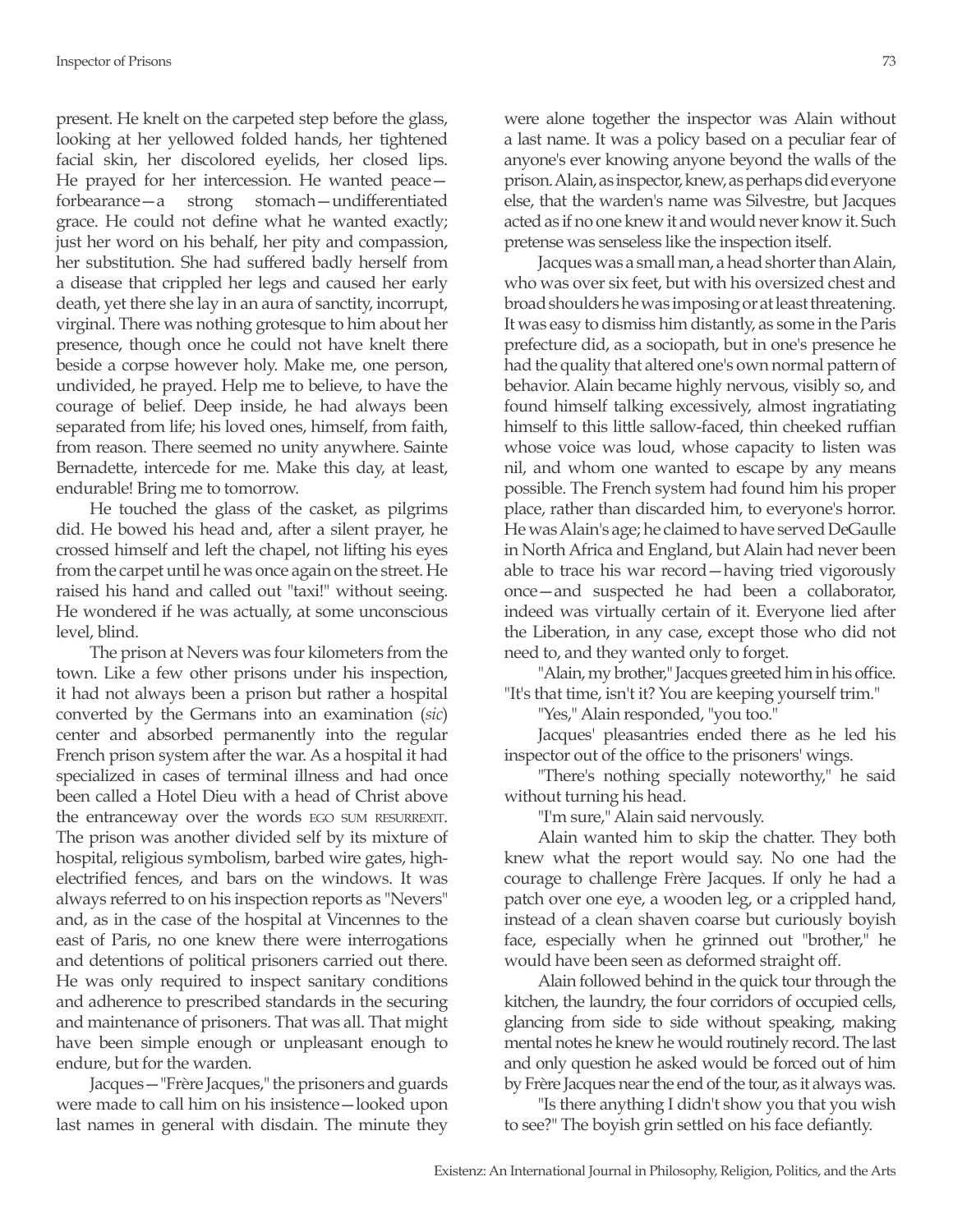Alain could ordinarily remain silent as he did at some other prisons, but with Jacques he spoke as if involuntarily. "What else should I see?"

"Well, there are a few foreigners here, unofficially. Do you have the guts for it, old friend?"

"What do you mean by foreigners?" It was the same game of euphemism and control.

"You are a sensitive fellow, Alain, a poet I hear, not a fellow like me who deals every day with the harsh, ugly realities of life. You understand?" He stared pugnaciously up at Alain.

"I understand."

"I did not ask for these foreigners. They were sent here for interrogation and detention. Some people don't like to face what service we perform in wartime. You understand?"

"I understand." Alain felt himself shaking and knew Jacques was enjoying his effect.

"It's not pleasant. But you are the inspector," Jacques smiled. "You must have seen worse in your job."

"I will see it," Alain said, his voice cracking. They walked to another section of the hospital-prison. "How many foreigners here?" Alain asked, as if there were to be a report.

"Six—no, five today." Jacques turned his head and smiled again.

Despite the name Jacques, Alain always insisted the warden was German, not French. No Frenchman was so deliberately sadistic, he wanted—he needed to believe.

Alain touched his pocket where the propaganda booklet was.

"We keep them segregated from the other prisoners, you may remember from your last inspection."

"I remember."

"They are animals, you understand?"

"I understand."

Jacques led the way at a quick pace down the last corridor to where a guard was sitting on a straight chair tilted back beside a closed door.

"You put this in your report as you see it," Jacques smiled.

"Yes." It was the same charade.

Jacques unbolted the door without the guard's moving and took Alain's left arm with his right hand, squeezed it, and led him inside. Six men were lying on the bare floor. There was no toilet, no furniture of any kind, no window, just an overhead light glaring from the high ceiling fixture above. The men did not move.

Jacques turned one over on his back with his foot and kicked him in the groin. The man groaned.

"He's alive, see," Jacques smiled. "That one over there, he knifed a policeman in Dijon last week."

"It was he?"

"That's what they say."

The man's teeth were gone, his mouth was full of dried blood. His eyes were open but motionless. Jacques walked over one who did not move.

"I hate these bastards!" he shouted. "They're not human. Look at them. Do you want to see what I'd do with them?"

"No!"

"Oh Alain, brother, you're a little squeamish with prisoners of war, eh?"

Alain left the room covering his face as he was about to vomit.

Alain ran down the corridor as Jacques shouted at his guard, "Take the dead one out, for Christ's sake. We're not savages!"

Alain leaned against a wall in the men's room after vomiting and washing his face. He repeated to himself, the one who knifed the policeman in Dijon...the one who tortured the woman with the electric rod...the one who cut the man's...the one who slit the boy's.... Tomorrow, he tried to reach tomorrow in his mind. He had locked the bathroom door from inside, so Jacques could not get to him there; but he would have to go outside. He could not stay there all day. What else? Were the Algerians human or not? He did not know. He knew. But he was afraid to think. Can he be blamed for being afraid? Alone in the bathroom, he could say the word "alleged," if that meant anything at all, but with Jacques in the room the man was a killer of a policeman; and they were all less than human. What could he do? Why was he asked to see such things, he of all people? He had served his country honorably. He loved France. My God, he had lived through separation and sacrifice for her. What was she doing to him now? What was demanded of him? Who were these people at war with her now, as if there had not been enough war before this? Why against his France? They started the war, these people, these Musulman people, these non-Christian people. God...help me unbolt this door and leave this prison. Help me find tomorrow. God!

"Alain, friend," Jacques called from the corridor outside.

"I'm coming. Give me a minute more." "You all right? A little too much for you?"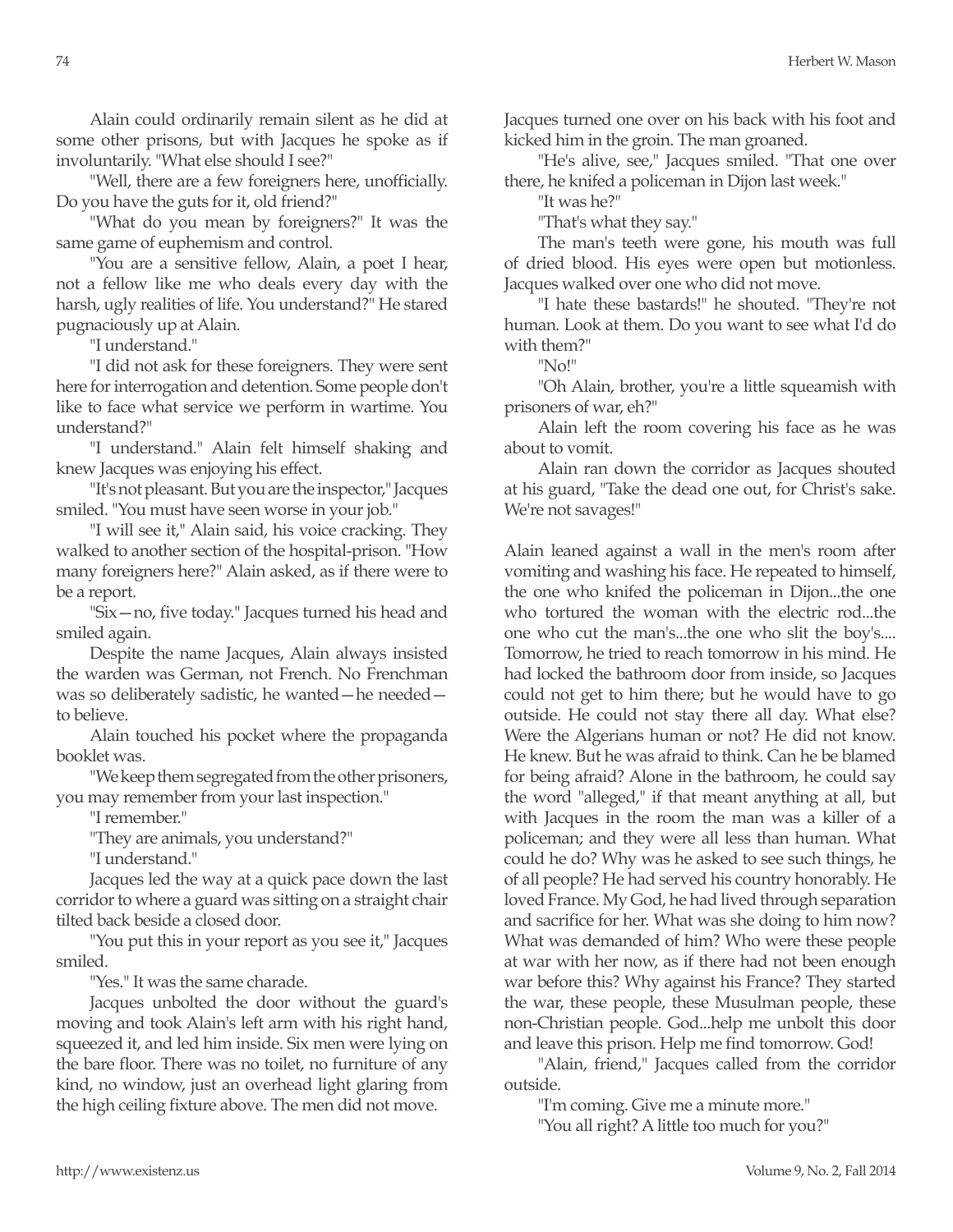Alain heard the warden's laughter die out, followed by a loud knock. "I have work in my office, don't waste my time!" Jacques screamed.

There was no other warden like this one, Alain remembered his director assuring him as the only compensation. This one was like a monster or his worst terror not a real person, or he was the real person in his imagination of terror, and he was knocking at the door.

In a minute Alain opened the door. Jacques stood before him with a contemptuous stare.

Alain turned away and walked rapidly down the corridor toward the prison exit.

"Hey, you should show those sissies in Paris what the fucking war is all about."

Alain didn't answer.

"I'm talking to you, inspector. You guys put them in here secretly and expect me to get information out of them anyway I can."

Alain pushed through the first of the three last corridor doors.

"How do you get information out of guys who haven't got any to give, huh?"

The second door was spattered, Alain believed, with blood.

"They're laborers, these poor shits, not spies. You want them to be spies, you hypocrites!"

Alain pushed through the final door and hurried toward the exit.

"Poet! Coward! God-damn country. France can eat shit!"

Alain wanted to turn and cry out. His eyes were tormented and spitting tears. "Don't curse my France," he wailed to himself in a whisper. "Don't curse her. I love her. I love her."

He heard Jacques say in a sarcastic murmur, "Don't forget what you've seen on your inspection, brother."

Alain stood for several minutes leaning on the taxi unable to get inside.

"Hey, are you coming or not?" the driver interjected every twenty seconds or so.

"A minute," Alain kept saying, unable to clear his head. The dizziness and nausea were steady. He was afraid if he got in he would vomit over the seat. But he could not walk back to Nevers. His legs would never make it. He got inside and opened the window.

At the station he went immediately to the men's room and vomited, but now there were only raw contractions. He threw the propaganda booklet in the wastebasket and sat in the waiting room until the train from Lyon to Paris came.

This time there were many unoccupied seats. He had a compartment to himself. He closed his eyes and tried to sleep. He had anticipated this visit for days and had not slept for two nights. Still, he could not keep his eyes closed. The report was already written. It had been written two years before. Each time he returned from Nevers he simply nodded when Bertrand asked, "Everything acceptable?" And Bertrand had a secretary type out an update of the last report, to save him that much humiliation anyway. It would be the same again. It was the same at Vincennes and the others, only in those places no one made him look. He could leave with a casual *politesse* and no *cas de conscience*, no physical disgust.

Jacques was a grotesque creature, deformed as surely as if he had a hump on his back, but the only outward sign was a brattish grin. With his constant mockery he had lost his humanity.

Have I lost mine? Alain asked, with his eyes open, staring blankly at the overhead baggage rack. He remembered the Algerian's blank gaze when Jacques turned him over.

He had read about the atrocities committed by the Japanese on Chinese, Russian and American prisoners of war: freezing alive, injections of deadly viruses, like syphilis to pregnant women and then to fetuses, surgery without anesthesia, gratuitous amputations, mutilations.... He knew about the German torture techniques and their medical experimentations, slave labor camps and gas chambers. He knew the century's obscenity; but he had never wanted to believe his own people could do such things or could look the other way when they were done. What was the torturer's and experimenter's syllogism: this person opposes my nation and race; it is not human to oppose my nation and race; therefore this person is not human. What is my rationale? Have I any at all or am I only doing my civil service job with certain omissions acceptable in wartime?

Tomorrow is important. He tried to remember why. He tried to remember anything. It was as though his memory was blind.

## **Two**

He telephoned home after delivering his report to Bertrand. Catherine answered, to his surprise. He looked at his watch. It was three o'clock. She was home early from her job. Is something wrong? He wanted to ask but instead he said, "Tell me, dear, did you order the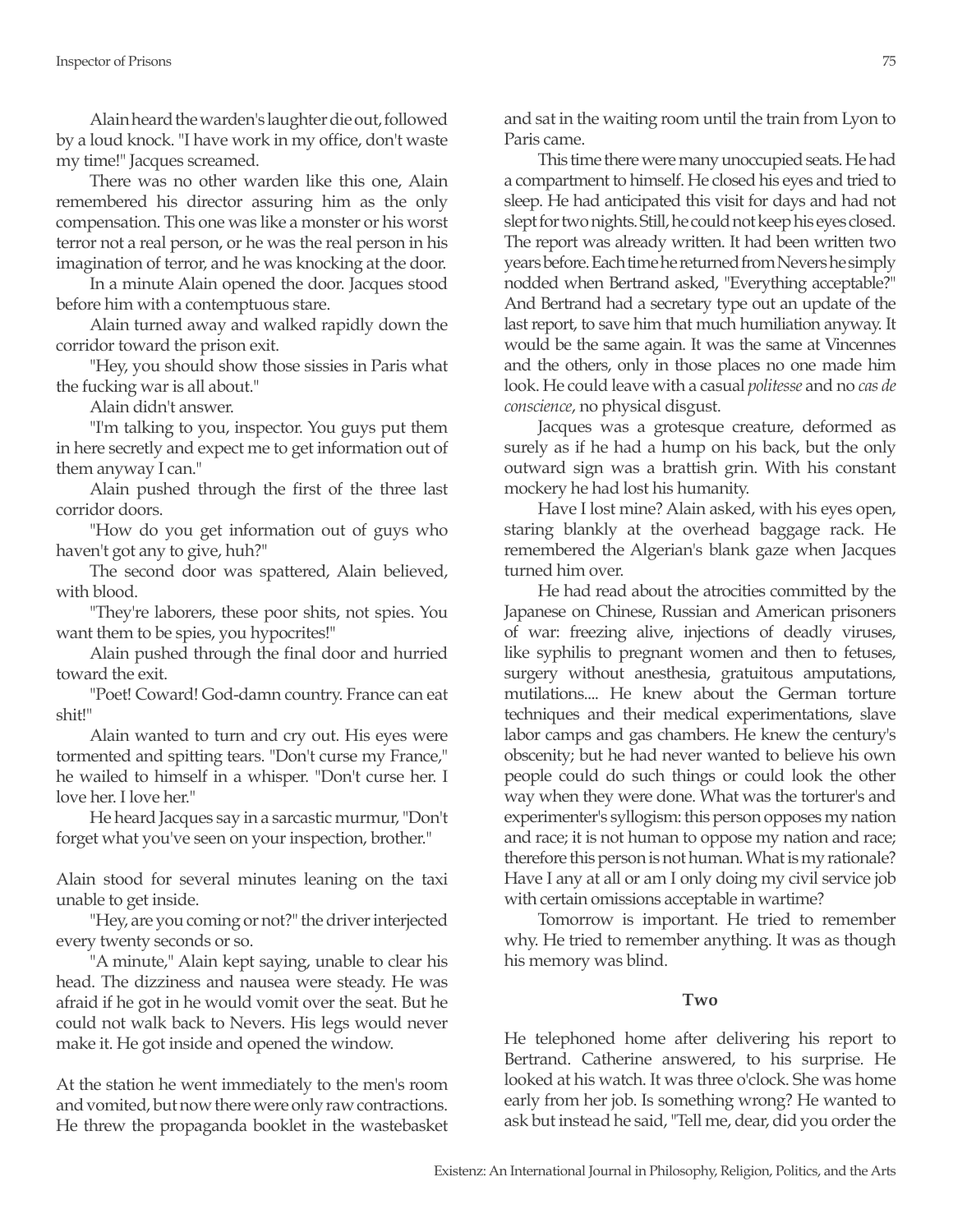76 Herbert W. Mason

cake for Maman's birthday tomorrow?"

"No, you were going to do that, Papa."

"I mean, could you order it? I'm in town. I'm afraid I'll be too late to order her favorite, you know, with the sprinkle of nuts on the mocha icing. Ask Mrs. Vincent to make it light, not too much brandy this year."

"Papa—"

"Yes, dear." He sensed something.

"Is everything all right with you?"

"Yes," he laughed, "of course, dear, my thoughtful one. Of course."

"I prayed for you today."

"You did? Thank you, dear. I cherish your prayers." "When will you be home?"

"Soon. In an hour. I am outside the Prefecture now in a booth."

"No one's here yet."

"Is everything all right?" He panicked suddenly. He must not do that. DeBlaye or his evening replacement must be there at the entrance. No one could get by.

"Yes. I just miss you all."

"I'll be home soon, dear. Your maman should be home at five. Isabelle—" He tried to remember what time his youngest daughter got home from school, " and Charles."

"He'll be late. He's staying at the library with a friend."

"What friend?"

"Thomas, you know him."

"Yes, he's all right. Why late?"

"Bachot, remember?"

"Don't open the door."

"What, Papa?"

"I mean...if you're anxious."

"I just miss you all. I felt something was wrong."

"I'm fine. I'm sure we're all fine. I'll be home soon. Now, hang up, love, and let me hurry home, I'll stop at Mrs. Vincent's. Don't you go outside."

Catherine was twenty-two with a dull, futureless job, no boy friend, nervous. It was nothing. Still, it made him feel anxious. Was Yvonne all right? She had been complaining of headaches. Isabelle was so careless with crossing streets. My God!

He looked in every direction, forgetting momentarily the number of his bus.

After dinner he sat alone in his study. Yvonne wanted to talk with Catherine. Alain thought that was a good idea, without knowing the specific subject. Isabelle had homework.

There had been no mail of any importance—a bill, an advertisement, some information about the university for his son Charles. No word from the great man about his prose poems. He would have liked to be writing something now but he could only sit in his chair and look at his photographs of family and friends, mostly former friends, deceased or moved away, and the miniature reproduction he had framed of St. John of the Cross, about whom he had written and published a book once. He could not think suddenly what his book's point was or why the picture was there, but it echoed his disquieting solitude, he believed—the sunken eye sockets of the prisoner monk in El Greco's painting. He fondled a letter opener whose handle was in the shape of a crouched lion. It had been a gift from his father when he started his degree in Law and Philosophy at the university. He was barely nineteen then. Germany invaded France four years later. He enjoyed the solitude of his study. He pushed up one of the Venetian blind slats and looked out at the courtyard. He could see the light from the guard's room. "The Saint's Journey to the End of Night" had been his title. He remembered comparing and contrasting the Sixteenth Century saint's own with Twentieth Century literary journeys. He let the slat fall. It was ten o'clock. Catherine had arranged the cake with Mrs. Vincent—light on the brandy. The children had their mother's gifts. Charles was not home yet. Was he actually studying at the library or seeing a woman? He seemed so listless and bored all the time, always wanting to go out in the evenings. Alain would pick up his own gift at the jeweler's in the morning. His wife would be surprised. He had wanted to have his grandmother's opal brooch made into a ring for years, as far back as the war, for Yvonne. He had had nothing to give her when he returned from Switzerland and somehow the years multiplied without ever yielding enough money to do something of value. He had a bonus this year, small but enough to make possible a fine setting. Since they had moved to Neuilly and the more expensive but safer apartment complex, there had been a little money. Unpleasant jobs have some compensation. He felt bitter suddenly and set the lion handled letter opener down. There was not enough compensation. There could never be enough. Yvonne worked. Catherine contributed. Whom was he fooling? He was not even a Judas collecting his thirty pieces of money. He was paid extra only for his weakness, for his known fragility. He put his head in his hands and drew his fingers back like a comb's teeth through his prematurely gray hair. A little gift, it cost hardly more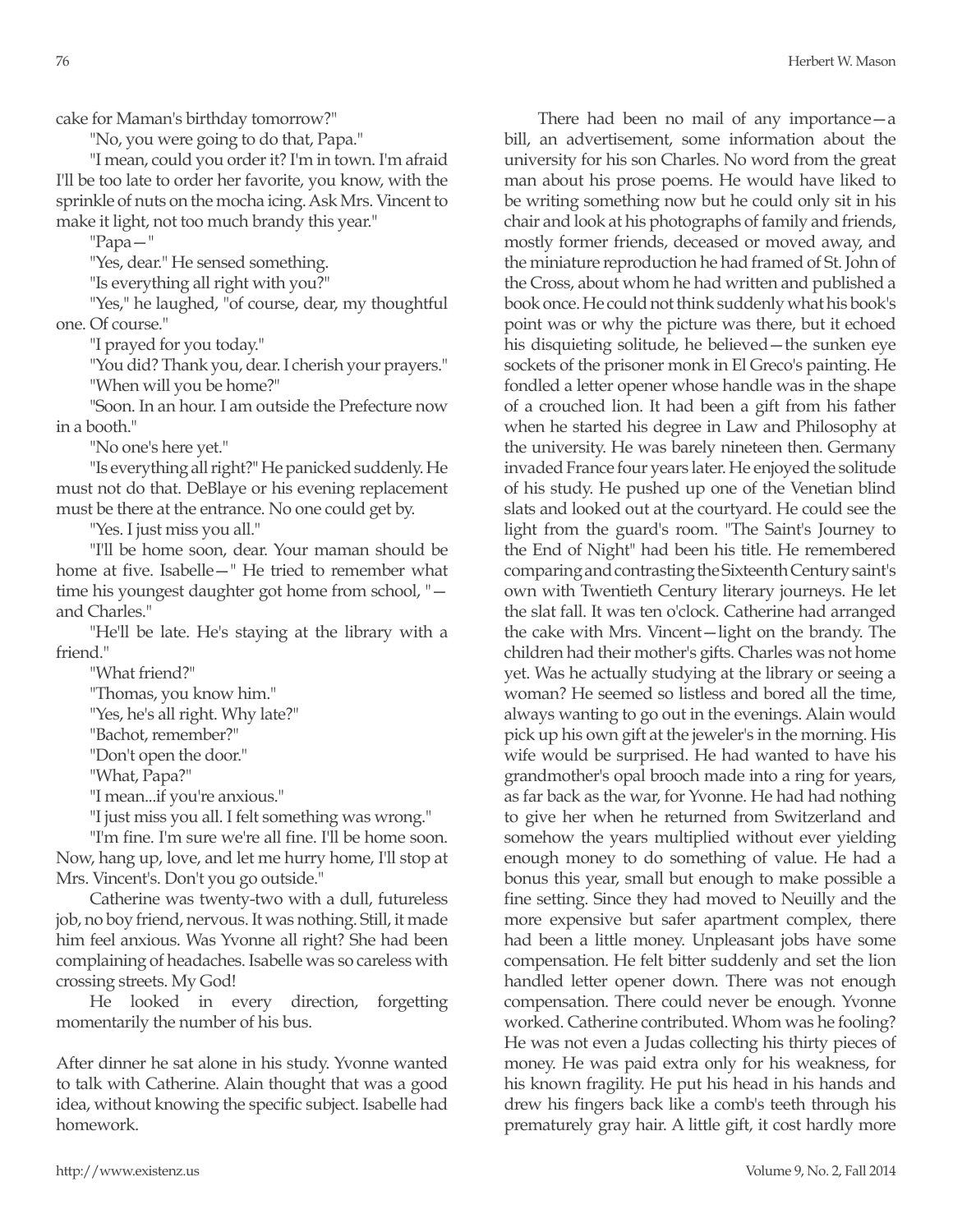than... The jewel was inherited. His wife meant so much to him. He felt himself becoming maudlin and leaned back in his chair, examining the ceiling like a blank page in a typewriter. God, have I lost my humanity? Tell me. Make me know that much.

The door opened and Isabelle came running in and, without looking to see what he was doing, threw her arms around his neck.

"I love you, Papa," she said.

"I love you, my kitten," he said. He could barely speak.

"Isabelle," Yvonne had come to the doorway, "don't interrupt Papa. He is working."

"Yvonne," he said, holding their youngest in his arms.

She walked into the study and stood close to her husband and daughter. He worked his arm loose and put it around her waist and squeezed.

Today was Nevers, she thought to herself. He knew she knew that much, though he remembered he had not said it was. She held him and the three began to laugh together until the chair tipped backwards and they were suddenly lying on the floor on top of each other laughing.

They began their furniture moving routine together. Each night at ten or ten fifteen their safe and modern but small apartment converted to sleeping quarters for five. Catherine, a young woman of twenty-two, was given the privacy of the one bedroom, though she, Isabelle, and their mother divided the bureau and closet for their clothes; Charles, eighteen, who came home later and later as the bachot examinations approached, was given the cot in Alain's small study, which room thus was shared by the two men, one using it to write, the other to sleep in, both keeping their clothes in a single armoire. The living room had two couches, one a 3/4 size pullout which the parents made up for themselves after pushing the dining room furniture to one wall, chairs upside down on the table, thereby allowing the bed to extend across the combination room, the other, an old sofa on which Isabelle, the youngest and shortest, slept. The conversion was carried out in controlled silence, and it was accomplished usually without Charles' help. While Isabelle got to sleep, with the living room lights off, Alain and Yvonne sat in his study until Charles came home, then moved to the small walk-in Pullmantype kitchen where there were two stools to sit on; or if Catherine did not want to be alone, they would sit with her in the bedroom, though usually she preferred to

confide in one parent at a time, most often her mother, thus leaving Alain to sit in the study anticipating the imminent return of his son, or in the kitchen alone on a stool. It was plainly "absurd," as he often blurted out when he lost his temper, which at night was frequently. He both cherished and hated his home. He both loved and hated his country for what it had done and continued to do to them. First it separated them, then reunited them, then rewarded them with diplomatic status and space in Geneva, then returned him to Paris as inspector of prisons and squeezed them into small boxes, like mice used in an experiment to determine environmental adaptability and potential for survival. He felt always a part of some experiment in the steady process of dehumanization. In his little book on St. John of the Cross, he identified Kafka as his guide through the contemporary "dark night of the soul," but he drew little comfort and no relief from what he understood. Was there any way of life, any place, in which the process ceased? Had there ever been? Was this human life in its only realizable expectation; the expectation of a steady, relentless, inevitable dissolution—of expectation itself, dreams, values, sanity, health, body, soul? Was this conceivably God's will or counter to God's will or man's free (that is, collective) will: the creation of this dehumanizing process—of others; and its managers' own selves? Was there no way to halt it? No way to reach God's desire for helping human beings to emerge creatively, to flower naturally, out of their bleak human separations and spiritual disconnections? These thoughts were suggested nightly by the absurd dismantling of the apartment. He considered them a family of furniture movers incessantly moving dining rooms from living rooms to make bedrooms and, in the morning, back again. The only hope, flickering at best was in Catherine's one day moving out, in which case the bedroom might become his and Yvonne's, the study Charles's, the living-dining room Isabelle's—at least until she needed privacy, when they would move back into the living room, unless of course Charles moved out by then, in which case she could have the study. Since the rooms were each small, the hope was not of a substantial but only an artificial halting of the dehumanizing process. Still, the building was "safe." DeBlaye and his evening counterpart saw to that. But, then, such men could be overpowered easily enough. It was even a sham security, he knew well enough.

"Catherine is upset. I think you should talk to her." They sat on the kitchen stools and sipped tea. He ate a butter cookie, dipped in his cup and watched as one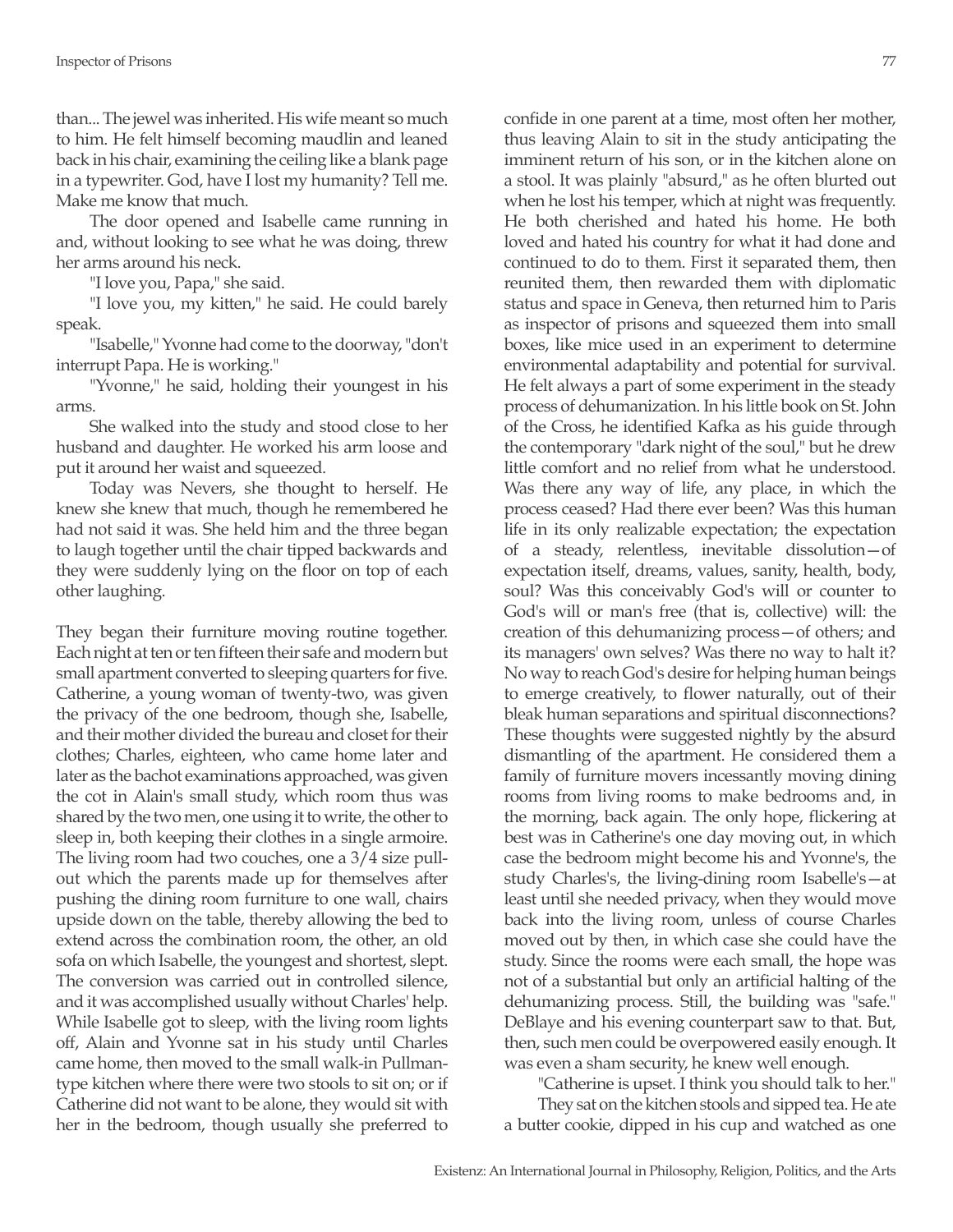side disintegrated and floated around in mushed pieces.

"What is she upset about?"

"You know. The same."

"Oh my." Alain knew there was nothing he could say or do to speed up her life for her or create out of air a white knight. "Yvonne, what can I say to her?"

"Just words of comfort, reassurance, hope, you know. You have a way with words that makes her and all of us—hope."

He leaned forward and kissed his wife's forehead and then her lips, spilling a few drops of tea from his cup onto her bathrobe. "I'm sorry, love."

"It's nothing."

He wiped the spots with the edge of his own robe, touching her abdomen softly.

She drank from her cup.

"I'll speak to her." He sighed again, less heavily this time.

"Are you all right?" she asked. "Yes. I'm fine."

He didn't want to talk about the day, nor did she unless he wanted to. He set his cup down without finishing it, finding it disgusting with its floating cookie suddenly, and squeezed her shoulder affectionately as he left the kitchen.

Catherine was sitting up against the bedstead staring, the covers drawn to her waist. He sat down on the bed and held one of her hands. He looked around the room, then back at her. She was dark complexioned like her mother, but thinner with very small breasts. Her eyes were shaded as if by sorrow, unlike her mother's that always seemed to sparkle. Their eldest now, except for Robert of course, he realized, was joyless. What gift of words did his wife think he had?

"Do you remember Marie Louise, Papa?"

"Marie Louise Draper? Of course. Is there something wrong? Did something happen to her?" He felt alarm suddenly. What had happened to the selfcontrol he once had?

"No, nothing like that. She has always been so gifted and well-liked."

"Yes. I remember."

"She's very pretty."

"So?"

"I learned today she's taking final vows next week." "Vows? To what?"

"One of my former classmates told me she's been at the Carme on the Butte de Montmartre this year."

"Hm. That's strange. No, not strange. It's..." He

could not think of any description. It seemed absurd. Yet...he remembered Marie Louise as a very beautiful young child of eleven or twelve with thick curly brown hair and dimples. "A Carmelite? Who would have expected that?"

"She has every gift, Papa."

"Yes, dear."

"She plays the piano well. She sings. She was third in our class, and in the first percentile in the bachot. God chose her always."

Catherine began to cry. Alain squeezed his daughter's hand.

"I'm not jealous or envious, Papa, really I'm not. I'm happy for her. Really. But it seems sometimes that God gave me no gift at all or I can't find what it is if He gave me one. I can't do anything at all. I just can't."

She wailed and leaned forward over the bed as if sick. He held firmly to her hand.

The moment felt sadder than any other of the day and he more helpless, more impotent. What if it were true—God gave her no gift? It couldn't be true, of course. God is the creator, the giver of life, the gift giver to every child. He tried to smile at the cliché expression but the smile forced his eyes to sting. Nothing was so terrible as this, he imagined, to be given no gift by the giver of gifts. Nothing. Not even the misusers and wasters of gifts in their worst bad consciences and sloths are so bereft when they fail... What words can there be?

"Dear... You have gifts. We each do. Some days I feel I have none—none at all."

"But you do, Papa. Everybody knows you do. You write books. You have eloquence. That is a gift."

"I have elo...?" He held her in his arms and felt her seize him, as if she were seizing a lover or a closest friend. "God," he whispered, "show her how loving, how gifted, she is. Show her."

He could say nothing of this, nor could he repeat any clichés about time and eventual flowerings and unfoldings. He felt most the pain of her longing, and her sweet words about his eloquence hurt his chest and made his throat dry.

"I know you are gifted," he whispered to her, holding her head against his cheek. "I know. And I'm not being eloquent, as you say, my precious love, but truthful. You will find you have many gifts, not just the one that shows."

"What shows, Papa? I am not pretty."

"Your gift shows. You will see the other gifts one day, as I do now. I promise."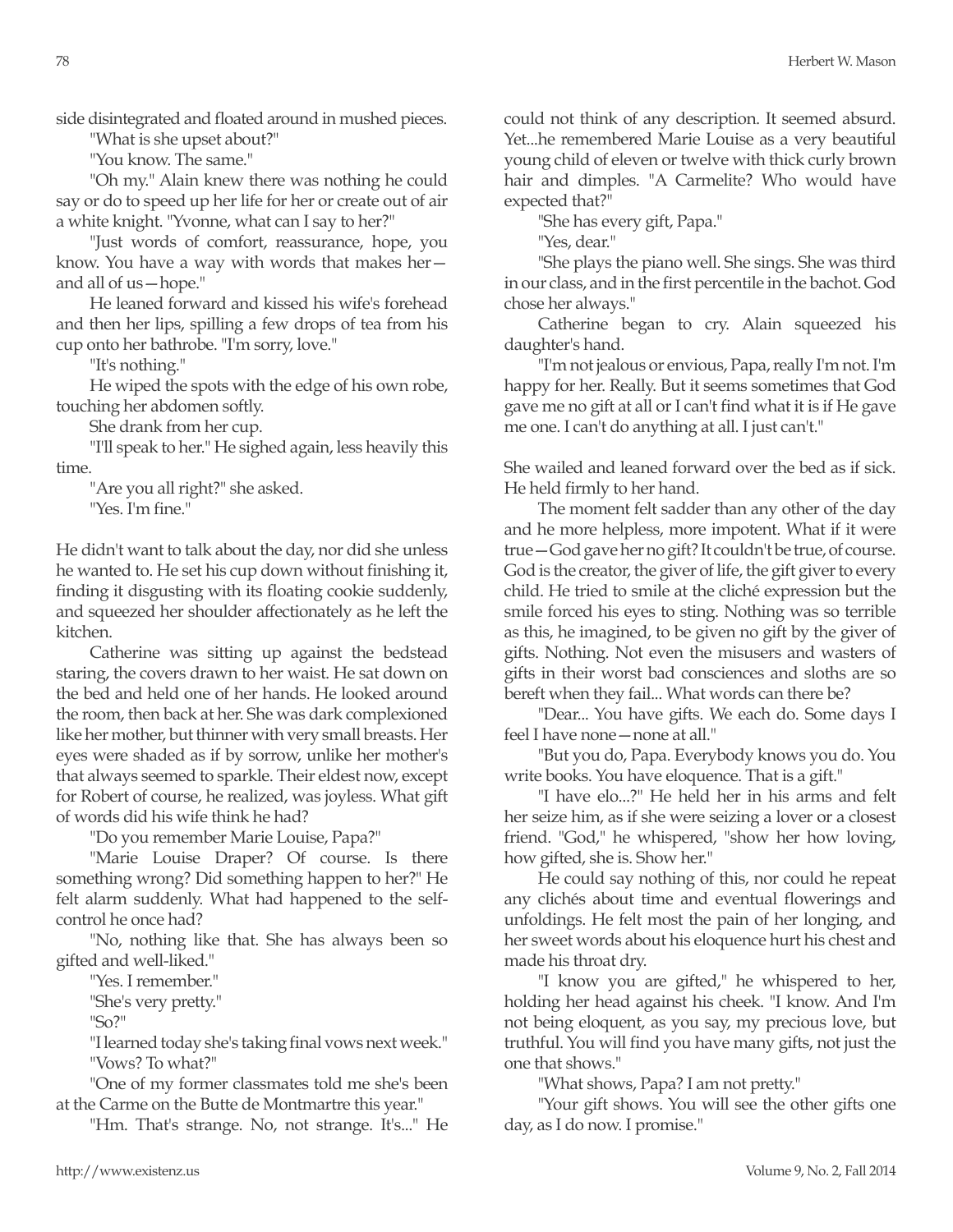"I want to believe. I love you, Papa. I wish I could believe as you do."

Charles came home at eleven thirty. His father was in his study alone. His mother, he could see as he walked through the living room, had gone to bed. Isabelle was asleep on the sofa. He could hear her breathing with her mouth open. Both he and his sister had adenoid problems. He bumped his elbow on one of the upturned dining room chairs and said "shit!"

"Charles," his mother called out.

"Yes, Maman, I'm home."

"It's late."

"I had a lot of work."

"Would you like some hot chocolate to help you sleep?"

"That would be nice, Maman. Is Papa still up?" "In the study."

She got out of bed, found her robe, and went to the kitchen.

Alain was dozing when his son entered the study. He had closed his eyes after trying to write some lines in his sheath of poems. Nothing had come of it. He could not bring anything to fruition when he was waiting to hear about his work from the great man or from any man. He had an idea but it was barely a crystal, a sparkle of light in a raindrop on a dark branch, before it dissolved in his mind. It had something to do with a train and the old woman in the corner of the compartment. Out of all the events and imagery of the long day their silent journey together clung to his mind desiring to become a poem. But he could not crystallize what was between them or where they were both going or the simplicity of their chance meeting. Who was she? Who was he? Had the day been unbearable to anticipate for each? He wanted to discover a poem on the paper when he opened his eyes, but he was thankful he still experienced small crystals even if they dissolved. He did not expect the intrusion of his son and was instantly irritable.

"It's too late for you to be out—it's dangerous—a boy your age was knifed just last week only four blocks from the Metro stop and at this very time—where were you anyway? Studying with what's his name or with a woman!"

"I was studying, Papa. I told you. I'm not a good student like you. It takes me longer."

"You don't have the discipline. There are too many distractions. Brigitte Bardot and the rest of the narcissists. You have to concentrate and stop thinking so much about the war."

"Papa."

"It's on everyone's mind all the time—no let up—no relief—either some bitch's bosom or some Musulman's bullets. Our French youth have no capacity to think."

"Papa, I'm getting some hot chocolate."

"You made your mother get up for you at this hour?!"

"No...I didn't make her. She asked."

"You woke her coming in late like this. And what about her birthday present for tomorrow?"

"Tomorrow is her birthday?"

"Yes, tomorrow! I knew you'd forget."

"I can't remember, Papa. I can't remember what I just thought I memorized."

"Stupid!"

"Alain!" Yvonne stood in the doorway. "Stop now. Charles, go into the kitchen, your hot chocolate is on the stove. Stir it."

"Papa, I wrote some poems today."

"What?"

"Alain, stop," she repeated.

"I want to show them to you when you have time."

"You're preparing for the bachot. What are you doing writing poems or what you call poems?"

"I'm not a student like you. I just want to write poems."

"Oh God," Alain held his head with both hands. His eyes glanced downward at St. John of the Cross in the El Greco painting. "My God," he repeated. He stood up impulsively and embraced his son. He felt the boy's strong arms around his waist. They were almost the same height. He had perhaps an inch or a little more on him. How he too hated studying, he remembered. How he hated the bachot, until it was all over when he defended it. How stupid. How dehumanizing. "I want to see your poems," he said; "I'm a little tired now but let me have them. Put them there with mine. They will greet me in the morning."

Charles pulled a clump of folded papers from his jacket pocket and tried to press them flat on the writing desk.

"That's good. Like that," Alain said. "Now get your hot chocolate before it boils."

"Thank you, Papa."

Alain looked at his wife as their son walked past her in the doorway, then he looked down at the crumpled pages covering his sheath. He felt suddenly very tired, perhaps even more tired than usual.

He fell asleep, but only for an hour and a half or two.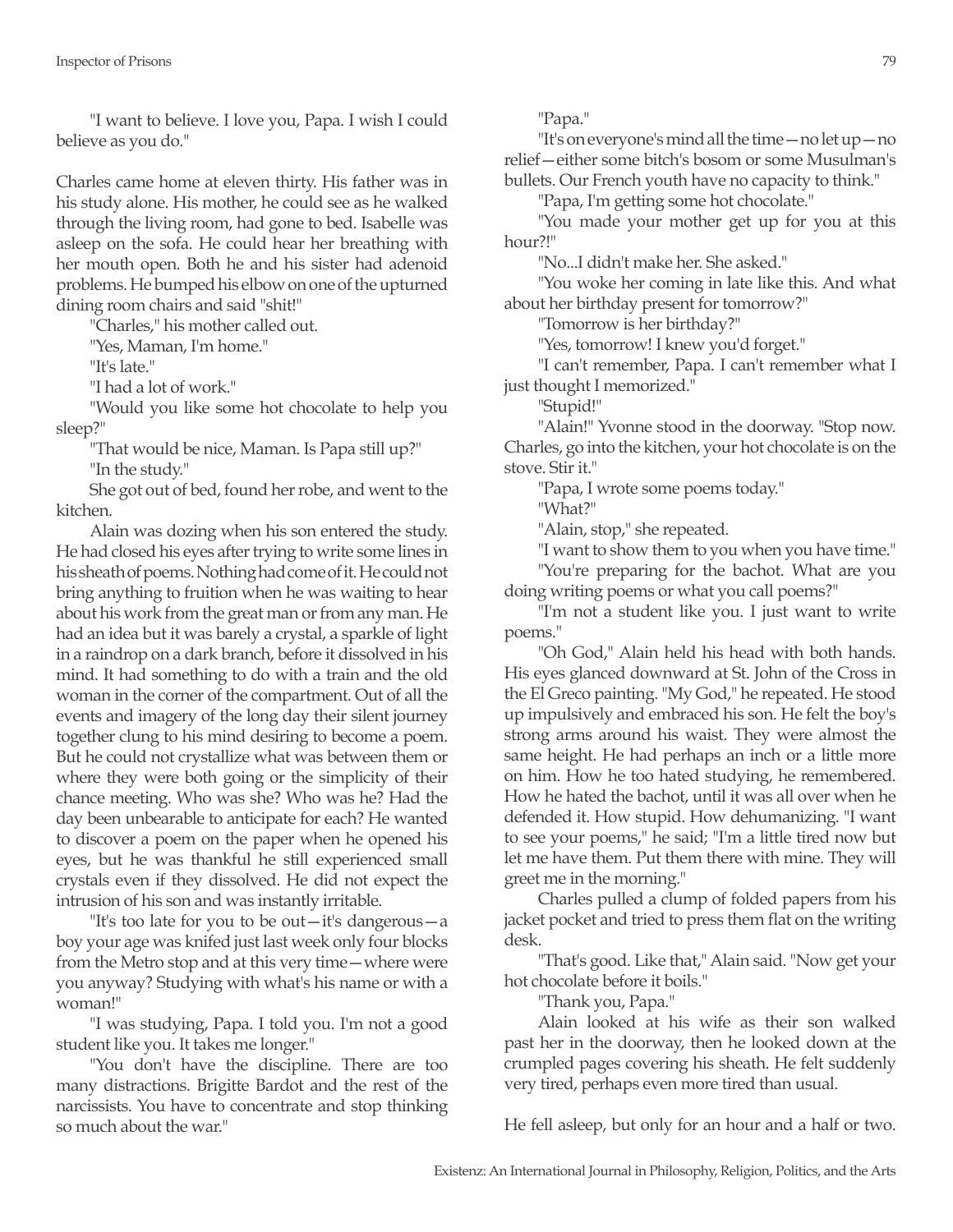The electric clock on the sideboard read 2:12 when he woke. His wife was asleep. Her back was towards him. They had to sleep either directly face-to-face or back-toback because of the bed size. Her breathing was steady as it always was when she slept. She told him once she had not slept a night throughout the war until they were reunited. He had wanted to say "me, too," but he had never regained the luxury of sleep throughout a whole night, especially when he was exhausted.

Isabelle breathed or snored. Poor child, poor anyone who had to listen. They had managed to have her teeth straightened and would have to see to this soon.

 The other two were sleeping. At least their doors were shut. Tomorrow he could stay home, except for going to the jewelers and, of course, getting the cake. Oh yes, the restaurant reservation. That is, if it wasn't too late. He would ask Charles to study at home. He would feel easier about leaving the girls. The cake could be tasted with the family together beforehand when the presents were given. It was reverse order, but he wanted to take her out for a respite from their cramped space and, yes, from the children too. A day at home, without the Prefecture in his life. He could breathe more regularly with his anxiety reduced. Days like tomorrow, gaps in the week, were the only compensation. He knew there would be tomorrow.

 He closed his eyes, but he knew he couldn't sleep. And he couldn't lie flat and look up into space. If he got up and sat in the kitchen or the bathroom, his wife would sense his absence and wake. They would talk over more tea or hot chocolate. They would talk about the children and their worries. Other things, too. They were not a one-subject couple. But they wouldn't talk about Robert. No one talked about him, though Alain thought about him every day. He was so quick in school, so alert and conscious of others, everything Charles, indeed he himself, was not. Their first child, child of their peace, their peace without anyone invading and controlling their lives, their peace in Grenoble. Isabelle was not born yet when Alain was gone, smuggled to Switzerland. He felt like a deserter of his family then, just as he felt like an evader of humanity today. But he was doing a necessary job for his country then: he was representing a government in exile, a symbol of survival for the future. Today there had to be some explanation and justification for not reporting what he saw: France at war? What if the men were not guilty? What if they were? Weren't they still men? The war would one day be over and be forgotten as a justification. He went over and over in his mind what he had seen and was not expected to report. He felt a pain between his shoulder blades. It must have been the position he was lying in. He turned slightly but it persisted. He wondered if it was arthritis. It did not seem to be close enough to his heart to be something vital. He didn't smoke. His lungs were strong. But it pressed in irritatingly at his back. He wondered if he was imagining it, if he was actually dozing, actually asleep, and dreaming the pain. That was characteristic of his dreams—to wonder if he was in fact dreaming as he dreamed. He saw nothing, no people, no swirls of images, only himself now sitting on the edge of the bed, then rising and trying to find his way out of the prearranged room. He could hear Isabelle breathing louder than before. He knocked into the edge of the dining room table and became momentarily disoriented in his sense of where the kitchen was. He moved forward in the darkness and struck a table. A lamp tipped over onto the floor.

"Yvonne," he called, "I have forgotten the direction to the bathroom." His knee was sore from the table, but the pain persisted in his back. The children did not know what he did, where he worked, he reminded himself. He was a functionary with the government. That was simple enough to understand. Many writers, even Charles had learned from his studies in literature, were functionaries in order to feed their families, unless they were bohemians, which he could not be. He was bourgeois, it was true, from Bordeaux. But more than that he was a survivor from the war. But more than that, still, he did not like to think of himself as a survivor only; rather he believed there was hope for everyone to not just survive but to grow again and to realize their gifts, like Catherine. He believed and he wanted to believe even more.

"Yvonne!"

He sat up on the bed. He could feel his feet press against the floor. He could feel her arms around his neck, but he could not hear her voice. Then he saw their faces surrounding him in the glare of the living room lights. They stared unnaturally as if exposed to strangers as in photos of atrocities. They rubbed their eyes.

"Robert," he said. "Robert."

"Papa, what's wrong?"

"Alain, Alain, Alain…"

"I saw the one who knifed a policeman in Dijon."

"Papa," Isabelle cried.

"Alain..."

"Robert! They have killed my son." He could see his son's body on the pavement grotesquely mangled. "They killed my son!"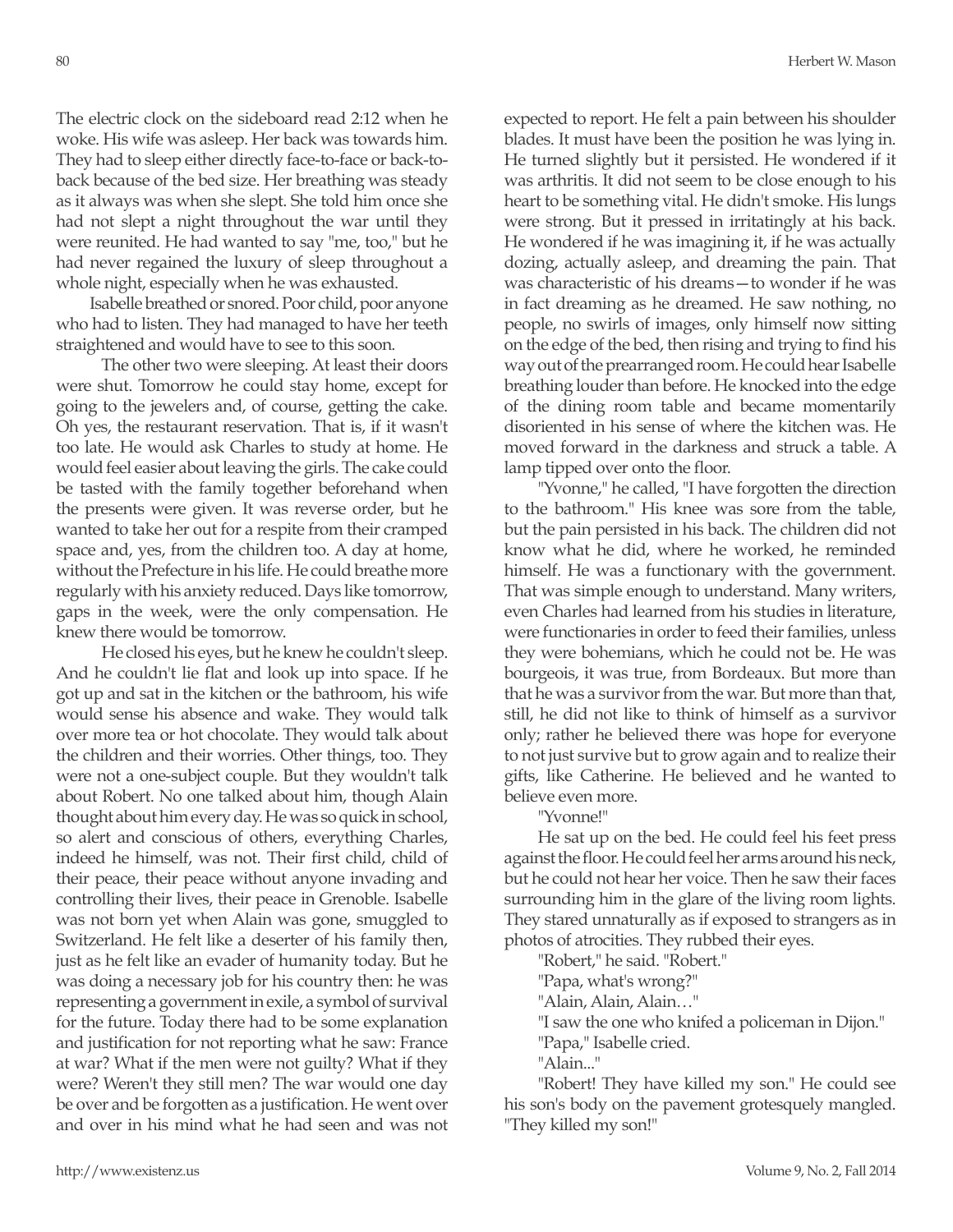## **Three**

Alain heard the bell, lightly first, then loudly, as it penetrated his sleep. He opened his eyes and saw himself in the dining room mirror. He raised his head, confused momentarily by the disarrayed furniture. The bell persisted. Was it the doorbell or the phone? He could not greet anyone. He knew he was alone by the fact that no one answered it.

He sat up. Yvonne and the children had left, letting him sleep. It was his free day, to write of Pierre in "To the West" and he had slept through. Whoever was calling was determined. The great man? Hardly, but possible, he thought.

He walked the narrow path through the furniture to his study and lifted the telephone receiver.

"Alain!"

It was his mother and she was hysterical after a night, no doubt, of worrying and sighing to his father's discomfort.

"Maman, I am all right." He was almost relieved to hear her voice, as if from his childhood, and himself still protesting his independence.

"I know something terrible happened yesterday. I felt it."

"Nothing. My job. Routine is terrible," he said truthfully.

"No, something worse than routine. Be honest with me, Alain, please ease my worry."

"Maman, how is Papa?"

"He's fine. He's in the garden. Smoking. He's terrible. Everyone takes health lightly. Why does everyone make me worry?"

"Maman," Alain sighed.

"Now you too. I will die soon."

"Maman." After a deliberate silence he asked for Charlotte.

"She doesn't telephone. Promise you are all right. Did someone try to hurt you? I hate that awful job they gave you—and after all you did for them! Oh Alain...."

"Maman."

"Are the children well?"

"Yes. Charles doesn't study enough. Catherine has no boy friend." He gave the litany as he looked at the clock in his study—he felt hungry.

"How is my precious Isabelle?"

"Fine, as always. Little coquette." He felt his youngest daughter's arms around his neck and almost cried.

"I wanted to wish Yvonne joy on her birthday, poor dear."

His mother always called about his wife when she knew only he was there to extend her wishes. It was an oddly persistent snobbery that survived wars, of Bordeaux Protestant and higher bourgeois toward Grenoble Catholic and middling origins. It would never change, even after all these years, considering his conversion, when admitted, to be a downward step, as she believed.

"I'll tell her you called."

"Tell me the truth," she pursued, "about yesterday." "It was nothing. Nevers."

"Oh!" His mother sighed heavily. "That evil place. I just can't believe that my son...."

"Maman, is Charlotte well?" He felt genuine concern for his sister even as he used her now for diversion from himself.

"Yes," she said simply. "My children are so sad. Life has been sad. Can't you ask for a transfer back into the government properly speaking?" Her voice was more effectively controlling for being light rather than heavy. Like Charlotte, she seemed almost *feerique*, fairy-like, at least in the quality of her voice, as if reality was always a surprise, which she worried herself accidentally into for lack of something else to do. He loved both women, but they seemed like rare flowers reaching out for special atmospheres, which could exist only if the world around them became less cloudy and moist with its terrible anxieties. How had they survived the war, he wondered; but, then, he smirked ironically, that was another story. He and his parents were of different political persuasions. His mother's father was German. Add to that the euphemistic "division of France into two", the so-called admiration for the family by the villagers of Belin on the Leyre, the presence there of fresh produce and even meat throughout the war, and one has enough of the story to satisfy one. Alain had always given his already anxious mother added cause for worry by his support for France. His father, the lord of the manor house, remained after the war as before, essentially quiet, prudent, tending his garden, keeping the world's anxiety relatively at bay for his wife. He was kind, generous, hospitable, but hated the telephone, through which his mother liked most to communicate in a tone just above a whisper and a sigh combined, as if at an antiseptic distance. Neither wrote letters. He loved them both. He loved his family. He feared their aging. He feared being left alone by his family, that is, by their dying before he died. His family was his country, his life of memory and expectation, his boundary of definition. He wished that his parents were younger than he; that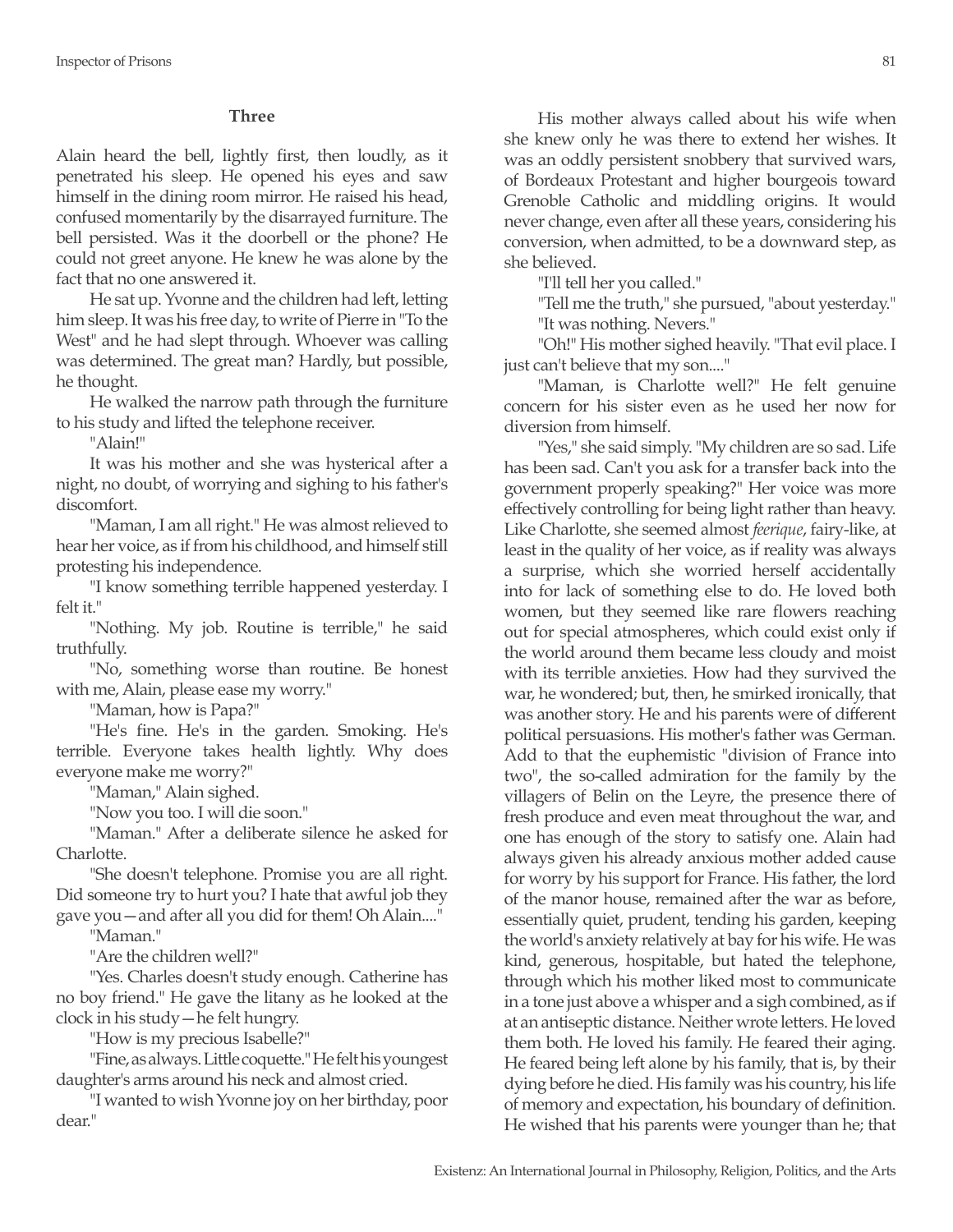his and Charlotte's childhood belonged to someone else beginning now, to children Isabelle's age, before death could touch them. He shuddered thinking the word "death" as close to Isabelle's name. His mother's ethereal voice could ensnare him in such fears, so that his facade collapsed before his very eyes in the mirroring glass protecting the face of St. John of the Cross, like *la merule larmoyante*, the strange weeping mushroom that had destroyed the roof of their chateau when they were children.

It had always fascinated him that a mushroom could "weep" into the wood of the roof and eat it away from within until the whole structure could collapse. He had thought once of calling his novel, Pierre's story, *La Merule Larmoyante*, because of what had happened to his beloved family, his France, from within: separations, euphemisms, humiliations, loss, caused, it seemed, by nature herself, not by anything tangible morally speaking. The destruction would be explained metaphorically by the weeping of *la merule*, a vegetal violence that was no less destructive than war. Like those ruins of abbeys or castles one comes upon that one supposes were caused by the Hundred Years War, the Revolution, the Franco-Prussian War, the World Wars, only to learn that no one fought over them, only time. *La Merule Larmoyante* was time. But Pierre was not in search of lost childhood; both his family and his country existed, were loved, were continuing, he believed. *La merule larmoyante* devoured only a roof, which was rebuilt and the house was injected with defensive chemicals at various points in its structure, and the weeping mushroom never, as yet at least, returned. There was a solution. There seemed to be no such solution, on a like plane, to "The West." His title had to carry the sense of no solution, of a carnivorous force that could not be clearly recognized, understood, and destroyed. "The West" defied prediction though it recurred. It renewed itself; it destroyed itself. It was a larger, subtler, more tragic concept than *la merule larmoyante*.

His mother had stopped whispering and sighing. Part of her power, her genius, with the telephone was her silence. She could hear him ignoring her, hear him thinking his own thoughts, imagine him visualizing her in all her slender beauty and perverseness, her strange contempt for food in a country that ravished itself for subtle correspondences of taste, for hitherto undiscovered harmonies hidden in seas of incongruities. For all of that hunger she preserved contempt—to keep herself thin and, she thought, youthful, flowering in the midst of time and destruction by nature. *La Merule Larmoyante* was her story perhaps, *To the West* Pierre's. One's story was named for what one feared most: she the weeping mushroom, he more death.

"When will you come to Belin?" she asked. It was the last question, as always, depending on his answer.

If he said merely "soon," there would be more, but what could he say now, especially without his calendar before him, and so early on his free day? This was a subtle power to whisper to him on his free day from Belin.

"The end of the month," he said, which meant sixteen days into the future, which allowed uncertainty to remain free.

"It's so far away. But I shall have to be content with that," she said softly "Will you bring dear Isabelle to see her grandmaman?"

He had forgotten that question. "We shall all come."

"Good," she said after a prolonged silence. Have you gotten Yvonne something nice for her birthday?"

"Grandmaman's brooch. I have had it reset as a ring."

"I don't remember...but I'm sure it's nice. Women like nice things, especially jewelry. You were always thoughtful. Put those terrible things of Nevers out of your mind. Think only of your dear family, who missed you so during the war. Embrace them all for their grandmaman, who is here too far away worrying."

"Give my love to Papa."

"Of course. I see him through the window. He should have his hat and scarf. He is smoking."

"I must go, Maman."

"I'll tell Charlotte you asked for her. She is so lonely now. She stays alone too much. You must call her. She admires you so. We all do. Alain—."

"Yes, Maman." "Is everyone all right." "Yes, Maman." "Embrace my dear Isabelle." "Yes, Maman."

Her image persisted in his mind after he lay the receiver down. They were a family of tall thin people. Charlotte too. Hunger seemed to feed pride and make them resist eating rather than the reverse.

He visualized his mother setting the telephone down with her long slender fingers and watching his father through her upstairs drawing room window walk slowly through his rose garden toward the rear door of the house. He was knocking his pipe against an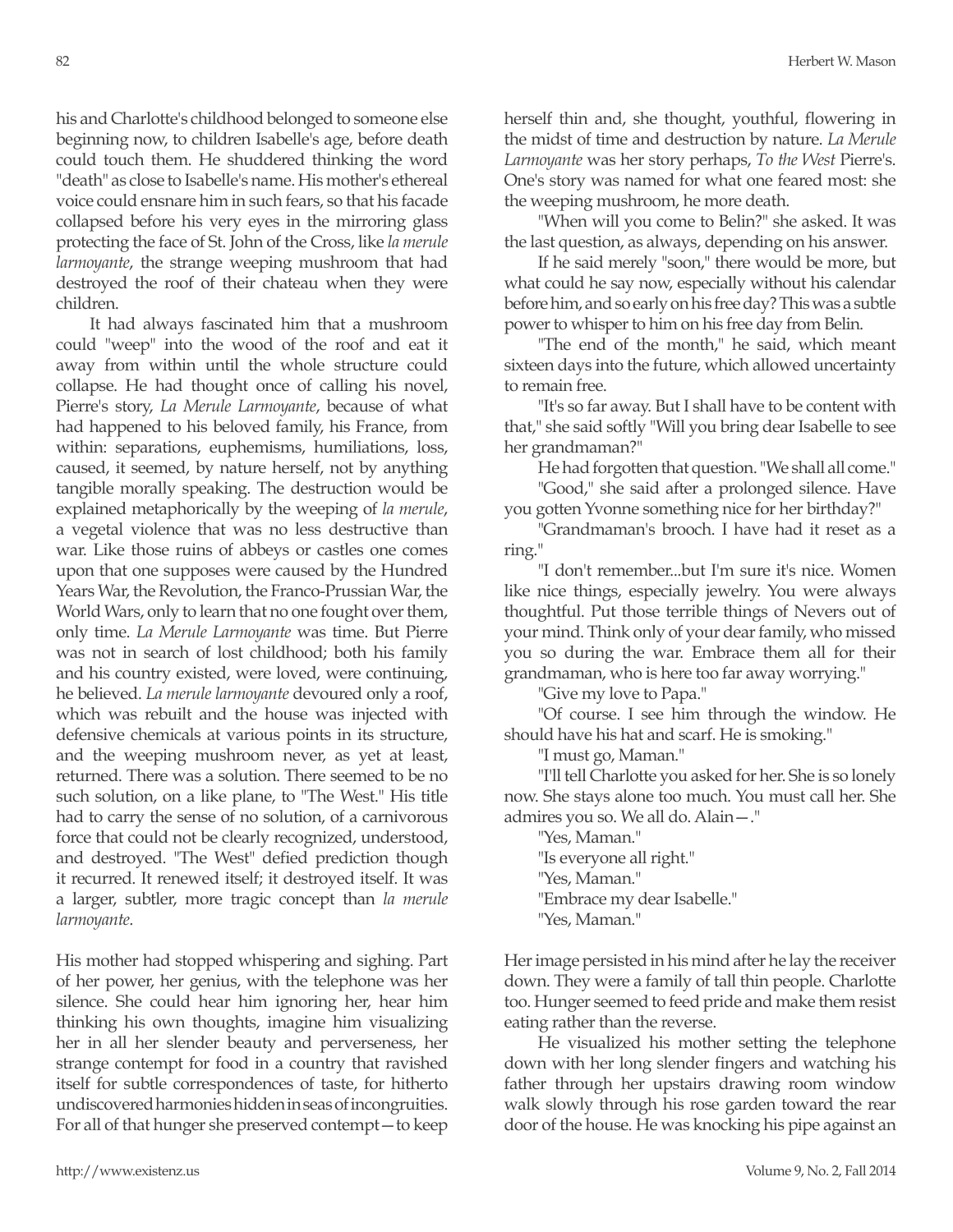arbor post. Alain could see his father's strong but also thin wrist twisting and tightening as he flicked out his ashes. They had fished and hunted together on the river and marshes that traversed their land, many times in his childhood and youth. His father's physical strength and quiet dexterity had always given him confidence. They seldom spoke, but sat together in pleasure in their rowboat, holding poles out over the water. When his father taught him to shoot wild duck and pheasant, he made shooting seem a natural extension of his arms, a normal if seasonal function of their bodies. Even the sound of his shotgun's firing did not ruffle his calm. A bird's fall from the air and retrieval in the mouth of one of their dogs was natural to the serenity of their being together. He loved his father. He had lost their silence together in the war. Now he was an old man whose death he feared before his own.

He would call Charlotte, as his mother asked. It was 11:00. She had been twenty minutes on the phone. Was he hungry now or not? He wanted to be with his family more than to eat. The children were at school; Catherine at her work. Yvonne was teaching. He felt useless. How could he generate imagination and energy to write on a day off? "A Day Off" had been another possible title for Pierre's novel, but it was too defined, too restrictive, too unambiguous, even for itself! A day off was like the bolt in the cell of a condemned prisoner. It could be opened or closed but the prisoner could never be free of its idea in his consciousness. Its state of being opened was defined by the inevitability of its being closed, and so one remained essentially its prisoner.

He would call Charlotte. He would at least do that within his limits as a prisoner. Would it be intrusive to call? She would know their mother had called him; but about whom was she worrying the most? She probably called Charlotte first. Perhaps he would get a second call shortly. But Charlotte seldom called. He would call.

First, he imagined her large apartment on the sixth floor overlooking the Garonne at Quai Richelieu, just off Avenue Victor Hugo—the large high-ceilinged rooms with the family tapestries their mother insisted she have as wedding gifts along with the Louis XVI chairs, the candelabra, the gold framed French oil paintings influenced by Raphael, to preserve for the family, in a museum atmosphere that Charlotte's husband had finally fled for another less austere and imprisoned woman. Alain both envied her grand apartment in Bordeaux and loathed it, as he both loved his own cramped home and despised it. Most of all he loved Charlotte, and at this moment he needed her as the only family member he could reach.

He let the number ring a long time. She could be in the back of the long apartment overlooking the public gardens and would walk slowly (suspecting it was their mother with an afterthought) to the front living room, where she kept the telephone on a little marble top table by a window overlooking the river. Its traffic, she told him numerous times, was her main distraction once the children had left for school.

"Hello." Charlotte's voice was even softer than their mother's though without the worry devouring its softness from within. "Alain, it's you. I knew you would call. Our genie of the telephone called early this morning and said I must call you. Are you miserable, as she says?"

"No; maybe a little. Are you, as she says?"

"Lonely, not miserable. I'm happy the children are well. Yours?"

"Well. Yvonne's birthday is today."

"Hug her for me. You know I never remember birthdays. She knows."

"I know." He could see her glancing at the river barges carrying produce from the countryside to the markets, the boats on which some people lived. She was smoking. He could hear her taking extra breaths. "It was terrible at Nevers."

Charlotte said nothing. He knew she was inhaling deeply as she listened.

"The warden is torturing Algerians—one was dead." He had to tell someone. She was the only one possible. She said nothing. "I can't stand it anymore knowing what I know."

"Can you tell the authorities?"

"How?"

"Alain, Alain...." Her sigh was different from their mother's, less metaphysical, not pitying for herself. She loved him as he loved her, not as a lost part of herself causing her pain. He had wept with her over her divorce when she told him. He imagined she was weeping now over his atrocity.

"I want to tell. I want it to stop. I'm tired of all this." "You're sure of what you saw?"

"Of course. I've seen worse before."

"You're tired, period."

"Yes. But I want to tell the truth. I want this war to stop."

"And you believe you can do it just by telling your truth."

"It's all I have left. I can't sleep. I hate my job. My day is intolerable. I have no time for anything decent."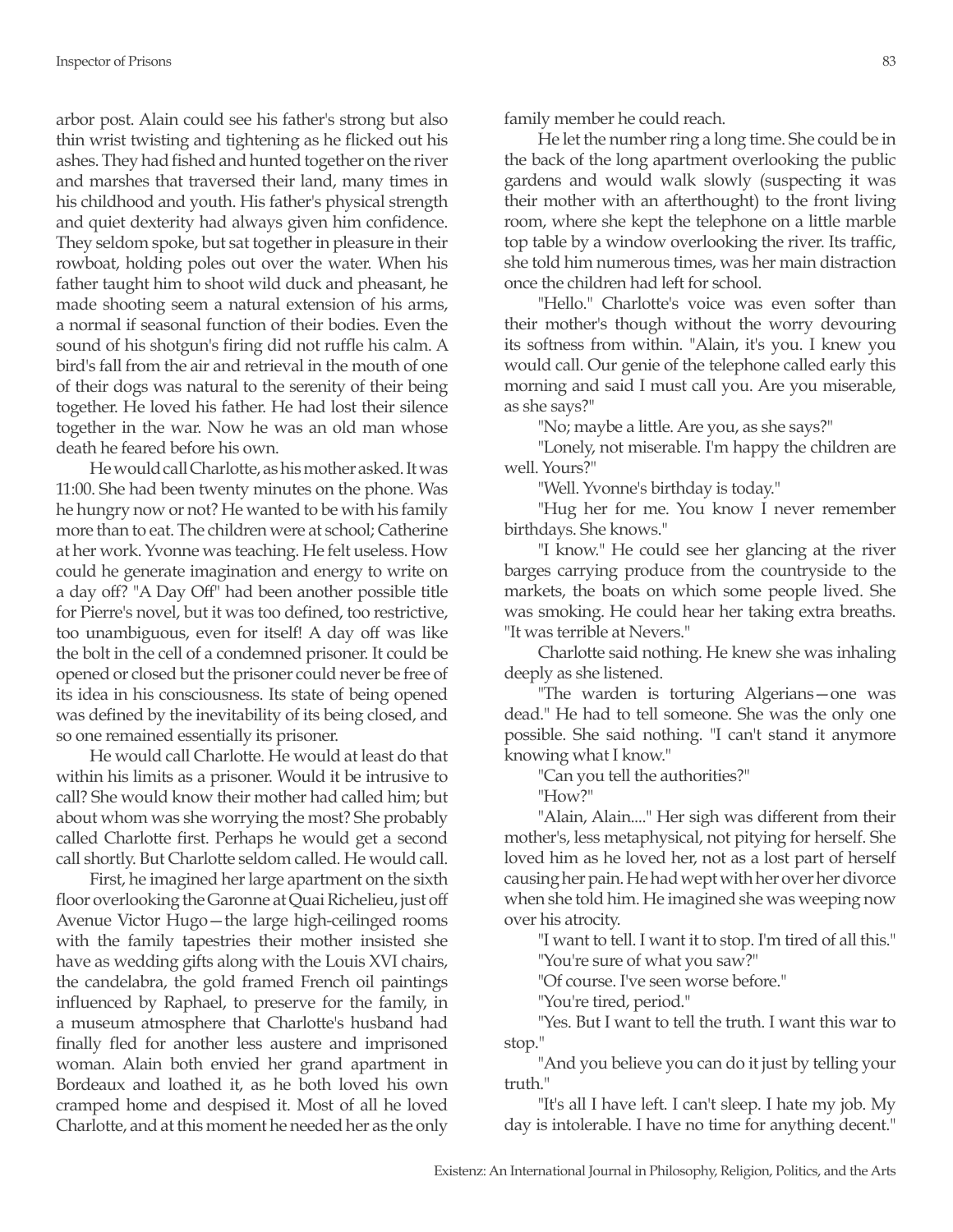He didn't want to cry.

"You have the children and Yvonne. No trouble there?"

"Yes—no, not like you mean. I lose patience easily, especially with Charles."

She sighed again, this time more sadly. "Alain... you must let him be himself. Don't think of Robert constantly, for both their sakes."

She was sensitive enough. Only she was allowed to speak of this; and, then, only because to her too, he imagined, Robert was still alive: for both their sake's meant for Robert's too.

"I know. I try. But Charles is such a lump."

"So were you, my love; remember?"

"Charlotte...." He could feel himself struggling. Why had he such a lack of control now? He lived as if every sensitivity was exposed, as if every protective layering had been eaten away from within by something that had penetrated him and would not abate until he or it was destroyed." I need to tell someone who is important. I know only one person now and my contact with him is all bound up with my writing and my need of recognition. I am afraid of losing everything."

"Can you sacrifice your recognition for this?"

"You know too much."

"It is easy for me to say. I'm not an artist. I'm a museum keeper."

"Don't say that."

"I love you, Alain. I want you to be free. You're a poet, you're a diplomat, you're a wonderful father and husband, a provider, and my brother. You have to be free within first. You have to tell the important person you know."

"There are never witnesses. I am the inspector. It is so ironic."

"Witnesses will come forward. People will investigate the truth if only to deny it."

"And I'll be sacrificed. I'm afraid."

"Well?"

She always ended an argument that way, not that they were arguing, but she had reached her only conclusion and always hated to repeat herself. "You are religious," she said as a final comment, not a cold one, but it was detaching since she believed she was not.

"Are there barges on the river?"

"Five, and four house boats."

"You must stop smoking."

"Why? To avoid cancer?" She laughed lightly. "Perhaps."

"So, we've each given a lesson to the other."

"Mine was easier. I thank you for yours."

"I love you, Alain. I'm thinking of you. Mother didn't need to call."

"I can't sleep," he said.

"Tell someone the truth."

"I can't," he said. How had he been so disgusting as to tell her of the horror he had seen? She was a woman, more sensitive than himself; he did not want her to think he could speak of such ugliness to her as if he believed she was less feminine than his wife, to whom he told no such secrets. Now he regretted calling her. She would feel worse afterwards, more abandoned, by his very confidence. "I love you," he said.

"Call me," she said; "you know I don't like to call." "I know."

"Be free." It was her familiar way of saying goodbye, though he believed now it was an imperative rather than a mere farewell.

He watched the coffee boil as he imagined her saying to her husband, also, "be free." Always she was too tolerant, too ready to release others to their own responsibility and to remain captive herself. Now she was with the heirlooms of the family; her two children, and the secret he had given her this morning. It was always the same: divest upon Charlotte, the enduring, the patient, the rational, the strong one, who was smoking herself, as their mother and he believed, to death. He felt both relieved and guilty at having called.

Why had he told Charlotte? Was there no one else? She had been through divorce court, an ugly trial involving a third party, a judgment, favoring her finally perhaps, materially speaking, but humiliating her in public, while her husband was released to the other woman, happier, unrelenting, and hardly poor. Charlotte had not wanted to strip him as the father of her children. "Be free," she had said bitterly. Alain knew she would say, "tell the truth" and "be free," whereas their parents would say, "avoid both" or, more characteristically, "transcend both." That was not fair of him; true, but not fair. *La merule larmoyante*, always the devouring trailing white *merule*.

He drank his coffee and milk and ate his toast in his study seated before his desk. He wanted to write. He wanted to write something which for him was fanciful, a diversion, a portrait of Charlotte, a sketch portrait sounded too formal and pretentious: a pastel, hints of color, something simple and suggestive without allegorical implications, something capturing her, honoring her, in a moment at her window looking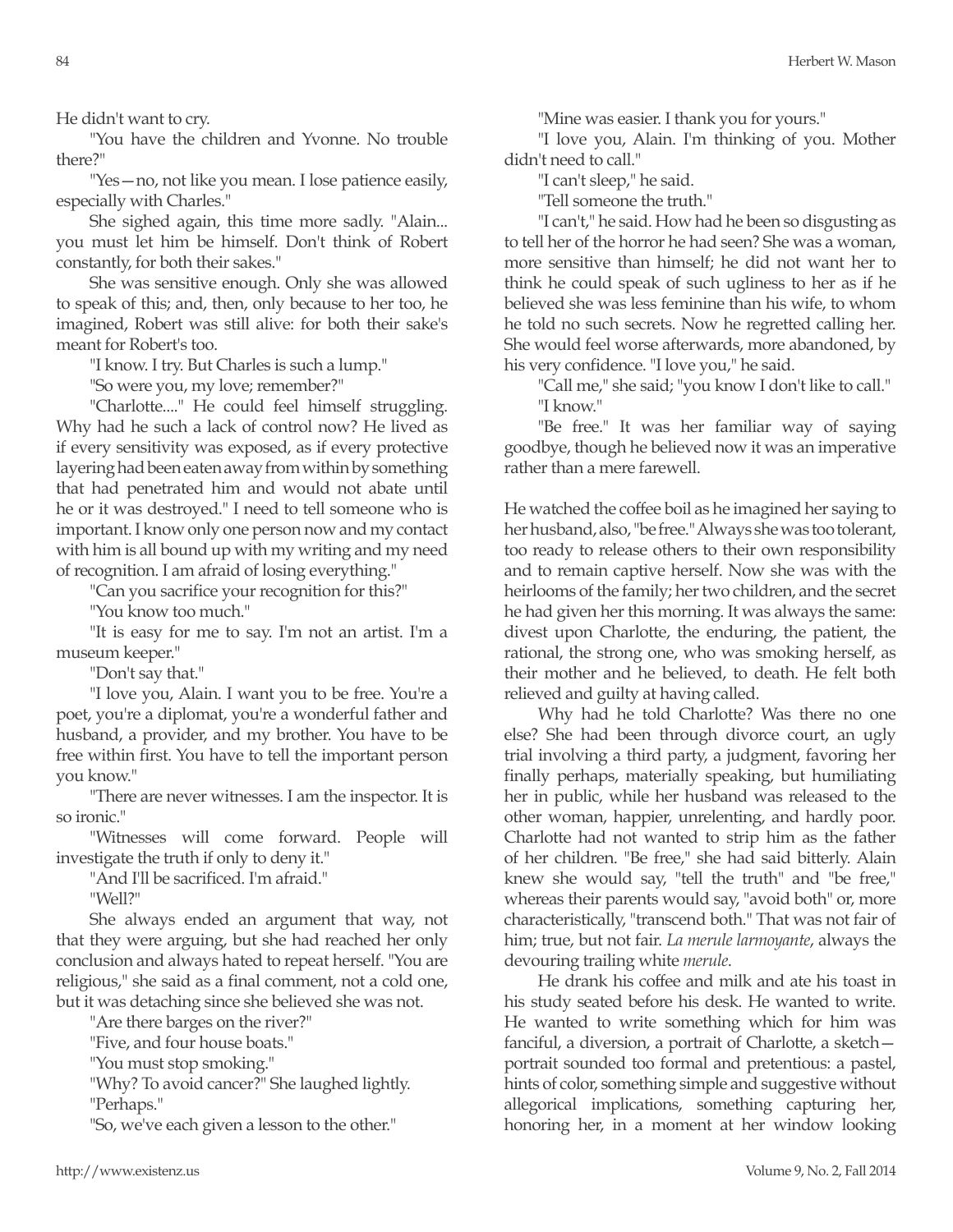down at the barges. Would he sketch her looking in from outside the window, veiling her with a thin reflecting sheet of glass, sketching only the outline of her face looking down, her long narrow oval face, her highlighted cheekbones, her deep set reflecting blue-green eyes, his own resemblance inevitably in hers, each visualizing the other through glass, each prematurely gray, she fortytwo, he 2 1/2 years older, refusing characteristically to color her hair with a dark rinse? Tell the truth, be free, were always connected in her mind, austerely. Her lips were large like his, their German grandfather's, their mother's, lips, not the more refined thinner mouth and facial lines of their father. They both shared and feared their mother's fragility not their father's deceptive calm. Charlotte had more of their father's calm than he, though she pretended to the reverse, referring to her brother as "the diplomat" as much as "the poet." He visualized her with a cigarette raised to her lips, clouding the glass momentarily, as she watched a barge drift down river from view. She had started smoking when they were 14 and 16. She was bolder than he and more clever at deception of their parents and the servants, who always told their mother what they saw. She even went swimming naked in the Leyre once in his presence, when she was fifteen, in the full light of day. They had walked out on the dock where their boats were tied. It was in late May, not yet summer and not too warm. She dared him to join her, then she took off her dress and underclothes, and dove off the dock, leaving him ashamed and confused. She was the first woman he had seen naked. He helped her out of the water and she snatched her clothes from his hands and ran back to the house hardly covering herself. She was his idea of boldness, of sensuality, of absence of awkwardness, of femininity, of grace. Nothing seemed beyond her sense of action or her imagination. To their parents' horror she joined the Resistance just before he left Grenoble. She spent virtually three years in hiding, about which she never spoke. She was one of those who never needed to speak. How could her husband have taken a mistress, his office secretary no less, a short pug nosed rather chubby and noisy girl from Toulouse, a grocer's daughter, and left such a sister and their children? He was not a scoundrel type, but, then, no one in Alain's mind could have been worthy of Charlotte or could have read her heart as he read it. She was a unique person, a *dame de beaute* uncontainable by anyone, unafraid of anything, who had disappeared once for France, and who now, at least for the time being, guarded the heirlooms and watched the barges on the Garonne. He wanted to see

her. Her children loved their Uncle Alain as his loved their Aunt Charlotte. Paul and Cecile, two years apart, now 14 and 12 as they had once been. He would take everyone at the end of the month to Bordeaux. He held a pencil in his hand but he could not sketch his sister. As with Pierre, there was much he could not surrender to fiction. He could not bear the thought of her ever having been captured, stripped naked, and violated, as he knew had happened. How striking in contrast was her soft self-assured voice to all that was strident on the world! How she had once hated tapestries as "too busy, too heavy, too warm."

He thought of their favorite novel, *Les Hauts de Hurlevant*, favorite, that is, by a non-Russian. When Cathy says, "I am Heathcliffe," and when he says, at her death, "I want you to haunt me!," he was always reminded of Charlotte and himself. They were each other once, or was he being maudlin now, feeling her solitude at the window. Was she feeling his fear darkening his small study? They felt each other, they lived each other; and when they were lost to each other during the war, they knew instinctively what each was trying to do.

They had not grown up on moors but riverbanks with marshes of tall grass and reeds, rowboats and almost stationary fishermen, swimming in water that seemed effortless and still but nourished life. But it was not in their natures to dwell on each other or their childhoods. Their closeness was subtler. It was as if they shared a common center that was constant though they were apart living separate lives. He was sure they recalled a common scenery together from time to time, especially sunsets disappearing down river toward the Atlantic bearing away the last traces of long slender cranes in flight. She especially felt kinship with birds, he with horses and dogs. They had learned to ride as children under their father's tutelage. They took long rides alone together on their "moors". They did not dream of others coming unexpectedly and mysteriously into their lives as much as of themselves being ever farther away in their private world. Its colors were mauve, dark green, mud brown, violet, the colors of Belin on the Leyre. Now their separations seemed worse even than during the war, more solitary, arid purposeless. Their center seemed on the point of being eaten within by something neither had expected.

He prayed for Charlotte. He believed that he had learned through her the way of living toward the center that is shared by two, perhaps more, the constant substitution of each for each, the *decentrement* of oneself through the other, the mystery of another's love. A poor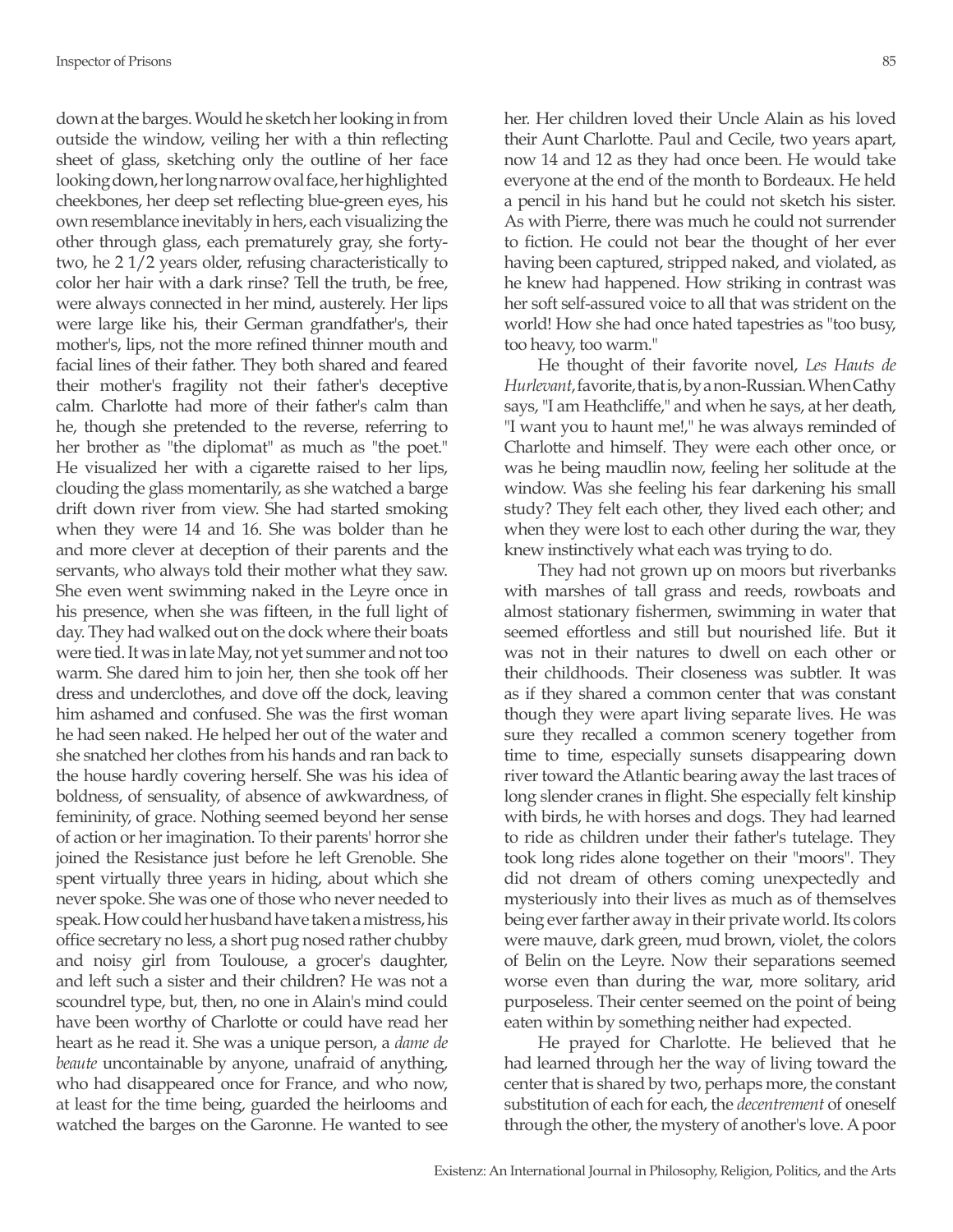Christian, he realized he was, and Charlotte was not even a believer, yet she had taught him.

### **Four**

The drive to the Butte de Montmartre was long and strained his ragged nerves further. But he knew the night before, when Catherine spoke of her friend, this visit would occur. No matter from what source it came or how destructive of other plans it could be, news of a spiritual testimony or a vocation to sanctity reached him and compelled his response. Final vows in a week meant that her friends and relatives would visit her for the last time in her life during that week. When he bathed and dressed, put the furniture back in its daytime place, and finished his breakfast, it was the only thing on his mind. He would tell Yvonne—he kept no secrets from Yvonne, except the details of the prisons he inspected—and she would understand, though she would have declined to join him, he was sure.

Rue Cortot was close enough to the convent to park and walk. He bumped and squeezed his black 2-door Peugot into the one available space, and walked to the Place de Tertre. He knew Yvonne thought his religiosity excessive, the enthusiasm of a convert, but she also refrained from questioning it, unless it intruded on the children's or her consciences. She trusted his fidelity, as he did hers, from all points of view. There was no danger of his going to Montmartre for a prostitute or a look at the nude shows in Pigalle. Still, he was sensitive to what she might feel about his attraction to another woman's spirituality. He believed that everyone's most violent area, once penetrated profoundly by faith, was that of spiritual jealousy. But his wife was trustful, even when faced with the unexpected on her birthday. They would not tell Catherine until later. What would he say to Marie-Louise Draper? He did not yet know.

He sat in the visitors' room with his legs crossed and his hands folded one over the other in his lap. It was as he expected a Carmelite convent's visitors room to be: wooden floor, plain walls, no pictures, a cross on one wall, straight chairs with wicker seats, a small latticed window in one wall with a curtain covering it from inside, no access for the visitors to the interior, only one door—coming from the pebbled courtyard outside where he had been guided by a *gardien* and told to enter and wait. He looked at his watch: 12:30. The drive had taken over an hour.

Traffic had been terrible as usual; gas fumes suffocating, tempers raw. The stillness of the waiting room made a sanctuary in the midst and on the peak of an anxious and explosive city. He groped for his own stillness within the room's, though he knew his was hardly a Carmelite vocation. Since his conversion, he had taken the sacraments very seriously, especially the sacrament of holy orders. Knowing such could not be his, he venerated it more fully. The celibate life was superior to the marital state, he had come to believe, though marriage too was a sacrament. Marie-Louise, hardly more than a child to him, on one level, was suddenly on a more mature and more sacred plane than he could ever attain. She was an oracle, if such a term was applicable to sacramental life, whose last week of exposure to the world was to be honored, witnessed, by laity such as himself. He was nervous. Stillness was not his normal state. The room even seemed to move with his breathing. He looked at his hands. They were folded in a deceptive calm. He heard heavy footsteps on the wooden floor beyond the curtained window. They stopped and the curtain was pulled to one side brusquely.

At first he thought she was another sister. She did not resemble Marie-Louise Draper. She had put on weight and was a large faced young woman. He felt stupid. He remembered her only as a ten or eleven year old. She was not pretty, but she had energy. She clomped her feet on the wooden floor, she jerked the curtain aside, she sat down, leaned back, and smiled in the tempo of "well, what can I do for you?" like a storekeeper. She was not his idea of a nun. His poor sad gray-eyed sallow faced self-deprecating Catherine was his idea. He stared in through the screen incredulous, which caused her to laugh. Which one, the nun or the visitor, looked more like a monkey in a zoo? he wondered. He at forty-five, his eyes bulging with anxiety, his mouth drooling probably, his hair nearly gray. Or she at twenty-two, her cheeks puffed, her eyes bright, her face framed by a white coif band and a brown head dress—he forgot momentarily the terms for the habit—brown and white, white and black. He felt he was the monkey and he was shaking with embarrassment in her presence.

"I am Catherine DeLesparre's father," he offered in order to break the silence.

 She nodded and smiled but did not speak. But she was supposed to be able to speak these last few days, he thought.

"She was a classmate of yours," he added.

"Yes. How is Catherine?"

"Sad," he said, quickly correcting himself. "No, I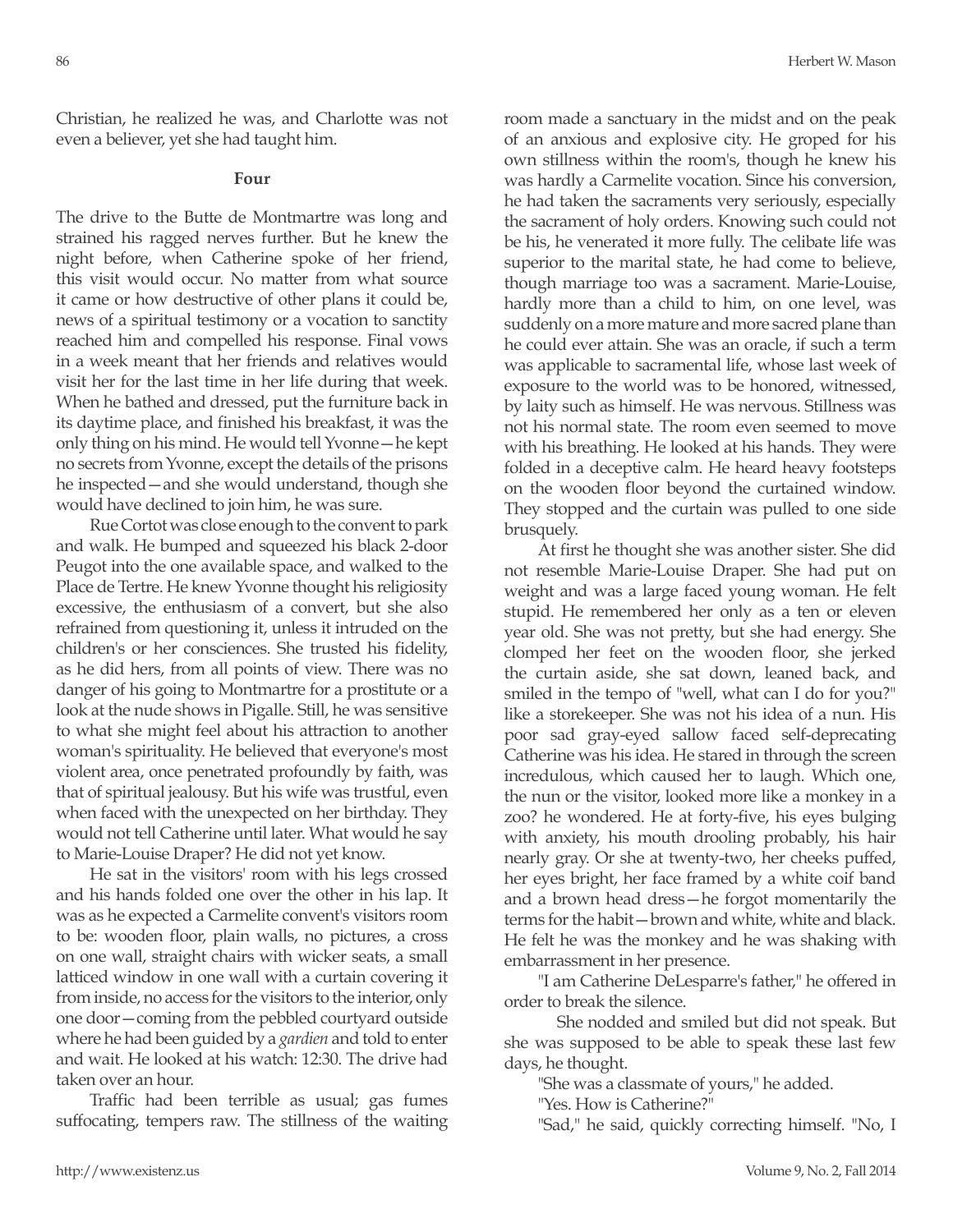mean she's happy for you. But she finds life sad; just for now, you understand."

"She's well?"

"Yes. She's in good health. I'll tell her you asked. Thank you. But she is not finding her way, you understand." Catherine, he suddenly knew, would hate this conversation, but now he could not escape it.

"She has a boy friend?"

"No, not yet, that is. But she will, she will. We're very crowded though, like everybody. And with the war…my job…this job—" he cleared his throat—"I'm not always certain in my conscience about it."

"I will pray."

"Thank you, thank you," he repeated.

"I mean I will pray especially for you. We do that here. We pray for specific people in the world, not just generally for humanity, which is too vague, too literary."

The last word jarred his sensibility suddenly and seemed a strange word for her to use. Was it a chance indictment of himself?

"May I pray specifically for you?" she asked.

He was confused by that word "literary" and did not hear what she asked.

"What is your first name?"

"What? Oh, Alain."

"Alain, I will keep you in my prayers. Will you pray for me?"

"Yes, I will. Each day. Thank you."

"Not as a burden, please, just when you can."

"It's no burden, Marie-Louise."

He was beginning to imagine or perceive a beauty in her that Catherine admired. Her face seemed finer as she spoke, more delicate.

"My job is inspector of prisons." He wanted her to know what his children didn't know.

"Our Lord knew prisons, was a prisoner himself."

"No, you don't understand. I inspect prisons. I write reports about conditions." He tried to think of words that would make it clearer to her. He looked down at his hands, which were no longer calm, expecting them to explain.

"It disturbs you deeply, doesn't it?"

"Yes! My God." His voice was louder than he intended or expected.

"I feel your pain, Alain."

"How can you feel my pain?" he said without meaning to speak at all. He looked at her young, twentytwo year old face. How can you call me Alain? You are my daughter's classmate. He looked down again, not for words, into an angrier silence.

"Can you tell others it is wrong?"

"What is wrong?" He looked up defiantly.

"Something. It is in your face."

"Nothing is wrong. I inspect. I see what I see. It is unpleasant. Most jobs are."

"This one frightens you."

He winced and leaned forward suddenly, feeling the unidentified pain in his upper back that he had felt the night before.

"When you tell what frightens you, you will be free."

"You know that?" The impudence of her! In effect, he was rude now. The interview was irritating him. He needed to stand and straighten his shoulders.

"I know that," she said with calm self-assurance.

"In your world," he said hesitatingly, "you will be protected when you're exposed by telling your confessor what frightens you."

"Everyone's exposed. It's not the telling. It's the admission to oneself. Then there is nothing to conceal."

"What have you admitted to yourself?" Now he felt on the attack, but he wanted to know, since her face was an excellent mask, if it was a mask, of concealment.

"That I could mock others, that I could do evil."

"You?" He laughed. Then he became silent and stared at her face. Without exactly changing expression there seemed hardness to her eyes, or was he projecting what was emanating from himself. He felt protective of Catherine and wished he had not exposed her. "Do you concentrate on evil?" he probed, feeling his role slipping from beseecher and confessor into *avocatis diaboli* inevitably.

"No. I concentrate on each day's schedule."

"Like a job?" he said mockingly.

She laughed. It was one of her facile gifts, he suspected: laughter.

"Pray for me," he whispered. "Pray for my family. Pray for my son Robert, who died."

She looked down in her lap this time, then looked up again at him.

He did not want her to speak of his son to him and held his breath anticipating her touching something too exposed. She said nothing. He knew she knew. But what did she know? Had he told her the right things to direct her prayers to where they were needed? Had he been absurd to come?

She sat in silence. He wanted to speak further, not to leave yet. He wanted to offer some of his own spiritual insight, but suddenly he felt thwarted. Words congested and seemed fatuous. What does one say?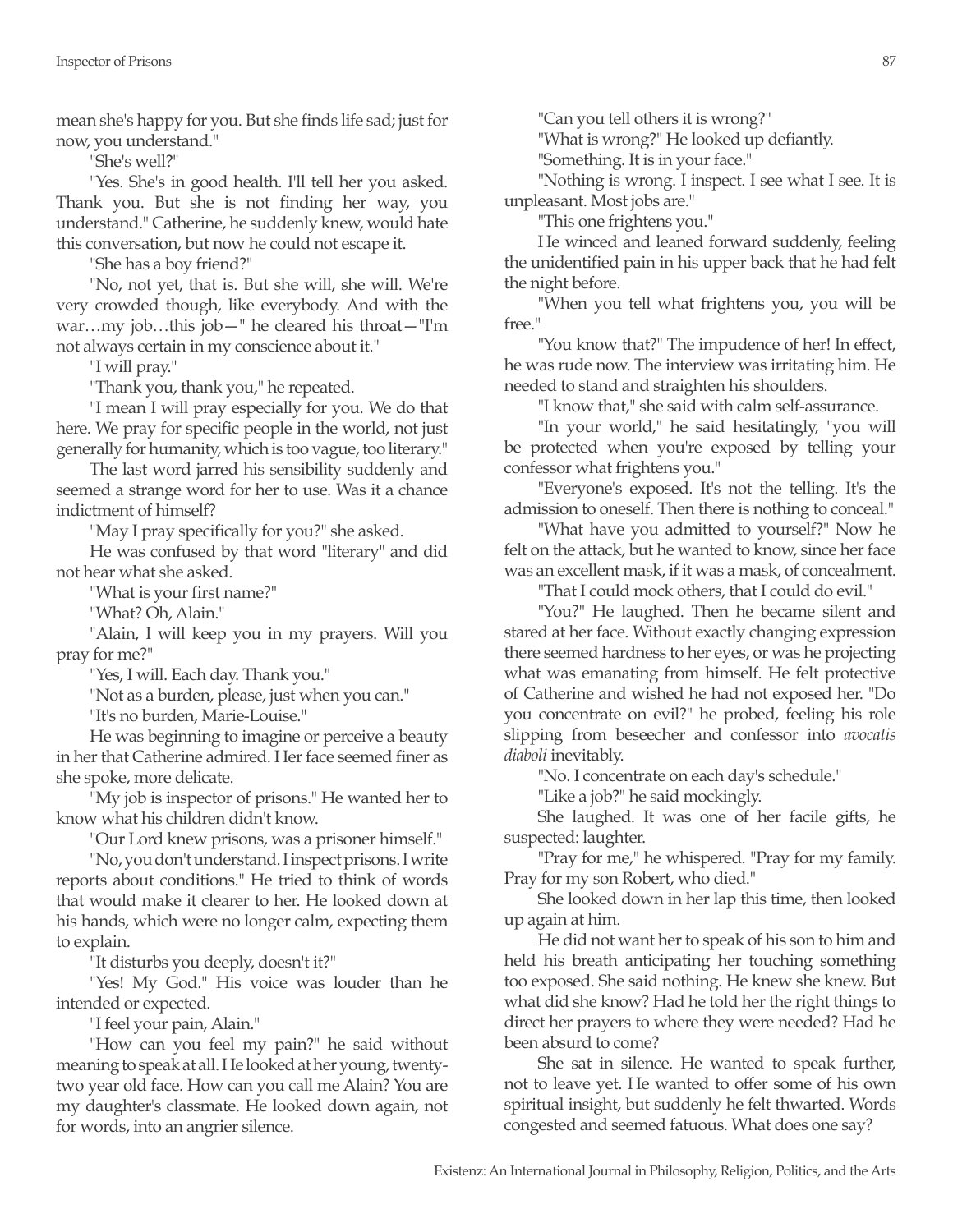He leaned forward and touched the screen with his fingers. She reached forward and touched his fingertips with hers. He had not expected them to do that. He bowed his head and stood up. She stood up. She was taller than he expected, slenderer. He smiled at her. It was surprising to him to smile.

On the street he felt wary. Nothing he could specify. He wanted to gather his family in again under his own protection. He had no business talking about them that way, even to a nun. If he had not stopped himself, he would have blurted out about Charles' inability to concentrate, his verbal dribblings of "poems" about women's thighs and breasts, wet lips and hair entwined in fingers, and other such nonsense; about Isabelle's snoring; about his wife's recurring nightmares of the war, of being alone again... and on and on. He hated to talk to anyone, especially anyone who knew his family in any capacity, about those he loved. But she was a religious. What did she mean that she could mock others, that she could do evil? She could use others' secrets to betray them. He expected everyone to betray.

Yet she knew that of herself, therefore she could resist. Yet evil was not knowing but doing evil. He knew but...that was her fear, not his. Despite her socalled gifts, she had that fear.

He had forgotten where he left his Peugot. He was now on Rue Lamarck. How had he gotten there? It was not a narrow street like the other. He looked up at a protective wall surrounding a cemetery. There had been no cemetery where he parked the car.

#### **Five**

Everything conspired to obstruct him this day. Thirty minutes later he stood before the door of the jewelers on Rue Bergere and read a handwritten sign on the door: Closed due to a death in the family. He was furious. It was a weekday. What was this? It had been difficult enough to park in the busy district. What was he to do? He could not contemplate the implications. It was he now, not his son, who would appear to have forgotten his wife's birthday. That was absurd. It was early afternoon. He looked again at the sign. The shop was not closed for lunch, but for grief. Why had he chosen that out of the way jeweler anyway? Because it was cheap; as always. He was furious.

He opened the car door and swung it ajar as hard as he could, then quickly jumped back as it snapped against his knee. Damn!

He would buy flowers. He had enough cash on him to buy a large bunch. He looked up and down the street, but it was not a district for florists. He still had to collect the cake—or was Catherine getting that? And reserve the restaurant—that he must do next. Would Yvonne mind if they did not go out? In a few days he would feel more relaxed. It was hard to celebrate feeling as he did. The pain in his back had left him, but he felt agitated. The whole business with the nun annoyed him in retrospect. Imagine her asking, "What is your first name?" "Alain." "I'll pray for you, Alain. Alain, old pal." He dug his keys out of his pocket again and mistakenly locked the door this time. Damn!

DeBlaye banged on the window of his gardien room as Alain hurried through the courtyard. Alain disdained acknowledging the invasive throbs but DeBlaye swung open his door and shouted, "I let two men go up to your apartment, sir."

"You what?!" Alain's neck vein reddened to bursting. He was torn between killing DeBlaye on the spot with his bare hands and racing upstairs to rescue his children or, if too late, to face the carnage inflicted by the two men. Photos of atrocities confounded his vision and his sense. "Who? What two men?"

"Officials, sir. They showed me some identification, some papers, you know."

"No one goes in—we pay for protection—what are you here for?"

"I had to obey, sir. They had papers—I don't know what—also..."

"Is my family...?"

"Your daughter Catherine—"

"My God!"

Alain did not wait for the elevator but ran up the four flights of stairs to his apartment. He grasped at his keys, dropped them, found the two door keys, inserted one when the door was opened from within.

"My little...my dear...are you all right?" He held her tightly in his arms.

"These gentlemen, Papa..."

"Who? Stay behind me."

"Papa, I'm all right."

"Who are you?"

"Mr. DeLesparre, this is Mr. Rouleau from the Red Cross and I am Mr. Edington from Amnesty International."

"So?" Their presence was impudent and invasive, like everything else this day. What did these people want with him? Was a man's home no longer his own?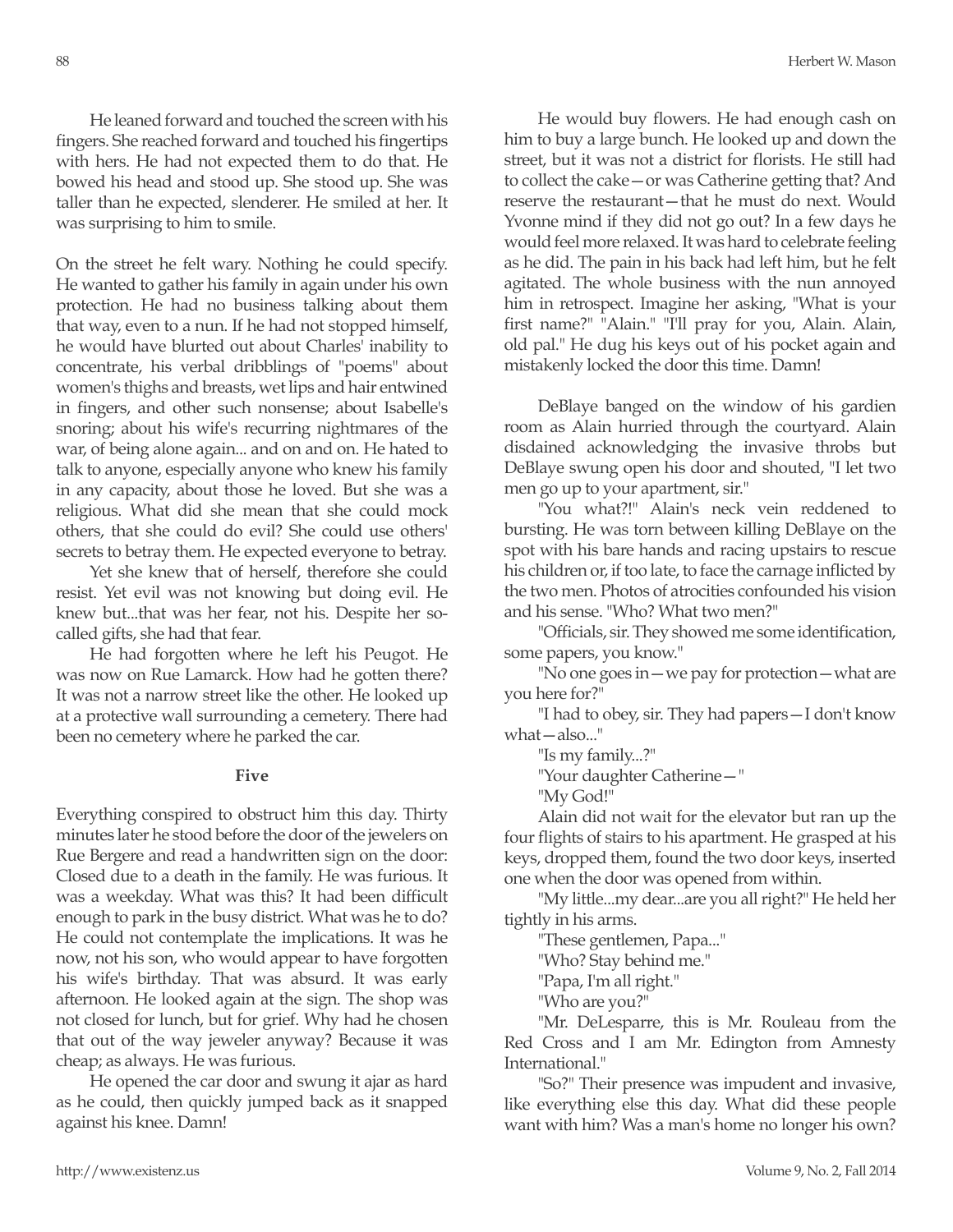He was going to see that DeBlaye was fired.

"May we speak with you—in private?"

Alain began to protest. "It's all right, Papa," Catherine nodded graciously to the visitors and withdrew to her room. She seemed so feminine, so vulnerable, to him as she smiled at the strangers: so much more delicate than Sister Marie-Louise Draper. Without her suddenly he felt naked.

"Here, sir?" the taller, the apparent spokesman, Edington, asked.

Edington? Alain posed "English, no?"

"Yes," Edington said in English.

"I speak English, too," Alain said sarcastically, "if that would be easier for you." His English, unlike his wife's, was faulty and tired him mentally to exercise.

"Doesn't matter," Edington said, then spoke in French again.

Alain looked at his watch automatically but did not read what he saw. His family would be coming home for the birthday. He did not want them to find these men there.

Edington and Rouleau sat on the cot, Alain in his chair before the writing desk. He glanced at the print of the imprisoned Spanish saint before he turned to face them.

"We are concerned, sir," Edington began, "as representatives of our respective organizations—"

"The guard downstairs said you showed him identification."

"Yes, oh, sorry." They handed Alain their official IDs. French Red Cross and Amnesty International. Fine. They seemed authentic.

"As I was saying, we—"

"And some paper, he said."

"Paper? No, just a letter of introduction."

"May I see it?"

"Yes, of course."

Edington took a folded paper from his breast pocket and leaned forward with it extended.

Alain disliked Rouleau's silence, even his mustached face irritated him. He was young, thirty at most, conspicuously inexperienced and arrogant, he thought. Edington was older, perhaps Alain's age, more sincere looking, open-faced, more his own height and bearing. He remembered the English in DeGaulle's unit. Edington reminded him vaguely of them.

He handed the paper back without registering what it said. Nothing seemed to penetrate either his vision or his memory. He felt tired from the run up the stairs and the traffic and confusion. DeBlaye was a fool.

Perhaps he would not have him fired.

"The prisons in France," Edington's voice broke through Alain's fatigue and preoccupation, "are said to house Algerian political detainees."

"What? Where? What prisons?"

"That's what we wanted to ask you, sir, since your name was given us as one of the inspectors of prisons."

Alain lowered his own voice cautiously, since the walls of the apartment were thin, to lead the tone if not the subject away from any possibility of an outburst in the discussion, "I am an inspector, that's true. Who gave you my name?"

"The paper you just read mentions it."

"Yes, of course." He felt the pain between his shoulders again, just a beginning twinge. Bertrand would protect him; it could not have been Bertrand.

"Are there political detainees to your knowledge in any of the prisons you inspect?"

"Are they tortured?" Rouleau interjected savagely.

"Ah!" Alain sighed. "Detainees? How so political?" He looked at Edington, ignoring Rouleau.

"Algerian, DeLesparre," Rouleau pressed.

"Mr. DeLesparre," Edington interposed diplomatically, "we have reason to believe, on good authority, that a portion of the prison system in France, unknown surely to many, is being used for purposes of interrogation of Algerians, and that they are being held without charges in violation of their human rights."

"They're being tortured!" Rouleau blurted.

"What Mr.Rouleau is saying," Mr. Edington interposed again, "is an allegation of concern to us all. It has been rumored for two years, as you may know from the press stories, that this has indeed been going on in secrecy in the prisons here in France."

There was a heavy silence in which the three men stared intently at each other. Alain looked over his shoulder, after a prolonged moment of exchanged looks, at St. John of the Cross' small tormented face.

"I..." he hesitated. What he was calling arthritic pain was becoming more intense. "I inspect eight or nine prisons a year on a semi-regular basis, some few only quarterly. Other men inspect others. I am always shown," he cleared his throat, "the same things: maintenance, food, laundry, medical facilities, prisoners' quarters, exercise rooms, reports of the wardens. It is always the same."

"Then you have seen no evidence of Algerians being detained separately and under less than normal conditions?" Edington pressed now more ironically.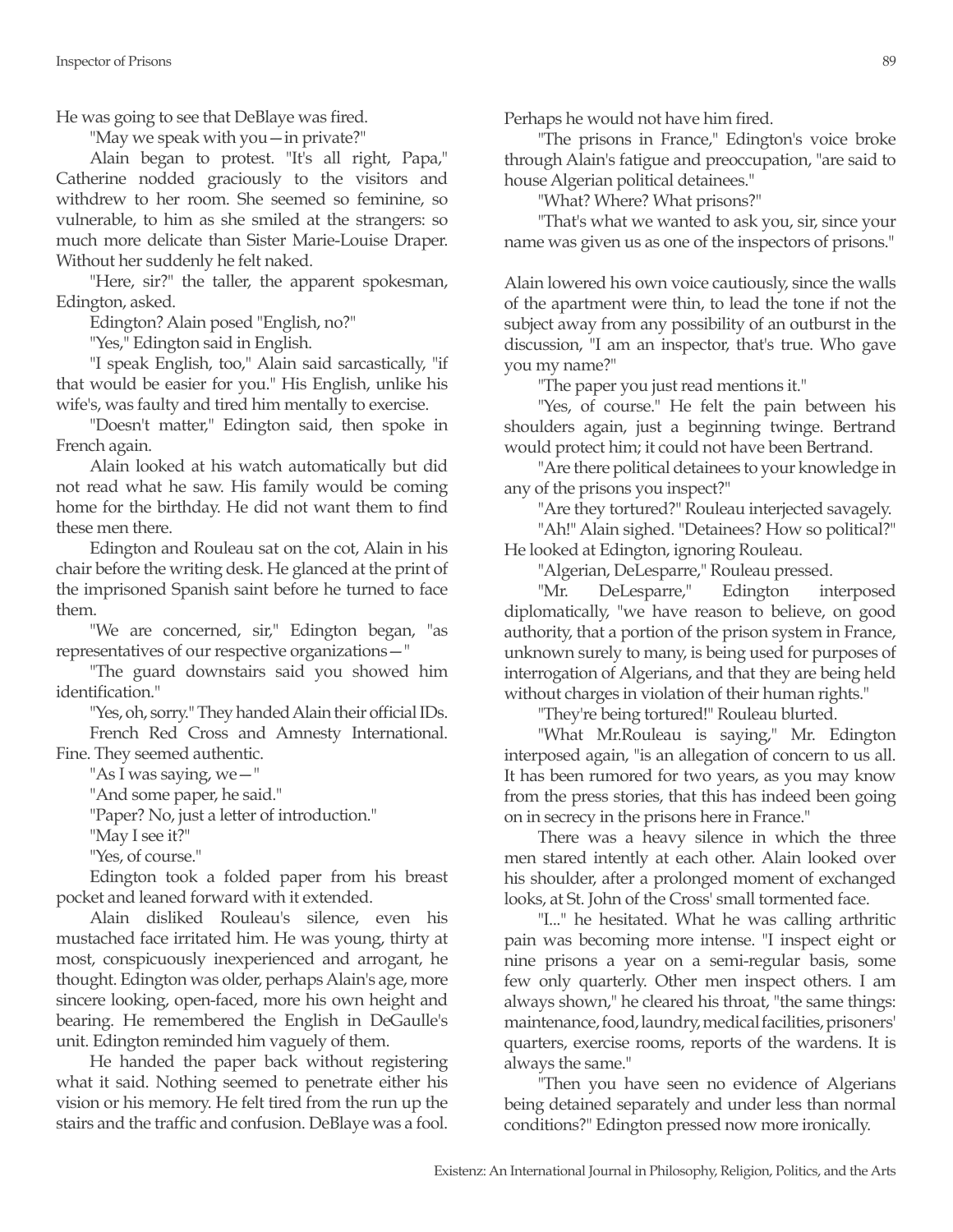"Well, I've seen prisoners who are or happen to be of Algerian origin in cells like any others. Surely Algerians commit crimes, are found guilty, and are sent to prison." He tried to smile.

"We mean political, not criminal," Rouleau insisted; "you know what political means."

"I'm not a child," Alain blurted. This Rouleau, like this day, was irritatingly impudent and invasive.

"No one suggests that you are, sir," Edington said softly.

Alain was wary of both voices now. He was not going to be patronized by anyone.

"Then you've seen no evidence of these allegations in your prisons, sir?" Edington resumed.

"My prisons?"

"Those under your inspection."

"No," Alain said, twisting his shoulders and moving his position in his chair. "No."

"Do you inspect the prisons at Vincennes and Nevers, sir?" Rouleau interrogated. The Frenchman's face was drawn to a chilling point of intense disgust.

"I do."

"Recently?"

"Nevers recently, Vincennes soon, in a day or two." "Nevers then," Rouleau persisted.

"Yes." Alain folded his hands before his chin and stared at his adversaries, moving his eyes from one to the other.

"We know your reputation, sir," Edington said more quietly. "You were in the government in exile during the war."

"Yes," Alain acknowledged.

"Then after the war a member of Mr. Schuman's government."

"Yes."

"You helped in the planning of a united reconstructed Europe."

Alain nodded without speaking. He was a participant, modesty forced him to admit, hardly a planner. One day he hoped to write a memoir of those days.

"You are also an author of some note."

"Thank you."

"I have read your study of the saint—" Edington nodded toward the picture on the desk. Alain blushed. "It is very fine."

"Thank you again."

"You are a very sensitive and deep man, sir. It must be very hard for you, as it would be for many, to be inspector of prisons."

Alain wanted to shake his head in denial, but he simply stared, following clearly, more patiently now, the line of questioning.

Rouleau started to speak, but was stopped by Edington's sudden gesture of putting a hand on his colleague's arm and restraining him.

"Is it possible," Edington pursued with equal patience, "that the wardens of these prisons—or indeed men higher in authority than they—and I am thinking particularly of Nevers, have arranged your inspection in such a way that you are not shown what we are discussing; but rather, by using your reputation for sensitivity and compassion, are masking activities that they wish to conceal?"

Alain stared a long time at Edington before replying. He wished he were surprised or shocked by this suggestion. He could not remember which was from the Red Cross, which from Amnesty International. He did not want to sigh. He realized he was being given a chance for both shock and surprise, but it was too late. He was not good at pretense or lying. He was always honest with his wife and children and, in the past, with superiors. But who were these two anyhow? What power had they? Who were they to accuse anyone? France was at war. He had always served France. He was serving her now. They were not. They were agents of some institutions or agencies that did not have France's interests at heart, but only the interests of a few Algerians who were probably guilty of crimes, of atrocities against French citizens, and who committed worse than any treatment given them. What right have they to come into my home and challenge me? He was quietly, determinedly furious. The adversaries were waiting, impatiently in contrast to himself, he thought, for an answer.

"No," he said, "it isn't possible." It was even insulting and condescending to suggest.

"Then you saw everything at Nevers to the satisfaction of your values of what constitutes legal and proper behavior by prison authorities toward all prisoners."

"Yes," he insisted. His back was quite painful now. He leaned forward after uncrossing his legs for relief.

"I see," Edington concluded. He remained silent and looked at Rouleau, then stared back at Alain.

"Unfortunately, sir," Rouleau said with unexpected and disarming calm, "we have spoken this morning with an Algerian detainee who escaped yesterday afternoon from the prison outside Nevers. He spoke of torture, forced degradation; of several men being stripped and left to lie in their excrement; of being deprived of food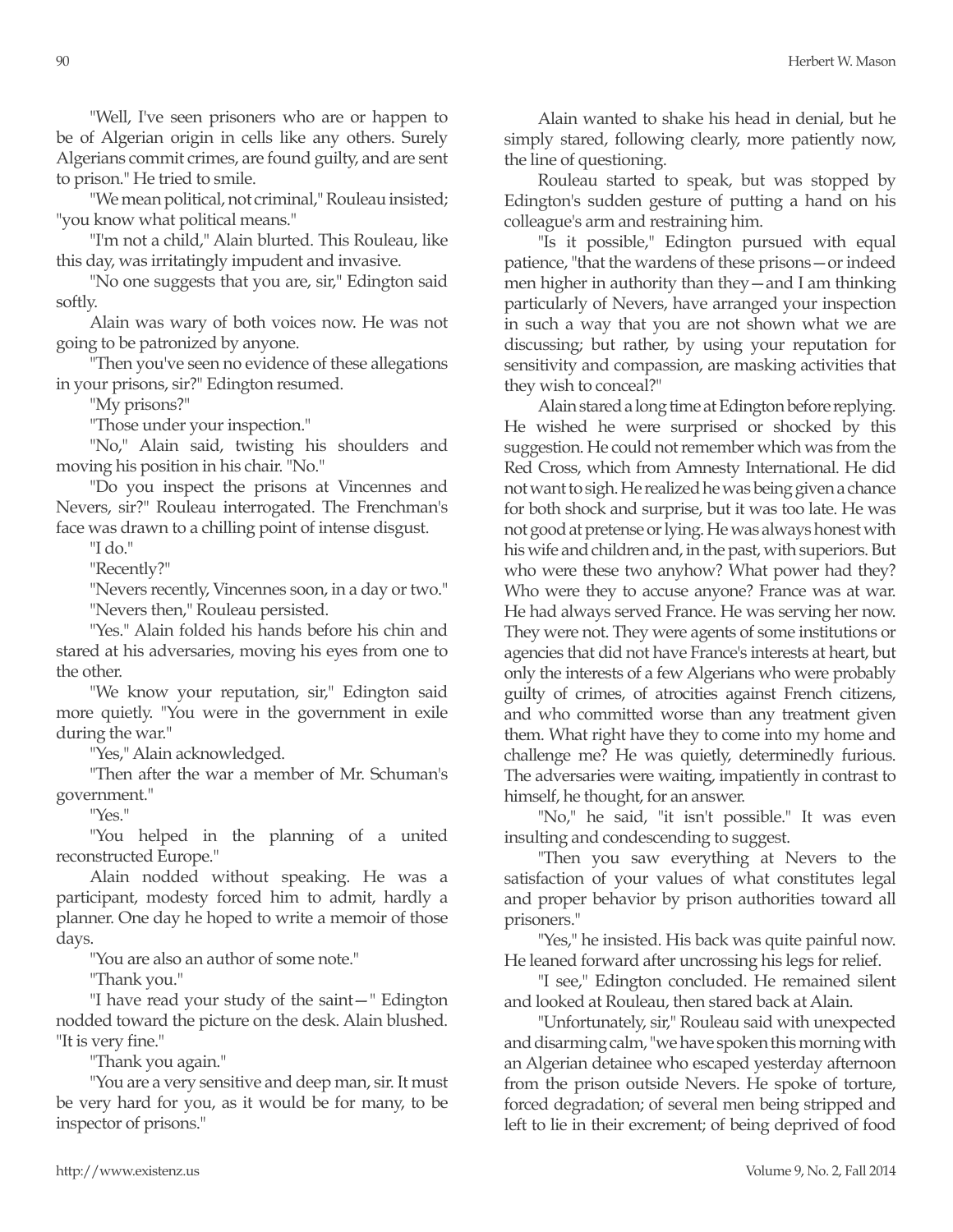and the most elementary decencies; and, in his case, of having his genitals tied with wire and electrified until he lost consciousness. He also said he saw that some men in the segregated cell were mutilated and one, he believed, was dead. He is himself in very bad shape. Indeed, he has several stab wounds - in his thighs and legs and one in his back. What do you make of that, sir?"

Alain had crossed and uncrossed his legs twice while Rouleau was speaking but tried to remain fixed on him as attentively and calmly as possible. Alain, after all, realized who he was and who they were and, most especially, he knew what institution he had to uphold. "I question the credibility of this so-called detainee."

"You question the credibility," Rouleau repeated savagely.

"I would like you, sir," Edington said, leaning forward, with his eyes away from Alain momentarily and fixed on the saint's picture, "to think very carefully before you respond further."

"I don't need to think further. I am a loyal Frenchman."

"What does that have to do with it?" Rouleau interjected.

"I am an official of the French government. I am inspector of prisons. I told you what I do and what I see and what, as you put it, satisfied my values as to the proper management and conditions of the prisons."

"You said "loyal." I am French, too; but to what are you loyal?"

"Jean." Edington cautioned his colleague.

"To France, to my family, to my vocation as a writer, to God."

"And to humanity?" Rouleau fired forth before Edington interrupted.

"Mr. DeLesparre. I must tell you that this Algerian said he saw you yesterday in the room where he was kept prisoner."

"What?" Alain felt the pain in his back penetrate deeply. His lips were dry. He was holding the arms of his chair firmly. He prayed his family would not return. If only he could be given that much mercy this day. "I don't know any Algerians. I didn't see him or any. How could he know me?"

"It is very hard for me to believe, too, sir, but he says the warden made it possible for him to escape, otherwise he would've died. And the warden, he says, gave him your name and said you were the man responsible for his being there."

Alain felt faint. His mind was confused, yet his anger was welling from inside at some very deep point as if from a remote past even remoter than his own life. The anger did not become articulate but, surprising to himself, produced a bizarre resignation that was akin to the recognition of indisputable arithmetical or sociological facts. "I don't believe you," he said. "I believe Silvestre could make up such a story to defame me. He is very abusive of me because of our social and intellectual differences. It is always unpleasant for me to go to Nevers for that reason. But even he would do this only as a wicked joke. He would not implicate himself anymore than he would discredit the system. He knows how he lives and who feeds him. But his humor is sick. He makes everyone call him Frère Jacques. I suspect him of being the collaborator type, who has no morals, no decency, no loyalty. But that does not make him a torturer or violator of the "rights," as you call them, of Algerians. And if he helped this man escape, as you say, he kept excellently concealed from me the place from which he helped this man escape. I am amazed he could be so clever." He stopped himself to catch and steady his breath. He was angry and fearful in every fiber of his being.

"You are being very logical, sir," Edington concluded. He looked at Rouleau. They both shrugged. Rouleau pulled a photograph from his pocket.

"Have you seen this man at Nevers prison or anywhere before?"

Alain looked quickly, then looked more closely. "No, never." The man was an Algerian type without question, but he did not remember seeing him in the room at Nevers prison. All those men had been in much worse condition. Jacques had created this man out of another hidden room or out of thin air to play his evil trick. Alain felt sick. "No," he repeated with absolute assurance, in this instance. "Has this man identified my photo?" he asked ironically.

"He has given us only your name."

"There, you have it. Now I must ask you both not to continue with this discussion here. I am expecting my family soon. It is my wife's birthday. I think you will agree this is not a subject for one's children and one's wife, especially on her birthday."

"I am sorry we had to come to you with this. The evidence we were given seemed very strong."

"We are all concerned about this war in our different ways," Alain said grandly, feeling prematurely released, "but I assure you my inspection does not conceal the truth. Now, if you'll excuse me."

"We'll leave sir," Edington said adroitly. "If we need to speak with you again, we'll call for an appointment."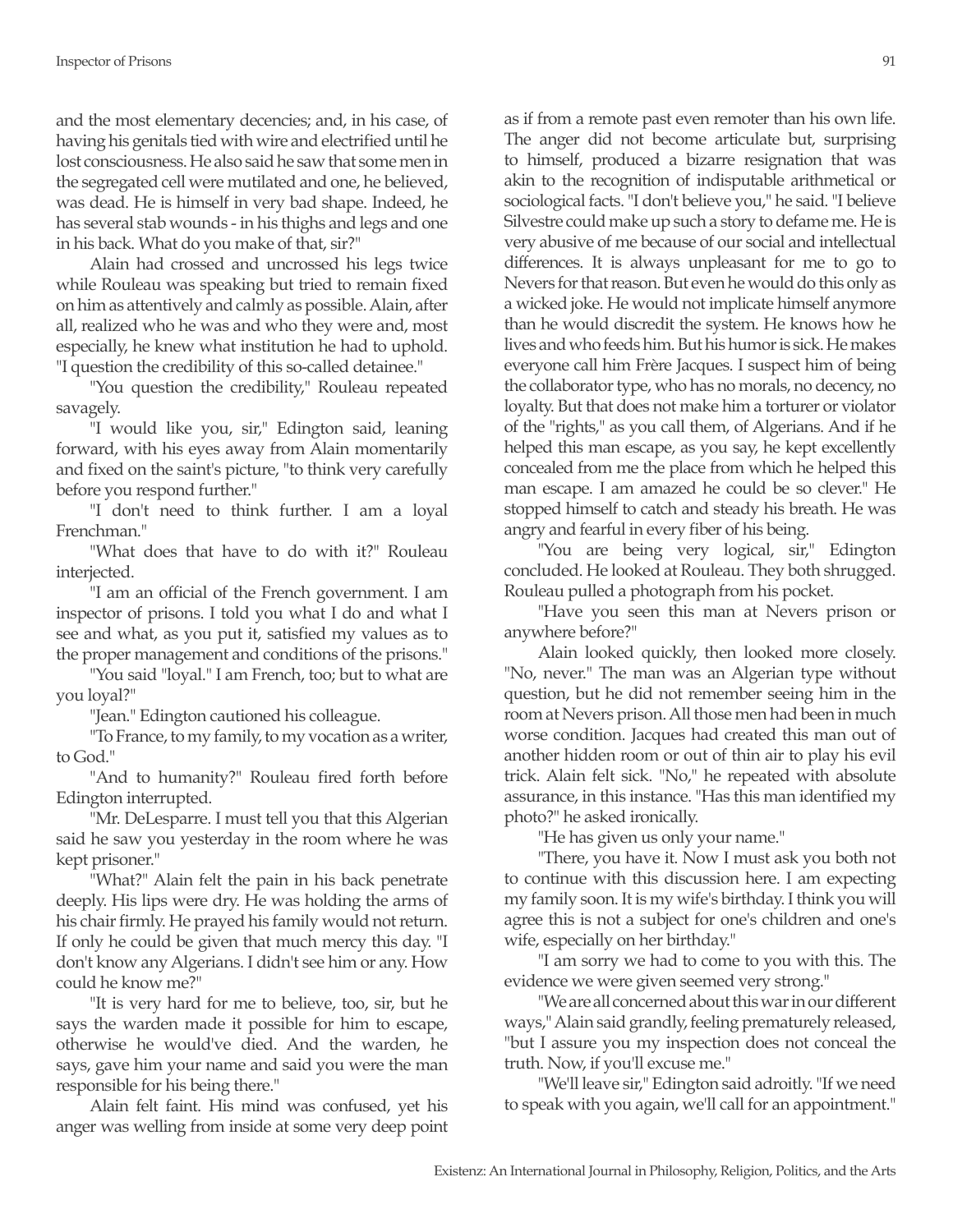Alain began to walk toward the study door tentatively, feeling himself falling away into a desolation that was increasing as rapidly as his breathing. As he reached for the knob, the door swung inward and Isabelle ran to him and hugged him around the waist. He saw his wife, Catherine and Charles standing side by side like witnesses at a trial bar staring in at him, their faces ashen under the overhead living room light or was he seeing his own face in theirs without seeing theirs at all? The photograph of the man was still interposed in his vision.

"Did you read my poems yet, Papa?" Charles said in a silly inane sounding incongruity.

Alain said quietly, "Yes."

"Well, did you like them?"

"Papa liked them very much," Yvonne said.

"No," Alain said strangely," tell the truth, for God's sake. The truth!"

Charles' face changed swiftly from anxious anticipation to pain. He ran past the two men who were moving toward the door away from this bewildering domestic aesthetic conflict.

"Alain," Yvonne said with a mixture of anger and pleading. Her face looked as drained as his.

"I'll go after him," he assured her, "I'll tell him I didn't mean him or his poems. God!"

Edington and Rouleau talked to each other as they stood outside the apartment. Alain hurried past them down the stairs as the elevator rose.

Yvonne sat on Isabelle's couch with her jacket still on and her teaching books in her briefcase beside her. Something is happening, she repeated to herself several times; and I don't know what it is, Catherine was in her room. Isabelle was in the bathroom. This was usual. This other, intruding upon their lives, is not usual.

When Alain returned with Charles, she had not moved. Her husband looked not just exhausted but grilled and tormented. She knew he was going to say, as he did the last two years, would you mind if we stayed in, I am very tired. But she wanted to be away from the children with her husband alone, not for her sake but for theirs. Alain's tensions were destroying the atmosphere.

He and Charles looked at her, at least seemed to recognize her, then walked together into their room. She was confined to the living room-dining room and was not going to make her room the kitchen today.

It was her forty-third birthday, which did not matter much to her, unless it could give them something else to direct their attention to, and then it mattered. She was decimated, she was wasted by her days teaching English to French adolescents who hated any foreign language and who had been taught by almost all of their other teachers and their parents that they were right to so hate. She had believed the same once herself, until a "dashing" Englishman carried off an aunt of hers from Grenoble to London, and she was invited for three weeks for "fortnight" vacations with them at their retreat in Cornwall for four successive summers. She was ten at her first visit. She believed Merlin came out of his cave at the bottom of a cliff near Newquay to teach her by magic a second equally splendid language. That was her English uncle's idea—he was a poet who had been a soldier in The Great War—and she thought at first he was being patronizing and "silly;" but the magic worked and she learned English well. Thank God, she often reminded herself, nowadays when we need money so badly. Alain is a good husband, a loving father, she reviewed as she stared at the closed door to the study, but he has a frightful temper, is not handling pressures well, is overly anxious about his writing and his recognition, he fears the loss of his powers, he is compensating too much with religion, he is increasingly irritable, easily slighted and injured, impatient with the children, and made crazy with the war. It is this awful work of his for the Prefecture. If he could only talk about it. He mistakenly tries to spare everyone and spares no one a single thing. What did those men want? Catherine said they were from the Red Cross and something else. Something to do with Algerians. She was not clear what. He is so tight about everything these days. He is so impossibly French. Oh! She was furious at the closed door. I do not care about any presents. I want attention. Ha! she laughed. Why have they put this terrible thing upon him? It is paralyzing all of us. I am really quite furious. "Alain," she called. This isolation was inexcusable.

# **Six**

They sat in silence during the drive to Rue Bonaparte. The silence she refused to internalize. They were going out. If her insistence angered him, she was not going to feel guilty. If anything she was angry because of the visit of those two men or because he had forgotten to make a reservation at L'Aiglon on Quai Voltaire. Now it was too late, so they would go to their old favorite from their student days, the Casque d'Or. That was all right. Perhaps he would become sentimental. That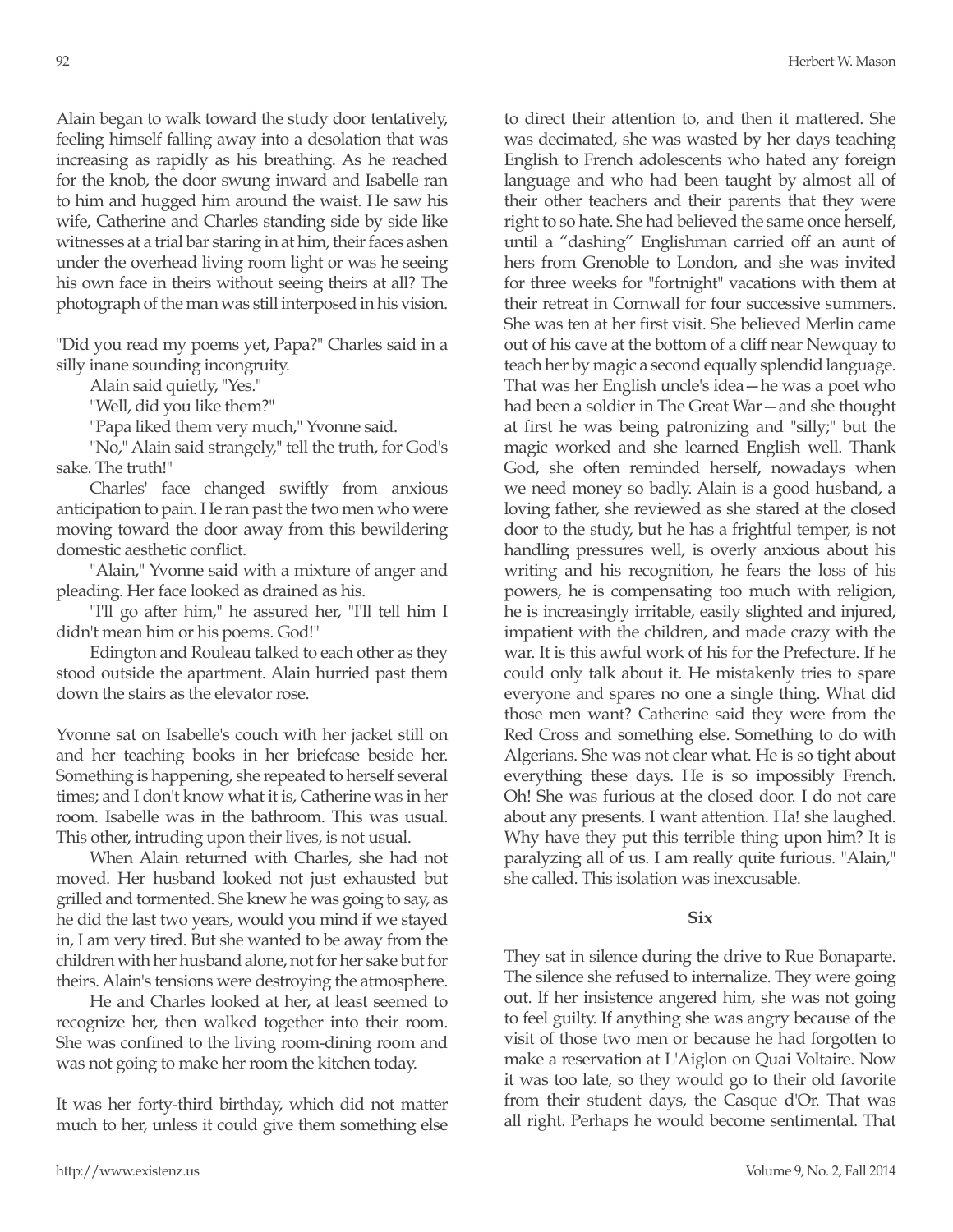was better than this incessant touchiness. The English have such nice physical words for certain emotions— "touchiness, touchy." Peculiar language. She thought of it a great deal, especially when she wanted space and distance apart from their cramped and tension-ridden world. She always tried to convey to her students the beauty of escape that another language provides, the travel, the wonder, but that it also has problems, and most thought of her as "very queer indeed," a suitable English expression she had taught them inadvertently; so she resorted, as language teachers are wont to do, to discipline—drill and recitation—as the only thing they would respect or, more importantly, fear. Alain was so bad as regards languages. Really she was irritated with him.

He parked the car clumsily, banging into the car behind. "Damn!" At least, he broke the silence. She smiled at him as a kind of diplomatic concession but also as a gesture of flinging aside the whole business of cars. He looked at her, with both hands firmly on the wheel, but could not manufacture a response. Something terrible had happened with those two men.

They walked down Rue Jacob toward Rue Bonaparte. He walked a few paces ahead. She was tempted to disappear through an open doorway and wait to see if he noticed her absence. He could be "such a boor"—another good evocatively earthy English expression. That was what these French intellectuals needed to escape their silly abstractness—earthiness; they had an excess of intellectual sensitivity. "My God!" she muttered in English as she continued faithfully behind him. Does he think I am a woman of the Ming Dynasty? He is being "very naughty."

The Casque d'Or was mercifully crowded, but with one free table, so that they did not have to face each other alone. It was a tiny restaurant with room for 20-25 diners lingering through an evening. They were lucky it was Thursday. The curtains were still dank gold velvet and almost kept out the noise of traffic streaming down Rue Bonaparte en route to the Right Bank. The overhead brass lamps, painted gold, were more chipped and flaking than she remembered. The waiters still had barely enough space between tables to move. It seemed the same as it had been before the war.

They perused the small menus. Alain barely glanced at his. Yvonne took especially long to decide. She looked at the desserts, remembering the cake Catherine had "fetched" that they decided to taste later if the children left any. How silly to be here, she thought.

"Alain, what will you have?"

"Fish."

"It's not Friday," she laughed. Now she was being naughty.

"Oh really, Yvonne, do you have to make jokes?"

"On my birthday—remember?—I can make jokes."

He said nothing, but looked judgmentally, she thought, from side to side at their neighbors pressed against them. He was miserable, poor man. What is he thinking? This is the worst he has been.

The waiter leaned over her head, jostling her slightly, which made Alain snap, "Really! Be careful, eh?"

"It's nothing, Alain," she said yieldingly, encouraged by his responsiveness even if it was hysterical.

"We are here to have a nice dinner in calm and quiet."

"Here, sir?" the waiter quipped too wittily.

"We were students once and were here often," Alain said.

"Like everybody."

"It's my wife's birthday."

"I will do my very best, sir."

"Thank you." Alain managed a smile at both the waiter and Yvonne.

"Thank you," she echoed to the middle-aged waiter, who was perhaps never a student.

When the orders were taken and they were brought a carafe of wine, Alain toasted and kissed her, then they drank together. It was something terrible, she realized, because he was choosing to conceal it by pretense of affection.

"Who were those two men?"

He looked surprised, uncertain about the reference.

"The two in your study when we came home."

"Must we spoil a birthday evening in our old Casque d'or?"

"Would it spoil it to tell me who they were?"

"Must you know everything I do?"

"Alain!" she said with more depth than alarm.

"I meant only that there are things in connection with my work that I would rather spare you and the children—"

"The children, yes, but I am not one of the children. We have always told each other everything, except when we couldn't get word at all."

"I know." He laid his hand on the table over hers and squeezed it gently.

"Were they from the Red Cross or some such? Catherine thought so, but she is so often wrong in her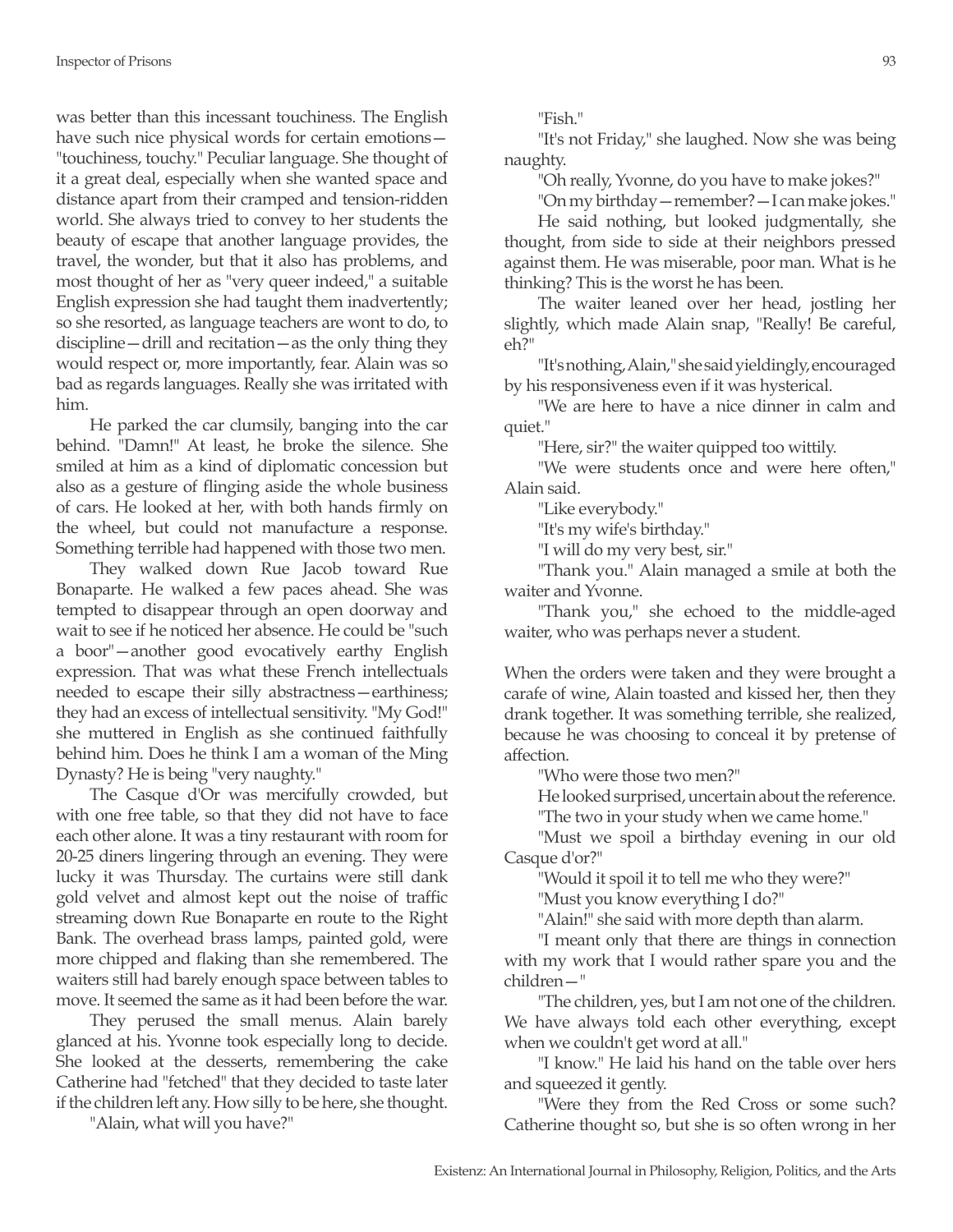information."

"One was from the Red Cross. The other was from Amnesty International, a group—"

"I know of them, at least by reputation."

"Well?"

"What did they want with you? Something about treatment of Algerians?"

"What?"

"The papers are full of it. Is that what they came to you about? I would think that reasonable enough. You could corroborate it for them if it's true."

"Yvonne, dear, it's not as simple as that."

"What is not as simple?"

"Corroboration."

"But one sees or doesn't see."

He laughed painfully, then said, as if giving a lecture, "We have the honor of France to think of, always."

"Honor? In what sense?"

She raised her glass for her husband to refill. The wine was disappearing faster than usual, she noted herself, but it was her birthday and she felt she needed wine for this conversation. She took some bread from the wicker basket, bit into it, and waited for him to answer.

"France is at war. She has been at war since our student days in this restaurant."

"I know."

"Then you know what I mean by honor."

"No, not in this instance."

"France is trying to conduct a war and does not need bad publicity." Alain did not want to share his thoughts with strangers at other tables. They were young, many of them, he could see, and would not understand.

"France...," Yvonne said slowly and with conviction, "must let Algeria go and accept whatever publicity comes with that."

"Yvonne!"

"You want her to keep Algeria. What did these men want of you that had to do with honor?"

"Yvonne, this is not talk for here."

"Not for the children either, but for your study. When and where can I hear it? I know what the honor of France means."

"You're tired." Where is the waiter with our appetizers, he wondered. He forgot what they had ordered. Cucumber salad, eggs with mayonnaise, or what?

"I am, that's true," she conceded, challenging him.

"They wanted to know something about one of the

prisons."

"Nevers?"

"Yes, Nevers. I hate that place with the deepest of hate."

"What did they ask?"

"A prisoner—Algerian—escaped and made certain allegations."

"About?"

"About treatment there."

"Of Algerians?"

"Yes."

"And they asked you to corroborate or refute."

"There was nothing to it—it was all lies—a trick by the warden himself."

"I'm confused. Nothing—lies—the warden.... What does this have to do with you?"

"It's not so simple."

"You told what you saw?"

"Yes, of course."

"Then what is complex?"

"I have a job, Yvonne. We have a home, bills, debts.... Three children depend on us for everything."

"Yes. What did you tell the men you saw?"

Alain believed those at the other tables were listening only to them now. The men especially looked at him from time to time, he thought, with growing hostility. The women were furtive and silent. He noticed that much. He had trouble observing in close confines.

"Cucumber salad," the waiter said offering a small dish over the table.

"Here, for me," Yvonne said.

The waiter set down a dish of fruits of the season before Alain.

"Wasn't it egg with mayonnaise?" He had forgotten. Yvonne took another bite of bread. The fruit was fresh with a touch of kirsch. It was all ordinary, Alain thought despairingly.

"What did you tell them?" she repeated more quietly. Now she felt nervous anticipating his response.

"I did not tell them anything. I saw nothing the Algerian claimed I saw."

"He claimed you saw?"

"He claims he saw me yesterday. He didn't. I did not see him there with the others." He was silent, as alarmed as if the two visitors had heard him say this. Yvonne said nothing for a minute or two. She did not drink from her glass or eat anything.

"You saw Algerians detained there," she said sadly.

"Of course, just criminals." He was with the interrogators again not with his wife.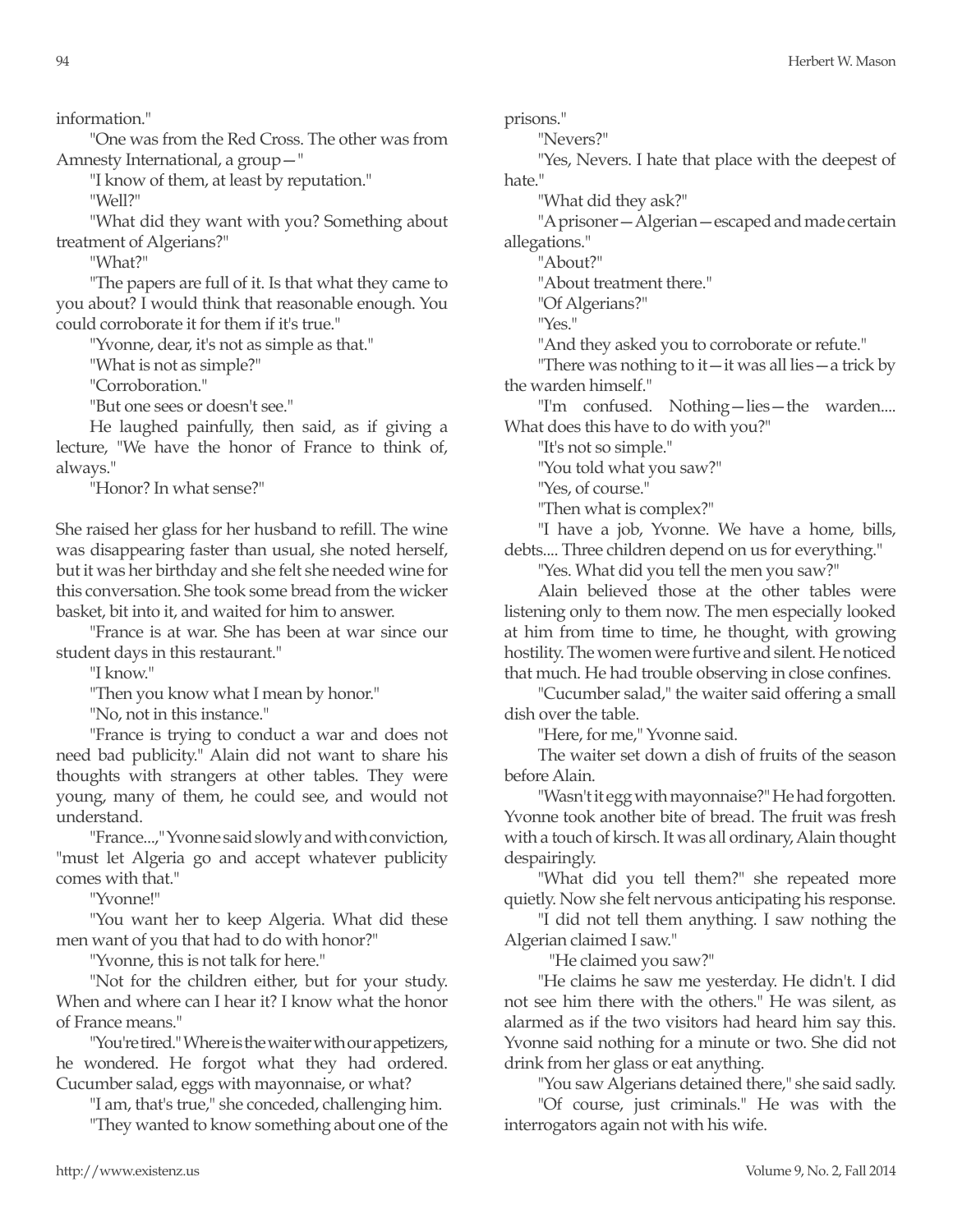"Everyone knows what happens to Algerians in prison these days."

"Everyone."

"Alain, are you not telling what you see because of your job—because of us?"

He extended his hand again. She momentarily drew hers back, then put hers over his. She felt more than tired suddenly, more like she had felt during the war from sleeplessness and constant awareness of abnormality and danger. Her migraines had never ceased, only relaxed slightly from time to time. A part of her could not believe the war would end even when the Germans were defeated and gone.

There had to be some solution to this new torment, she believed. Loss and not knowing were steady and acute, but this destroyed them both, right there in Casque d'Or or before, months before, two birthdays before, as if from within, and without their knowing or admitting it was true.

"I can't eat," she said and burst into tears. "Silly," she said, "silly woman." She pushed her chair back.

"Yvonne, please, stay."

"I can't. I'm sorry."

He rose to follow her as she left the restaurant, then he hesitated but only to set some money on the table for their dinner.

He looked both ways on Rue Bonaparte but she was not in sight. He walked toward the Seine, remembering how they differed in senses of direction: his was supposedly instinctive and remarkably accurate, hers logical and always getting her lost; he was also diplomatic, she was blunt; he intuitive, she analytical; he poetic, she "prosaic"—that was her joke on herself; he serious, she always capable of levity. He looked down the short narrow side street Rue Visconti off to the right and saw her standing leaning against a wall. It had been one of their favorite streets in the old days, because of its narrowness. The old buildings on either side looked deceptively high and seemed to tilt across toward each other overhead, especially at night. From either end it was hard to see doorways, only shadows protruded. It was easy to disappear into one of those.

He stood behind her and held her around the shoulders as he had often done when they were younger.

"We have always done everything together," she said; "even when we were forced apart, we knew what to do."

"What would you have done?"

"You don't understand. We do things together, always." She turned around under his arms to look at him. It was as if a film covered his eyes or his mind. "We should live differently. It's terrible the way we live. Like perpetual furniture movers. And why, because of fear of living somewhere more vulnerable to crime. It's too ironic!"

"But Yvonne, dear, recognize the way the city is… think of the children."

"We're in the city here, now. Is this street scary? Look at us. I was here alone before you found me. No one raped me or stole my purse. I trusted it was you who came up behind me."

"Yvonne," he laughed, he enjoyed her bluntness, he loved her defiance.

"And as for the children, we're short with them; they have no outlets; there is an atmosphere of fear which is preventing them from growing. We both know the atmosphere. They have to grow."

"It is not so simple."

"I know. It never was or is. But why did we stop making decisions together? Why did we become conventional like this? I am capable of the truth. What scares me is that you, whom I have loved more than anyone else, think I can't help make a decision of importance that affects us all."

"I hate my life, Yvonne."

"No, you hate being Inspector of Prisons. So do I. So do the children. You must somehow stop, resign."

"And how do we pay our rent?"

"I hate the apartment. I don't want to be its slave."

"We have to live somewhere, we five."

"Not in Neuilly."

"Everywhere is expensive. This is not the Paris of our student days, or even five years ago. If you can find an apartment, you can't afford it."

"And it will only get worse. We have to begin looking now. I'm working. I don't mind that. I mind working for something I hate and that you hate. We have to change. I won't live there knowing you are doing something against your conscience to keep us living there. If you continue, you have to find some other reason." "How can I resign? How, tell me."

"Go into your chief, salute, and say I resign."

She looked ridiculous to him making her mock salute. He wished it were only possible. Their lives that had been lived together seemed too far apart and drifting further. He was even visiting nuns, spiritual liaisons, without her. He looked up at the rooftops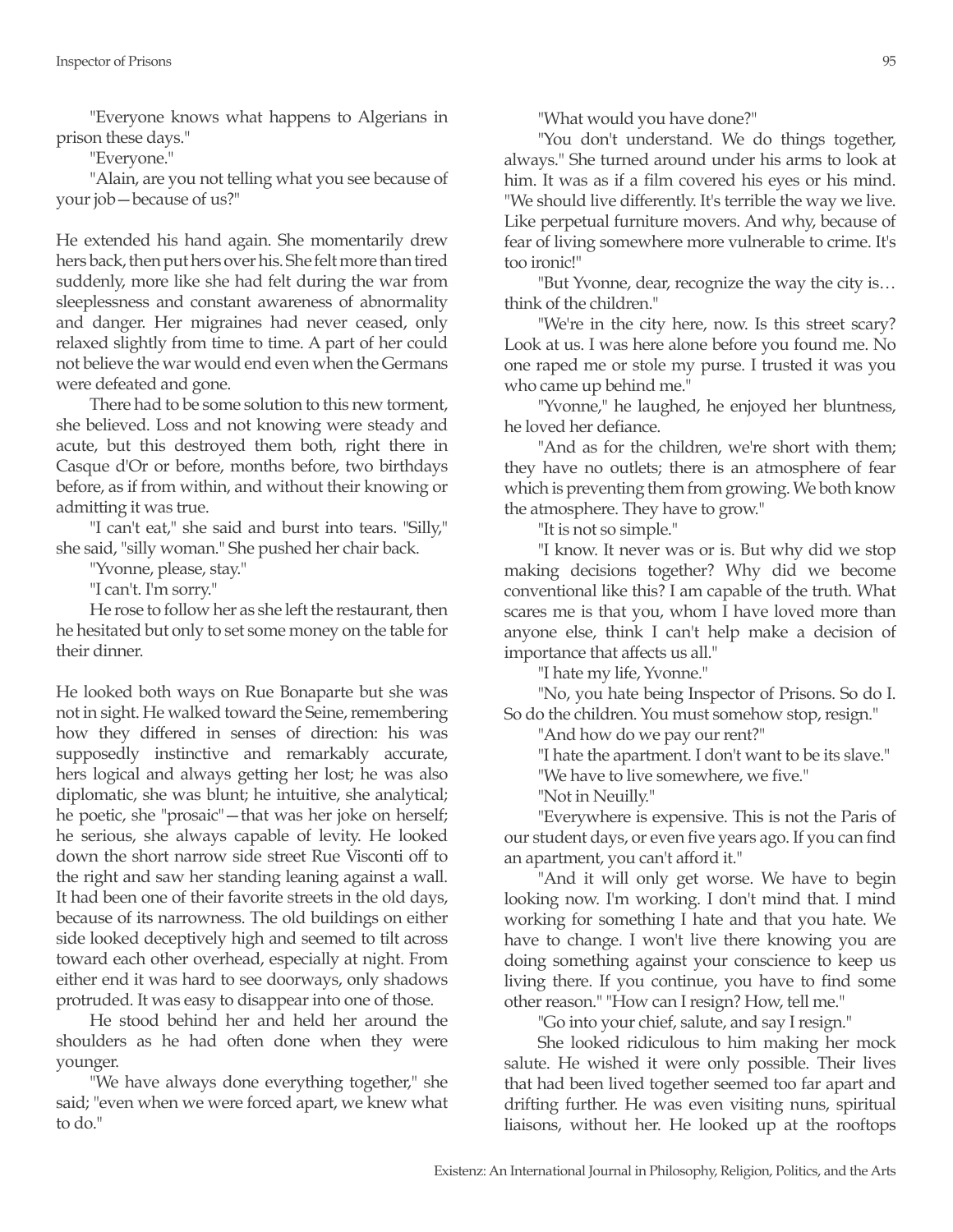overhead. There had to be some place for them to be together or was life, their life as they knew it, really ending—aborting, as it were, barely beyond midpoint, after having survived what seemed much greater separations?

"It began before this, Alain, we both know that." She was reading his thoughts, as her own, sharing them again.

He looked back down at the street and out the narrow gorge like opening onto Rue Bonaparte. He stood apart but she took his hand and they looked out through Rue Visconti at the blurs of passing cars.

"Is there nothing anyone can do or say?" she asked.

He was unable to speak about this to her or anyone. He had not even shared it with his usual confessor except in what seemed a passing way. No one had ever probed it out of him nor would he let anyone attempt to do so. He knew how he felt about that. He knew how he felt that day. Ask any father how he feels when he argues with his son about something as trivial as a bicycle—of whether he can get a new one or not—and is badgered repeatedly until he the father says "No!" and says no with other things in his voice, things between men, things he not the boy had power to control. Suddenly a father is an obstacle to life and the boy is made powerless as if forever. That is what he remembers doing to his son, to Robert, whom he loved more than anyone almost.

It began in Geneva, she remembered in their silence, in that big spacious elegantly furnished diplomat's house on the lake. Two part-time servants and a driver on call. He could not think clearly for awhile after Robert's death, was sent back to France, was reduced to a faceless position in the bureaucracy and, with almost unbelievable irony, was given—for reasons they never yet discovered and no one admitted—the very position a frightened man would find most appalling to perform and endure: Inspector of Prisons. She cursed the title to herself.

He only wanted a bicycle—a bicycle! He remembered ever so painfully. Life stopped then. Why couldn't they have talked? Instead, Robert was headstrong like his father. He took the bike he had and rode off, angry and desperate, not seeing clearly. A bicycle! Alain remembered traveling to Italy to take confession with Padre Pio. He had said to the celebrated priest, who bore the stigmata in his hands, side, and feet, I am afraid for my son who was killed on the highway on his bicycle. I am afraid for his soul. Even then to Padre Pio he could not confess his fear that Robert had died deliberately, intentionally after an argument.

"Your son is in Heaven," the Padre whispered through the confessional screen, "be at peace." Alain had clung to those words though he knew the Padre could not know for sure. And Yvonne knew of his visit to see him. He did not keep that from her; she was grieving herself but could not see what it meant to go there. Any man would understand his inability to speak about Robert's death. It seemed everything died, was aborted then. Even Alain's conversion seemed linked to death, to grief. The grieving Christ. Where do we see Christ grieve? He was confused by the pressures of the day, carried to the extremes of fatigue.

Can his religion be of no help, she wondered. There must be a way. There must. He has made Christ so joyless, so eternally sad. Where is Christ eternally sad? She wondered what Alain thought of the Christ they and everyone shared. Or did he not share Him? She thought of times He was sad, according to the Gospel accounts. There were those times, but they were less dwelled on than His joy. Anyway, He had little time to dwell. There were always convergences, too much for anyone to bear. And He moved on in the strange flow of His life between compassion and duty. He was sad; He grieved for John the Baptist, for Lazarus, for the blind, the crippled, those with much less...but He raised Lazarus, He fed the hungry, He raised Himself. He did not die of grief. Even if Robert died as Alain feared, which I do not for a minute believe because I knew he was impulsive and easily angered and not a very good thinker, but even then, Christ rose...and so in His sorrow for Robert's being reckless and loving his father so much to be so hurt by his harshness, He would still have mercy. He would. Can Alain not believe in Christ's mercy?

He stood numb at her side unaware she was holding his hand, unaware of the details of the day anymore. He saw photos but they were submerged in liquid solution as if reversing the developing process. What had happened that made them stand there? He was too tired for profound speculation; but why had they left the apartment? What had happened to their dinner? It had been her birthday. They were apart for a long time. Then they met again and he took her hand; that was it. It was at a grave in those terrible long rows of white markers leading "To the West." How could he forget the novel he was going to write?

#### **Seven**

Bertrand had someone with him in his office. He was also talking on the phone. The glassed-in office was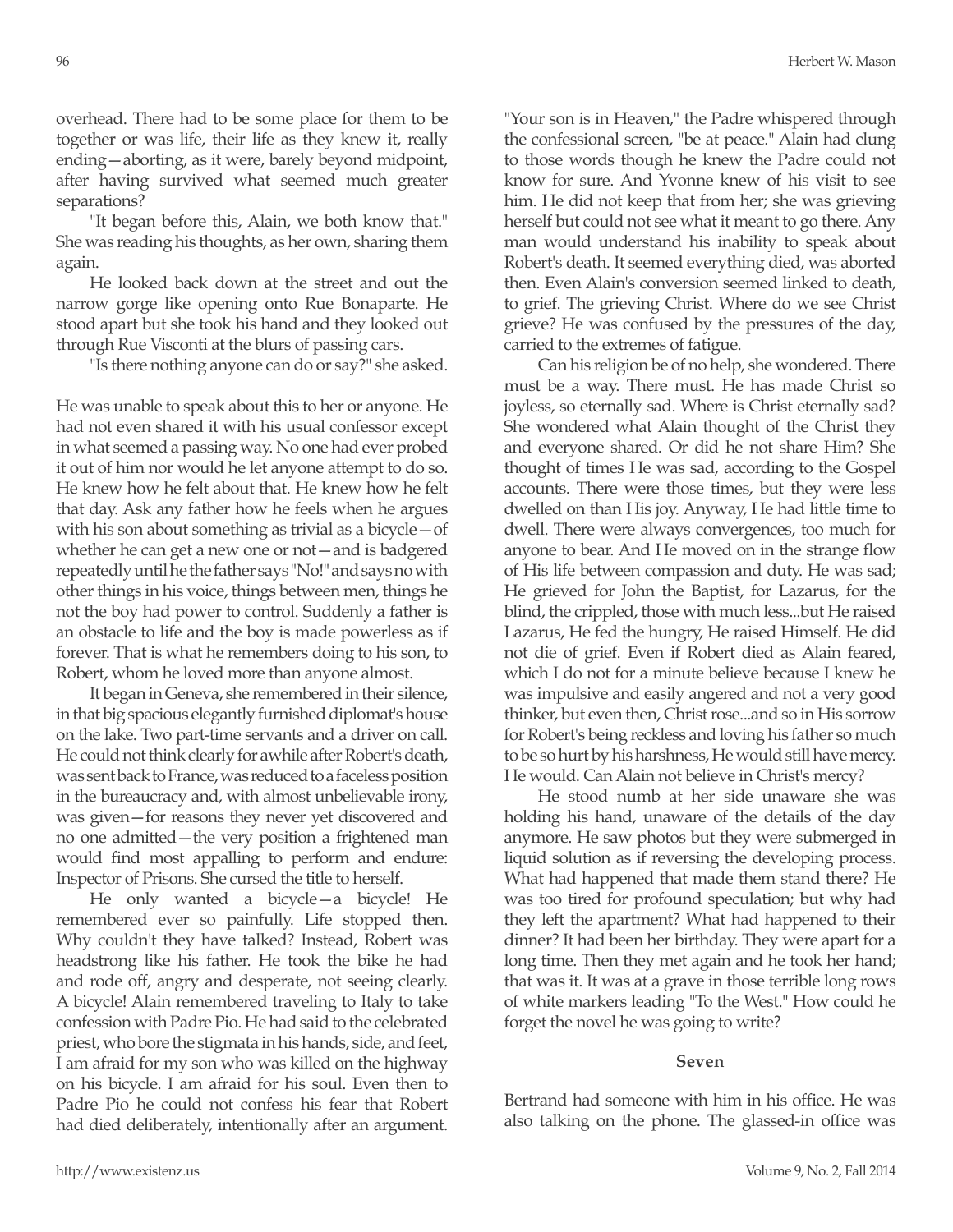filled with standing files, a metal desk, straight chairs, two plastic plants to approximate for himself a natural environment inside. Bertrand hung up the phone and looked over his interviewee's shoulder at Alain through the glass. He seemed to need to overlook the immediate in anticipation of the next to come in view, which was one reason why he was chief of the prison regulatory authority. Alain had always felt neutral about him, except during their brief review meetings, at which time he felt peculiarly compromised and afterwards obligated. There may have been no need for obligation, but Bertrand seemed to maneuver even when he did not. Perhaps it was his composure or his mustache.

The chief waved him in when his visitor rose to leave and Alain soon replaced the other in the straight chair. Bertrand's attention, he noticed, immediately began to drift.

"I wanted to talk to you about this Nevers business." Alain said straight out.

"Nevers?" Bertrand said, glancing toward the door. Alain looked but the person distracting him walked by on his way elsewhere.

"The business with the warden," Alain omitted his name deliberately.

Bertrand was silent, fixing his gaze on Alain alone now.

"I had a visit yesterday from two men: one from the Red Cross, the other from Amnesty International."

Bertrand nodded with his fingertips now joined to form a little arch just below his nose.

"One of the Algerians, it seems, escaped two nights ago."

"What Algerians?" Bertrand interrupted.

"The ones the warden has at Nevers."

Bertrand stood up and looked in one of his standing file cabinets. He thumbed through folders, pulled one, pushed the drawer in with his knee, and sat down with the file spread open on his desk. "What Algerians?" He flipped the sheets of paper over one at a time, looking steadily at Alain.

"You know," Alain said.

"I don't know. I know only what you put in your reports. Do you omit anything from your reports?"

"You know. It's understood."

"What's understood."

"That you ask me if everything's the same. I nod. You make out the same report."

"I don't know what you're talking about." "Each quarter you hand me the booklet."

"What booklet, man?"

"The atrocities, the photographs!" Alain was exasperated; feeling himself slipping through a protective grill in a street he had thought was safe to walk across.

"It's nonsense. Are you telling me now you see something you can't report?"

"I'm reminding you that 'we' know something 'we' don't report."

"Not 'we,' mister. You report what you see or don't see, as the inspector. I take what you report on good faith." "You liar!" Alain immediately regretted that.

Bertrand stood up. He was amazingly still composed. "These are your reports. No one else is inspector at Nevers. Remember that. No one else's name is on your reports. No one else has seen Algerians. It was your duty, no one else's, to report what you saw. Do you understand? Isn't it you who could be called a liar?"

"What about Brest, Toulouse...?"

"Segnier's inspection. He was dismissed yesterday for failure to report an infraction."

"Yesterday? The two men came to see you, didn't they?"

"I have seen such men from time to time. They have a right to their views. They do their job."

Alain became frightened as his superior stared in rigid silence. This was his only source of income, he kept thinking. His parents might help for a little while, but how could he ask them? What did he have to do now? What should he do? Yvonne's pay was inconsequential. "I don't know," he said.

"You don't know what? What you saw? What you want to do? Resign? Or what?"

"I don't know."

"I am shocked that you wouldn't report an infraction, just like Segnier."

"I could tell what I saw, what we all saw, and what you knew we saw repeatedly for months, for two years."

"As I said, here are your reports, signed each time. Think it over."

Alain stood up. He started to reach for his file but withdrew his hand. "The Algerian saw me there. You won't back me at all?"

"I don't even know what you're talking about. You didn't come to me very well qualified for this work, you know. In fact, your personal file said you had been high up in the Foreign Service but had some shock or something and might not be too stable. We don't like to take people from high up places we feel are dumped on us. Our work is skilled, too, you know."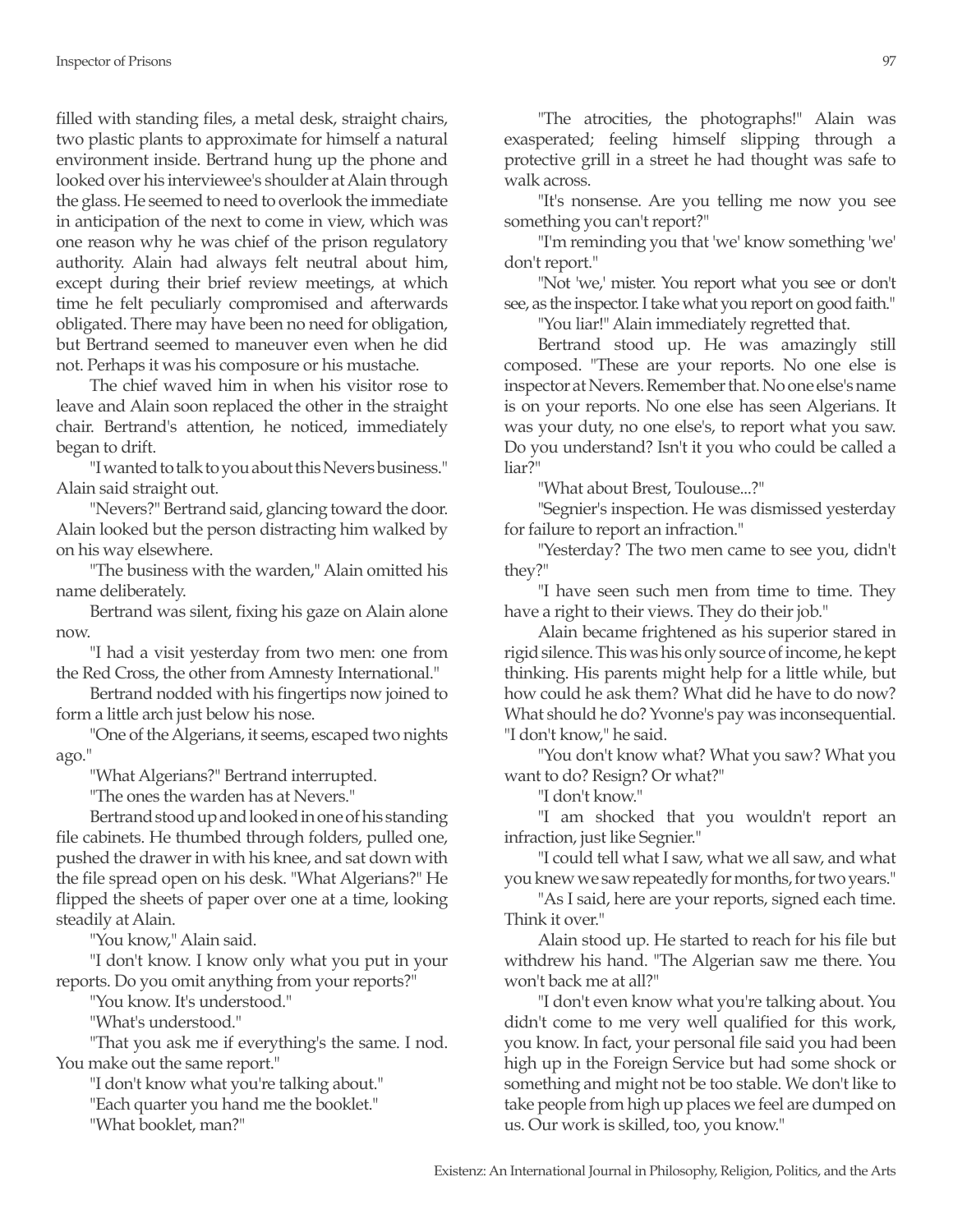"Bertrand, you helped me endure with your "pill." Why are you treating me this way now?"

Bertrand's eyes began to move restlessly again. Alain looked quickly behind him. Someone was waiting at the door.

"You're scheduled for Vincennes today, aren't you?"

Bertrand was giving him another chance, he realized. He wanted to resign, but he felt now it was both premature and too late. Now he knew he would inspect Vincennes as scheduled. He felt nauseous and his back bothered him again. High up places...unstable...."What about my report?" he asked.

"You write your report. I assume you will write everything you see, won't you?"

Alain was silent. Bertrand waited for a little smile, which didn't come.

## **Eight**

He walked across the Archeveque Bridge behind Notre Dame and stood for a few moments in the middle, looking at the long strands of ivy hanging down the island wall above the water. He wondered if the great man would write him. He was ashamed to cling to that hope. What would it yield anyway? He needed his recognition. He needed someone important to say who he was: You are a poet, not inspector of prisons. His failures were all as inspector of prisons, for which he had no gifts, no calling, no belief. He might still succeed as a poet. His own books had been well reviewed if modestly rewarded financially. He had published a few prose poems in journals. Why did the great man not answer? Was it politics? The great man was on record as being against the war, against a continued French Algeria. But he does not know my politics, Alain thought, unless to him anyone in the government is suspect intellectually as well as morally these days. How can that be? What is happening to France anyway? His mind skipped to large insoluble problems, then slid back down to himself. I need to know that I am someone of value to someone now. I need to express my gifts. He thought he was brother to Catherine just now not father. Next he would see no gifts, no meaning to his history, none to history itself. Everything seemed to be approaching self-destruction. He was unsuited for the world of Bertrand and Frère Jacques. Yet was he to withdraw like a quietist, disdaining on moral grounds participation in any public life, or like a coward let others do the dirty work? Was he really unstable? "A shock or something" had indeed happened to him.

He looked at his watch. He had a few hours before he was to drive to Vincennes. But he was not the kind of person who told. He had always been a loyal government service man, by training, circumstance, and disposition.

He started to cross the bridge but forgot momentarily in what direction he had been walking. He stopped and looked down at the water, not wanting passersby to think him lost or behaving unstable.

A hand reached out and held a paper for him to see. He tried to focus his eyes to read what was written on it. He was not sure how to respond. The language was foreign to him. He looked closely at the man. Was he a beggar? He was standing precariously with the aid of two canes. He spoke but Alain did not understand what he was saying. The words sounded Italian or Spanish. The man held the paper up closer to Alain's eyes. A street name was written on it—Rue St. Didier with some other words he did not understand.

"You want to go to Rue St. Didier?" he asked the man. "Si," the man nodded several times.

"I don't know where it is." Alain had an arrondissement book in his car, but his car was far away. The man could hardly walk that far.

"Hospitale Santa Didiyaa."

"You are going to a hospital on Rue St. Didier?" "Si, si, hospitale."

How was he going to help this man who had suddenly appeared? "You want to go to the hospital?"

"Si, si, hospitale."

There was no use saying anything more. Alain thought of getting a taxi, but there was none in sight. The man was dressed plainly but not poorly: brown suit coat, non-matching gray pants, a white shirt, no tie. He stood leaning forward on the canes with the note clutched in one hand.

It was blocks to his car. The man would be in agony walking that far. Why am I involved?

"Can you walk?" he asked the man, then walked a few feet to illustrate.

"Si, si," the man said with determination. He pushed one leg out before the other, then pulled them painfully together. He repeated a few steps, then paused, his brow moist from the strain.

"No, no," Alain said. "I'll go get my car. My car." He made a gesture of steering a wheel and pointed to himself.

"Si, si." The man stood still and smiled appreciatively at Alain, who walked back toward the Prefecture where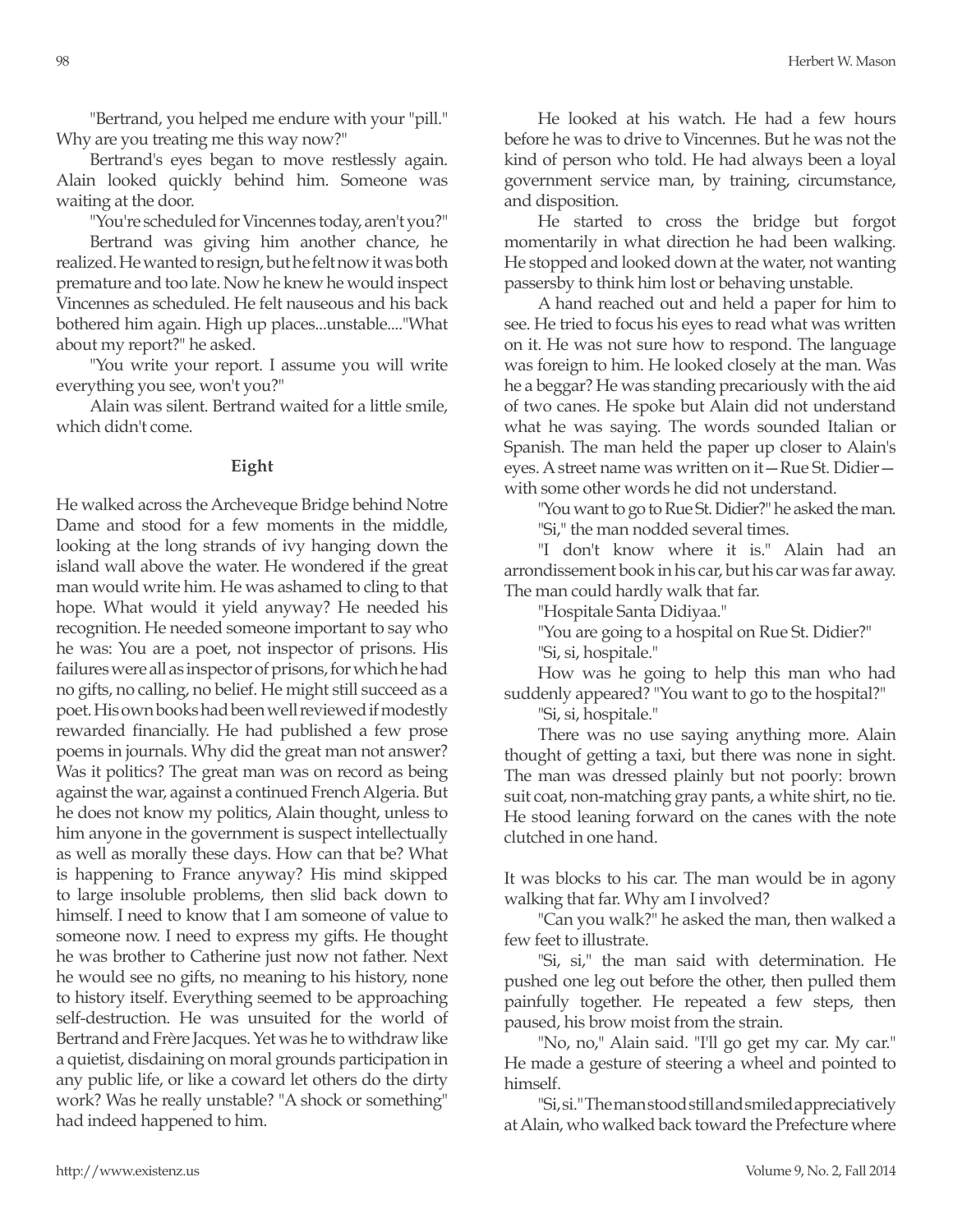he had parked his car. He thought intently of the street directory. A man who could have been Algerian walked toward him on the sidewalk. They continued toward each other and then passed without incident.

Alain's car was parked beside the Prefecture on Rue de Lutece. His special sticker gave him for once a useful privilege. He looked at his street directory. Rue St. Didier was far away, off Avenue Victor Hugo in Passy to the west of the Center of the City. According to the list of hospitals, hospices, and clinics there was no hospital on Rue St. Didier. He closed the book and drove to the bridge behind Notre Dame.

The man was still standing there, but his back was to the street and he was doing something Alain considered unthinkable at that place: pissing through the bridge lattice into the Seine, in full view of Notre Dame and passersby, including a group of children being led by two female teachers away from him to the other side of the bridge. Alain in his shock felt for a moment like driving on and forgetting the Spaniard, crippled or not. It was a desecration, a sacrilege, no matter how desperate the man may have become or how paralyzed his legs were. This was simply "insupportable", he said above a whisper. The Spaniard, furthermore, seemed to be taking in the view of the cathedral and its flying buttresses with great delight like any other tourist, while relieving himself in face of the whole world. Alain wished he could leave, but he swung the door open and called to the man. There was a strange moment when the man, taller than himself and straight backed, almost locked in his full height, turned and smiled not exactly in Alain's direction but at the world before him, with his eyes filled with tears.

Alain ran around the car and stood beside the man.

"Bella!" the man said loudly; "mucho bella!"

Alain looked back at the cathedral that he passed almost everyday to the Prefecture, and then at the man, and back again. His eyes watered strangely, involuntarily. "Si," he said.

He reached out to take the Spaniard's arm, but he pulled back from him, saying "Solo, solo." He pushed his legs ahead slowly leaning on his canes toward the car, as Alain hurried ahead and swung open the door on the passenger side.

When the Spaniard reached him his face was beaded with perspiration, some of which had formed channels in his cheeks, around his nose and across his upper lip. Alain wanted to give him a handkerchief but was stopped by the echoing "solo, solo."

"I am Alain," Alain said pointing to himself.

The man said, "Miguel", taking both canes in one hand and pointing the other at himself.

"I from Paris," Alain said.

"Bella," Miguel said. "Bilbao," he responded, pointing again at himself.

Alain gestured for him to get in the car, which Miguel did by sitting down backwards, then hauling one leg after the other in and placing his canes between his legs. Alain closed the door, then hurried around to the driver's side.

"Rue St. Didier," Alain said, making a forward motion with his right hand. The way seemed mapped out clearly in the Arrondissement book. He looked at his watch. He had slightly less than two hours before he was scheduled to inspect Vincennes, a good 30-40 minutes drive from where they were heading, on the southeastern rim of Paris. This left him approximately an hour to assist Miguel to reach his hospital, barely fifteen minutes away according to the map.

 When the Eiffel Tower came into view Miguel said, "Magnifico!" He reached into his right coat pocket and pulled out a photograph, which he held up to Alain's face. It was a photograph of himself standing before a newspaper, magazine and souvenir stand on a street near a bus stop.

"Yours?" Alain pointed at Miguel.

"Si, si!" Miguel was exasperated from loss of words. He pointed at himself and at the shelves of trinkets in the stand behind him. At a stop light Alain looked more closely and could make out a triad of miniature Eiffel Towers, St. Peter Chairs, and Don Quixotes holding long lances seated on thin and sagging horses.

"Bono, bono," Alain said feeling stupid. They crossed the Seine on Pont d'Iena, and Miguel pressed his face to the window looking out at the barges. He turned to say something but merely smiled.

Miguel became silent as they drove through the side streets behind Trocadero. Alain felt his companion's physical dip, sensing his own mood change in the other's. When they stopped at another light, he pointed at the other's canes, feeling grossly intrusive but wanting to know.

"Sclerosa," Miguel said and held up three fingers, assuming the number would be understood.

Alain drove faster after turning off Avenue Kleber and strained his eyes to make out the numbers on the buildings. Rue St. Didier was a narrow street, residential, with a bakery, a meat shop, a small florist stand at a corner, indistinct from many others. He looked at Miguel's paper again to verify the number: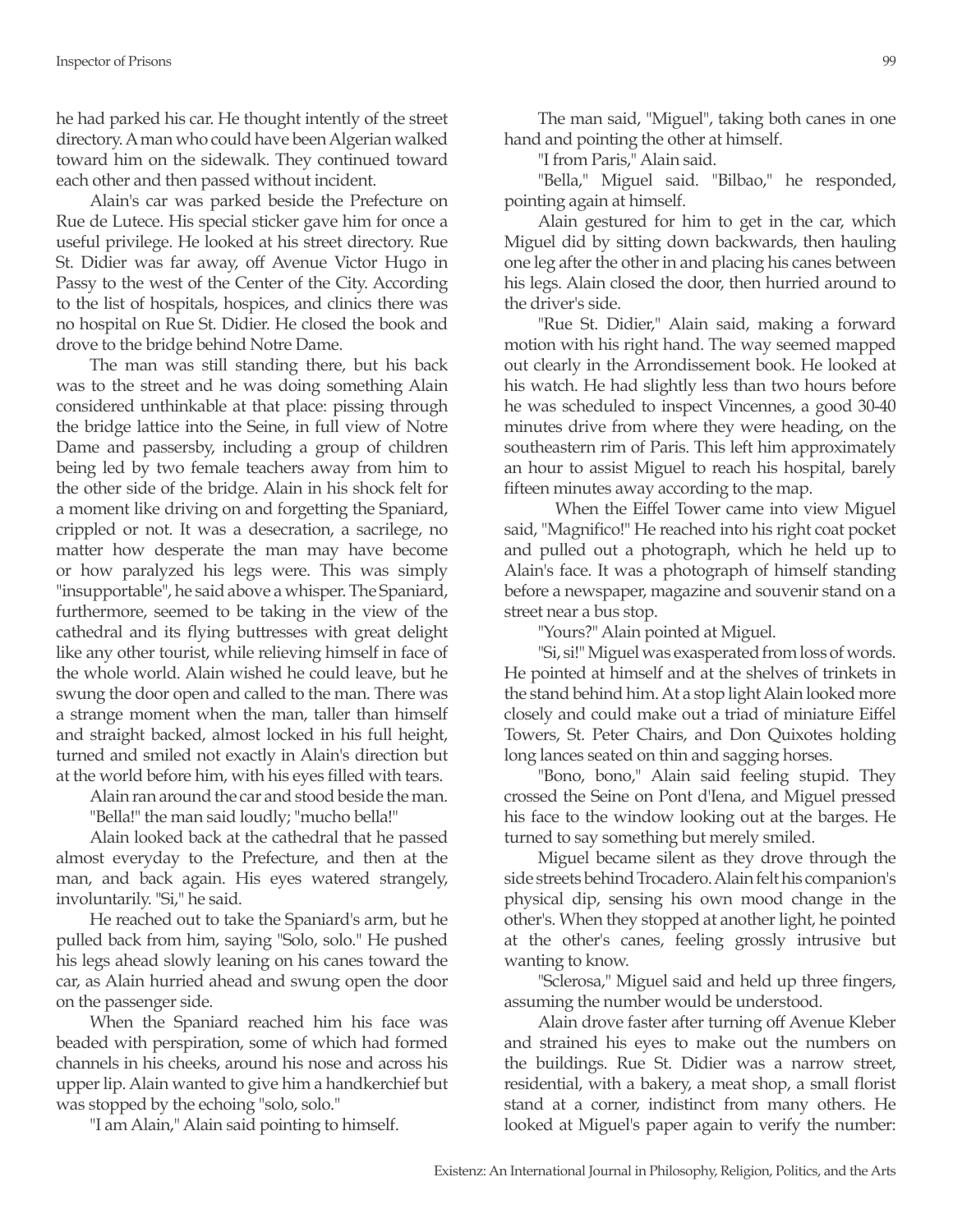56, and pulled over to the curb alongside a walled courtyard with an open gate through which he could see a large group of young women standing staring at a small group of nuns. Across the street some poorly dressed men of different ages were sitting on the curb. Alain thought they were clochards by their loitering, but they looked foreign. He took his hands off the wheel and said, "Voila, 56 Rue St. Didier."

The two men walked slowly to the open gate and Alain rang the bell. What do I say? he wondered, looking back across the street. His companion was dressed not unlike the loiterers.

An older nun answered the bell and stood facing them, in effect, blocking the entranceway.

"This man," he began in French, "I met near Notre Dame. He had your address on a paper. He said or I thought he said he was going here to a hospital or a clinic."

"Oh these people," she responded in broken French before he had finished. "They come here looking for work, looking for miracles. We have neither to give them."

"He is sick."

"He has sclerosa," she said shortly. "Look across the street. All those men are out of work. In a half hour we feed them."

"What am I to do for Miguel?"

"He's here to find a hospital - a miracle. They come all the time. We have no space. I'll give you an address. Wait."

She closed the gate. Alain looked at Miguel's large person leaning forward next to him in anticipation on his canes, and back again at the ten or twelve men slouched on the curb. What had he happened onto?

The gate opened again and she held a paper up to Alain's face. "St. Denis!" The northern tip of Paris was far off course from his inspection site.

"God!" he exclaimed. Miguel, he noticed, dipped forward further.

"I can't help you," she said. "I have these girls all waiting for maid's jobs. Our Spanish are filling the streets." She seemed even more desperate than he. What was happening?

He looked at the paper as he and Miguel walked back to the car. What did he want of Miguel? Not to be one of those men? No, it was different: a miracle. The nun was standing at the gate watching as Alain closed Miguel's door and hurried around to the driver's side. She nodded and kept her eyes fixed on the street. A convent of Spanish, was it? There wasn't even a sign explaining it.

What were he and Miguel doing there? Now St. Denis. He looked at the Paris street guide again, which did not include St. Denis among its maps, except to point out its direction north via Porte de la Chapelle. If they could only talk...

He sensed Miguel's wish to apologize but also his desperation. But he had his own, too. What had brought them together? Neither Bertrand nor Yvonne would understand when he reported late in Vincennes for his inspection or explained he was driving a Spaniard with sclerosa around Paris looking for an address where a miracle would occur. Are you all right, DeLesparre? Bertrand expected next his breakdown. Are you dotty? Yvonne would say in her English mode. "No, yes," he would say to both respectively. "I'm breaking down, I'm dotty. Miguel is dying of sclerosa in three years and he's my best friend and we need a miracle!" Among useless information that cluttered his mind was the fact that Lesparre was a village north of Bordeaux where his family had originated. The village was theirs, they once owned the chateau, had tenants, and now were "from Lesparre." Alain from Lesparre was driving Miguel from Bilbao, heading toward the martyr St. Denis' hill. He felt his life, as only the dying are supposed to feel, flashing before his eyes. He saw birds and woods animals fly and scurry for shelter. He had not expected a storm, but now he drove faster as if for protection to St. Denis without looking sideways or trying to explain in any language. He glanced only at his watch, realizing they were all running out of time.

In St. Denis he knew they were approaching the address on the paper by the numbers of people crowding the street outside a building that looked like a meeting hall. People were eating out of copper cups. Things looked more desperate than at Rue St. Didier. Why had she sent them here? By his watch he was supposed to be passing through the gate at the "hospital" of Vincennes just then. The irony of the name "hospital," which he knew by his regulation inspections to be a prison for political, meaning Algerian, prisoners, struck him painfully now as never before.

He gestured for Miguel to wait while he got out and made some inquiries. His companion's silence worried him. They needed good news.

Alain asked people on the street. None knew French. They were mostly laborers, he guessed, but there were women with small children, too. He had had no inkling that so many poor Spanish were pouring into Paris for menial or any jobs. He thought of his saint's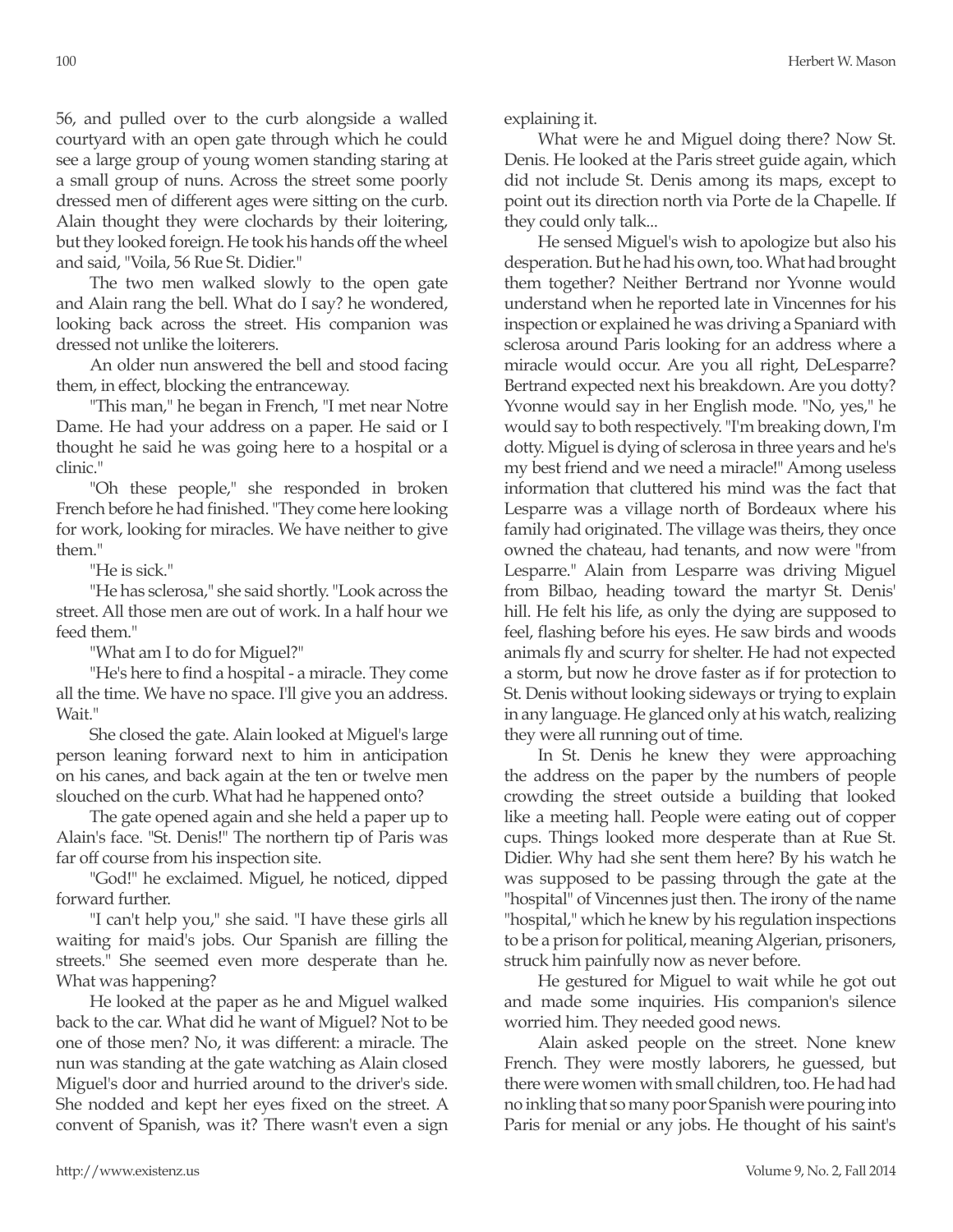picture on his desk, the great mystic from Toledo, and felt the weight of an all too fathomable fundamental martyrdom on the faces of those standing around him. Finally one spoke a little French.

When he returned to the car it was with a guide this time. He was a short man in a leather jacket, jeans and boots, Spanish but almost French speaking, who had a moped and would lead them to another address "not far away" where they could be helped.

Helped how? Alain wondered but accepted the progression of events as a current of sadness releasing itself from within that he couldn't deter. No one seemed harmed by their journey, though Miguel was not helped either. As they followed the begoggled man on the moped, neither now aware of the direction in which they were going, Miguel pressed Alain's arm with his left hand and said "Gracias."

"No, it's all right. We'll get there—" Where?—he wondered. "It's not far off. They'll be there to help us."

It was now thirty minutes past his inspection time. Bertrand would know he was no longer useful to the service. More than his job, which he despised, he felt he was losing Robert, whom he loved. What was happening? He felt himself trying to reach out to hold him back even as he drove. He grasped Miguel's arm now as he followed the speeding moped. Their guide turned his head at every intersection to make sure they were following, and Alain made thumbs up signals to reassure him. Alain from Lesparre, who used to ride a chestnut stallion across the marshes, followed on his heels by Charlotte on her gray: Prince was his horse's name, hers he could not remember. Their guide's cap blew off and he pulled to the side near a bakery to retrieve it. Suddenly Miguel laughed and pointed at their guide as he leaned over to grab the cap. The seam in the man's pants was split showing white underpants. Alain laughed with Miguel until his eyes watered. He got out of the car and hurried into the bakery. He remembered stops he and Charlotte had made on their rides. They took bread and cheese and apples in sacks tied to their waists. They would sit on stream banks and watch the ducks. Would she approve of his run through St. Denis with his Spanish friends? He hated thinking of her alone at her window watching barges.

He hurried back to the car with a bag full of raison buns, croissants, and fruit tarts. Miguel had gotten out and was towering beside the car talking with their guide in Spanish. Alain spread the food on the hood and the three ate.

"Your friend is looking for a special clinic," their guide explained. "He read in a magazine that came to his stand in Bilbao about some special treatment for sclerosis that was being tried in Paris. His sister and brother-in-law gave him money to come to Paris and get the treatment. Then he will go to Lourdes and after that," he shrugged his shoulders, "back to Bilbao and his news stand."

"Where's the clinic?" Alain asked hopefully.

Their guide asked Miguel, then replied "Paris." "Paris?"

"Paris."

"Where are we going now?" Alain asked.

"It's just a few streets away," the guide said.

"Yes, but what is it?"

"Just ahead." The guide walked forward to his moped eating an apple tart.

Alain and Miguel gathered up the rest of the pastry and got slowly back into the car, not wanting to lose the man, since they were lost.

The sight of the man's split pants was more evident now but Miguel had surrendered to depression again. Alain felt his friend's fatigue.

They pulled up at a church whose facade was blackened as if by an avalanche of soot fallen directly over it and oozed down the walls to the sidewalk. What could have happened here? Old dormant factory stacks projected upwards behind it and in every direction as far as the eye could see.

Their guide led them both to the church entrance, which was open and dark inside. A priest with silverrimmed glasses and three missing upper front teeth smiled at them from just inside the doorway. He said, "Welcome," in French without a Spanish or any other accent, to Alain's relief. "There's some room inside, I think," he said. "As you can see, I think, people are sleeping on the floor here temporarily." Alain thought the man either daft or sublime. Of all the places on their route this one seemed the furthest over the edge. The guide, Alain and Miguel looked in at all the people and belongings crowded into the shadows on the floor and then walked back to the car leaving the priest waving from the doorway. He is simply mad, Alain thought. The guide said to both in French and Spanish that he had nothing more to offer and bade them farewell, got on his moped and returned, they presumed, from wherever he had come.

"I have no ideas," Alain conceded to Miguel, who understood now without knowing the words.

"There is a hospital I know," Alain said.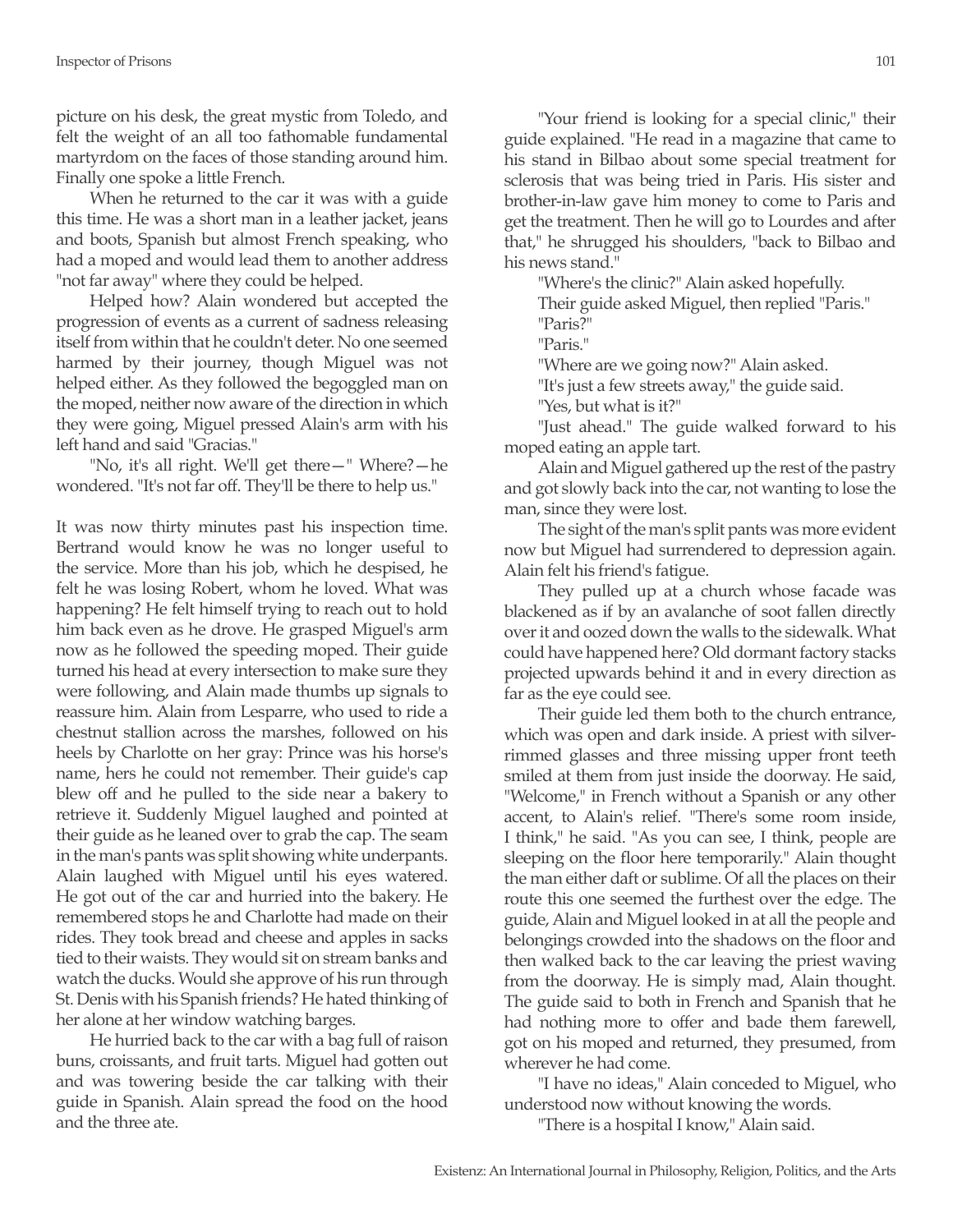"Hospitale, si," Miguel said.

Alain made the forward gesture with his hands again. It was only mildly ironic that they would seek their miracle now at a place adjacent to both the Prefecture and Notre Dame, where they had started.

The Hotel Dieu allowed Alain to drive into the emergency courtyard as a convenience "to the man on canes." They sat in the outpatient receiving room on a wooden bench waiting for a doctor to examine Miguel and, as Miguel hoped, to admit him. The room was like many other waiting rooms, perhaps identical, Alain thought, to those in government, law, transportation, education, police and ecclesiastical buildings. It seemed as if there had sometime been a consensus reached by all established persons on one thing: the nature of waiting rooms. They shall be gray with faded blue trim, kept evenly dirty, and furnished with hard wooden benches; they shall be desolate and diminishing of expectation; they shall discourage prolonged or repeated visitation; they shall be instructively *douleureuses* or as Yvonne would say in her English mode "awfully sad." The two voyagers had reached a hospital at last, now they had to have their expectations reduced.

Alain looked at his watch. He was two hours late. It did not matter. He tried to recall the sequence of events, but recall seemed threatening to their being together. Being together seemed important, necessary, and supposed to be. He wished he knew more about Miguel. His last name, for instance; where he had been his last few years; what he had wanted to be, if such would be possible still. He was young, 24 at most, Alain guessed, not much older than his son Robert would be, maybe a little younger even. It had been strange, that moment in St. Denis, his feeling of losing Robert without knowing why or to whom; trying to hold him back, then releasing him unexpectedly. The national consensus had failed to agree on a wall clock, but it did not matter; maybe that was its only compassion. Two windows, once perhaps clean, looked out into an alleyway, another diminution of hope.

One of the two opposing doors opened suddenly and an orderly led a man and a young boy into the waiting room and then left, closing the same door behind him. The man's right arm was wrapped in a blood soaked towel. The boy attended the man, whose face showed his considerable pain. Alain recognized the signs of shock from his war days—the glazed eyes, the shivering, the barely contained panic, the submission. The boy held the man's other arm to comfort him. Alain and Miguel recognized the others' waiting was worse. The boy's eyes stared in steady alarm, blind to the room itself and others in it. Ten maybe twelve years old. The man, his father it seemed, was in his late thirties. Alain looked at the boy, Miguel looked steadily at the floor.

The boy said, "My father's a butcher."

Alain felt himself becoming light headed and looked away at the other door where the examination rooms were. Footsteps approached, he was not sure from where as they all glanced from one side of the room to the other.

An intern entered from the examination door and unwrapped the towel from the man's arm. Blood spurted out onto the floor. Alain saw the man's arm dangling above the wrist. The intern wrapped the towel quickly back around the arm and led the man and the boy through the examination door, which shut automatically behind them. Alain and Miguel both looked at the blood drying on the floor before them.

 Alain struggled to remain clear. The examination room door opened again. A different intern, this one foreign, stood before them. Alain feared he was losing consciousness. He knew the doctor and Miguel were speaking Spanish but it seemed more remote than that, as if they were talking in another world.

"Are you a relative?" the physician asked Alain. "A friend."

"Do you want to wait here?" The physician's French accent was crude but his meaning was clear.

"Of course, if he needs me," Alain said, remembering another hospital waiting room in Geneva.

"It isn't necessary, really," the physician said, sensing Alain's fatigue and possible faintness. "We'll examine and admit him for tests and recommendation."

"He is looking for a special treatment he read about," Alain said.

"I know. There are many who come here to Paris looking for miracles. They are seen, they exhaust possibilities. Then they go to Lourdes. Then home to die."

Alain was jarred by this last, though the doctor did not seem callous.

"He's only twenty-four, my son's age," Alain protested.

"We know nothing to help this, unfortunately," the doctor said simply.

"You'll try to find the treatment he read about?"

"Yes, we'll do everything we can. You should go home. You've done all you can. Miguel says you've been a good friend."

Alain looked at Miguel, who stood before the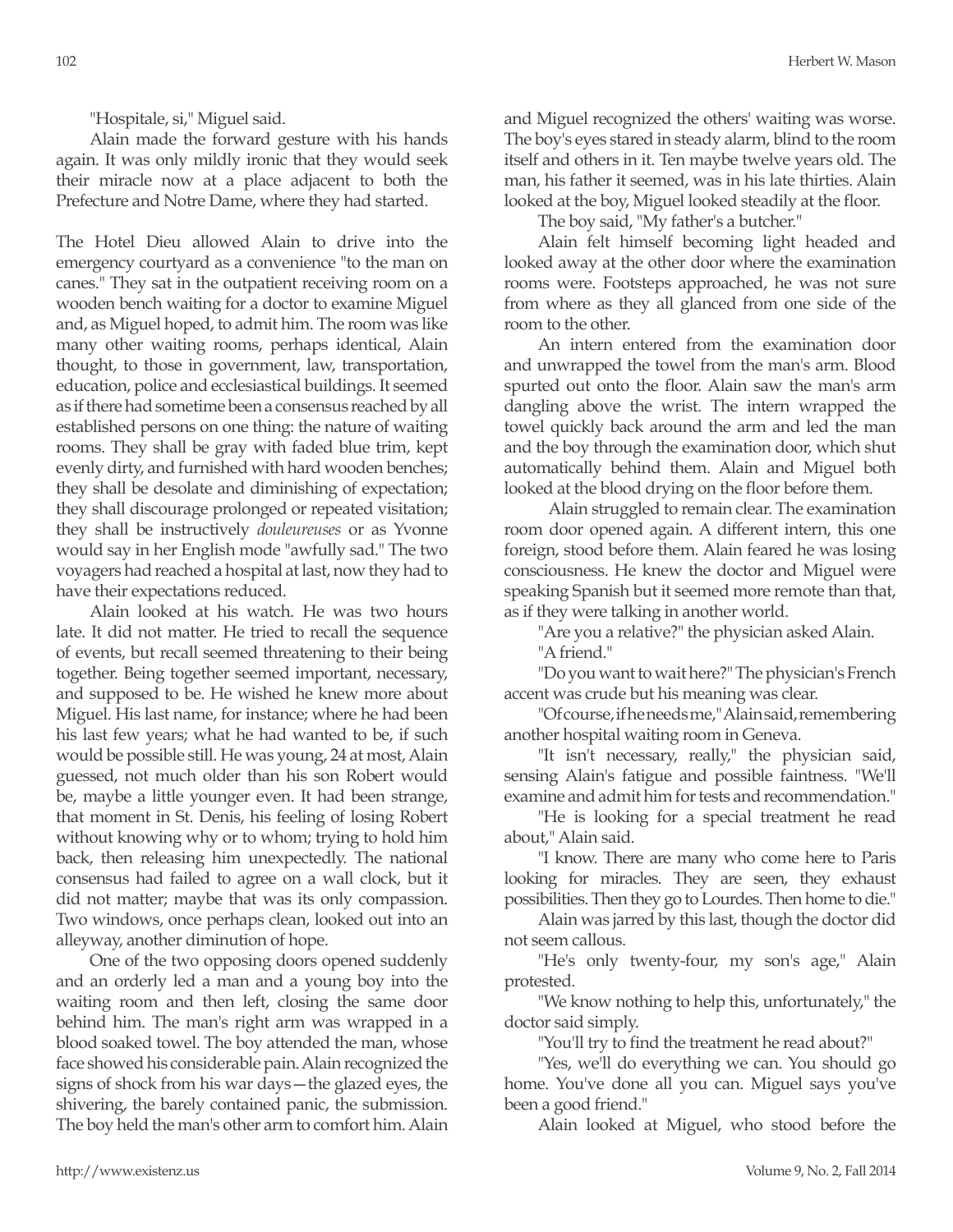bench leaning forward on his canes, smiling, not unlike the expression at Notre Dame though, if possible, more joyful. "A friend," Alain repeated silently.

They shook hands vigorously, firmly, and Alain realized the other's strength. Miguel turned slowly to follow the doctor to the examination room. Alain watched the other cross the room, remembering his word "solo." In the open doorway Miguel turned and waved both canes in the air as if to throw them away. They both smiled and then left through opposite doorways.

Alain returned to his car and drove along the quais west as far as the Eiffel Tower, then crossed the river north, once again on Pont d'Iena, but this time he drove toward the great man's street. Why was he going there? Once in Auteuil he no longer knew.

He swung his car over to the curb and shut off the motor. The great man lived in this building before him. This was uncharacteristic of Alain, to call on him or anyone without an appointment. But he was desperate. He could not wait another day for a letter that had not been written. He walked through the lobby and was stopped at the end by the concierge. "Sir?"

"Alain DeLesparre. I'm here to see Mr. Bouffard." Alain remained determined and forceful.

"Is Mr. Bouffard expecting you?"

"He knows me. We have been in touch. He will see me. It's important."

"Wait here."

#### **Nine**

Alain stood in the mirrored lobby while the concierge rang upstairs. Hours before it would have been unthinkable to be there. Did he know what he was doing? Did it matter? What could he lose?

"The housekeeper says to come up. Third floor. He can spare a few minutes."

The elevator was quieter than the one in his own building. It seemed barely to move. The door opened. He stepped out into a small corridor where a middleaged woman, anticipating his assent, stood beside an open door.

She escorted him into a large but sparsely furnished reception room. Alain did not believe he was there. Yet he could not have dreamed or imagined it as it was. The floor was covered wall to wall with a soft off-white wool carpet. There were two upholstered armchairs, one a bold red, the other a muted blue. Beside the red on a chest high pedestal stood a marble bust of the great man himself. There were three doors leading out of the otherwise empty high-ceilinged room and in one end a stairway, also carpeted as the floor, led to a small balcony and another doorway. From the ceiling hung a glass double-tiered chandelier, not lit. The room was suggestive, but Alain was not sure of what. Excess, he thought. He envied the marble bust its space, also its fame.

The balcony door opened and the great man appeared and began his descent to the reception room. Alain rose from the blue chair and stood nervously, as if at attention, as the much older Laureate approached.

Etienne Bouffard shook Alain's hand perfunctorily and sat down in the red chair, leaning his head to one side in the pose of the bust, Alain could not help noticing.

"Why have you come?" Bouffard asked grumbly. His reputation was for acerbity and swiftness with fools.

"I wanted your reaction to the material I sent you." "You sent me material?"

Alain checked the instant pain he felt, realizing the great man was not only old but also frail and thus to be pardoned for forgetfulness.

"Prose-poems."

"Aren't you Inspector of Prisons?" he snapped, concentrating more intently.

"Yes," Alain said in a lower voice.

"Then you are in a position to limit this talk about "torture of political prisoners." You have an important role to play. Our President must not be fettered with this issue. He is a great man, a very great man, sent by God. We must do everything to support his patient efforts."

"Did you have a chance to read my poems, my Christian poems?" Alain, increasingly desperate, was resorting to religious flattery.

"God has no need of writers anymore, only of saints," Bouffard responded. "My confessor is a saint, Dom Mallarti, do you know him?"

"No," Alain said.

"Did you wish to ask me something?"

"No," Alain concluded.

"Then you are in a good state of grace."

"I hope so," Alain said.

"Why did you come?"

"I wished to tell you personally...." He hesitated, uncertain now as to his actual position on Algeria and the war, then interjected "...how much I admire your work."

"Thank you," the great man said. He stood up rising to the height of his bust and extended his hand. "We must help our country through this difficult time. These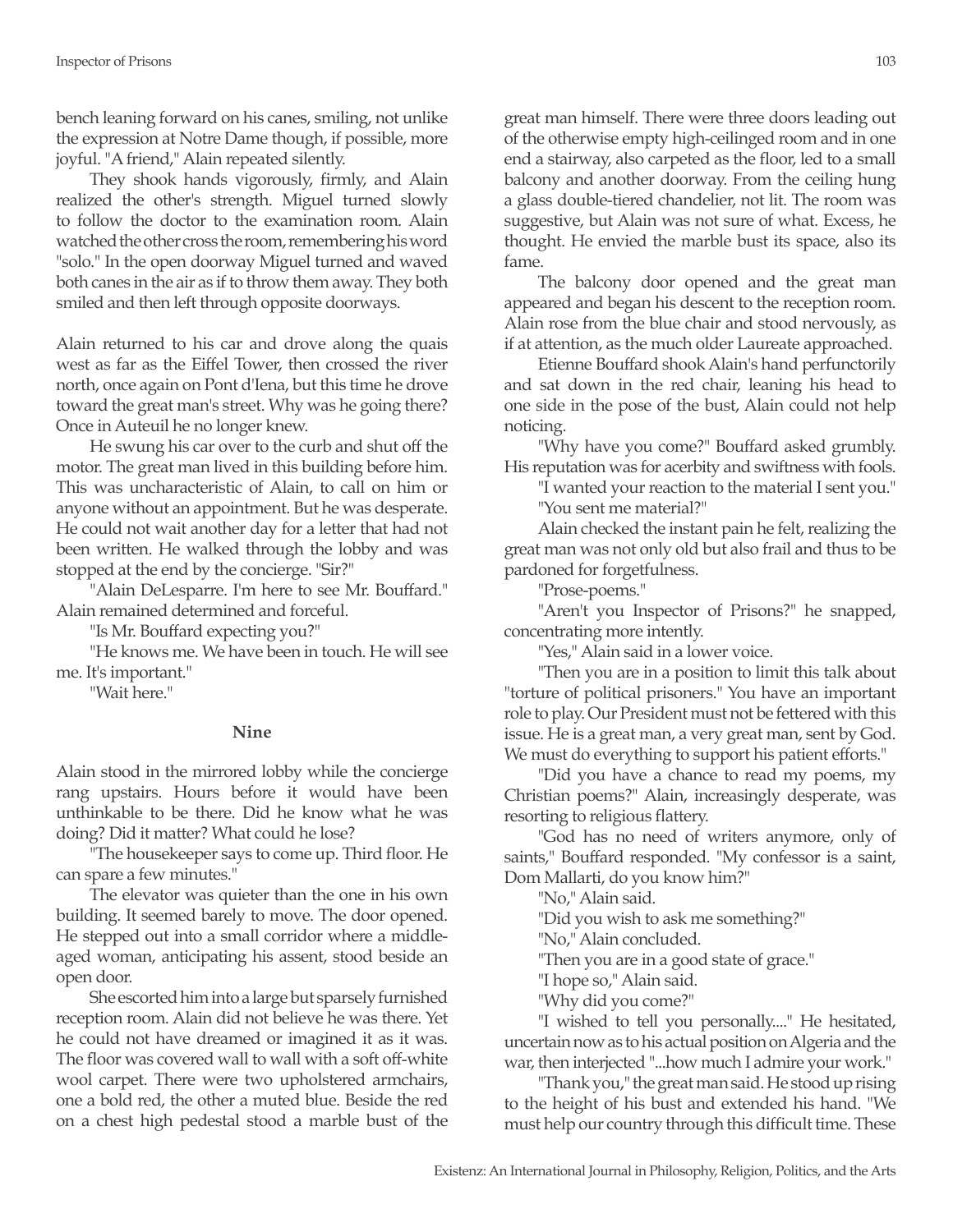people planning to demonstrate today in Vincennes are making it more difficult for our President's diplomatic moves to be successful."

"What demonstration?" Alain was alarmed.

"At Vincennes," the Laureate repeated. "Did you come for something?"

"No. Thank you for your time."

Bouffard extended his hand again. The interview ended. Alain looked back at the bust on its pillar as Bouffard ascended the stairs slowly and the housekeeper opened the outer door.

What hope? Alain asked himself in the car before starting the motor. He felt any possible release from his prison had dissolved. Yet more important still, what was the demonstration at Vincennes?

He opened his Plan de Paris. Place de la Nation was the direction he would go. What was happening? Demonstrating what? Bertrand had not warned him about any demonstration. He started the motor, made a U-turn on Rue de Passy, then stopped the car in the lane. Horns assaulted his ears. That is why Bertrand kept him from resigning today: to be the one to face the demonstration.

He drove to the quai and down along the Seine eastward past the Louvre. Now he knew in advance what he was being used for and he still couldn't escape. Does it make any difference? He was a decent human being, he wanted to believe. He was not a deceiver for gain, a backstabber, a stealer of other men's wives, a threat to anyone's children. He recounted the Deadly Sins, He was not covetous, at least. The recounting was a tiresome prospect and he stopped. At an overlong light he resumed: lust, anger, gluttony, envy, sloth. Which were deadly, which were venial? This was senseless. So, the great man was a dotard. He laughed but the laughter hurt his throat or somewhere deeper inside.

Traffic was stalled near Place de la Nation. Why had he wanted recognition for so long? For what? Did he want a plaque on the buildings where he had lived or a bust on a pillar? Perhaps God does not need more writers or more postponements of the truth. Yet he had to live somehow and get through the day with some confirmation of himself, some sense of pride.

His back began to hurt again. It was a niggling hurt. His father suffered from arthritis pains. No doubt he was subject to those too, by inheritance. Something more out of all this pain and confusion he had to release; nothing was flowing, unfolding; everything had stopped: Inspector of Prisons. If only it were possible!

What had happened to him earlier? He tried to remember amidst the changes of lights, the horns, the bursts and surges of traffic. The pain in his back intensified as he hunched his shoulders and sat further forward at the wheel. The faces of his sister Charlotte, of Marie-Louise Draper, of Chief of Inspections Bertrand, of Miguel, of the doctor, of the great Laureate Monsieur Dotard—one of them had said something, had made something happen. What was it? He could not remember their words, but one of them—or all of them—or was it himself somewhere in his writing said something. What? He needed to know before he reached Vincennes. In his frantic state it seemed a matter of absolute necessity to know precisely what he didn't remember. Everything else was unnecessary.

What was going to happen at Vincennes? His mind was rushing. He remembered what it felt like to flee Grenoble for the Swiss border—what the seizure of fear was. He knew that. He remembered speaking once to a priest, a well-known priest in Paris with a reputation of honesty and truthfulness. He went to him because he wanted to know from another with a reputation for vision of the truth if what Padre Pio had said—that Robert was in heaven—was true. The priest had said, "Padre Pio should not have told you that. He does not know. No one knows. We have faith. We have hope. Nothing more." Alain remembered that moment afterwards in the street when his heart gave in to fear, when faith seemed to abandon him as suddenly as some believe it finds one. He knew despair then, he knew its very shore, as he looked out on a sea of death. He had never been without fear since—fear for Robert, fear for himself, fear for Yvonne and the children, fear for his country, fear that there was no other but this familiar shore. It was impossible to believe, to hold any sense of coherence together for more than a stoplight or a sign "to the West." He wanted to believe. He wanted to be just once without fear. Place de la Nation—the filling of emptiness with a memorial obelisk. St. Joan—the virgin violated in prison, the liberator of hearts, the warrior child. The Algeria-French and the Algeria-Algerians both invoked her name. Whom was she for? Whose emptiness did she fill? Give me courage, St. Joan. Something is going to happen at Vincennes, he knew it. Everything of the last three days pointed him there, and it would not be over like the day at Nevers was. He sensed that. It would be like no other.

He remembered picnics in the woods at Vincennes,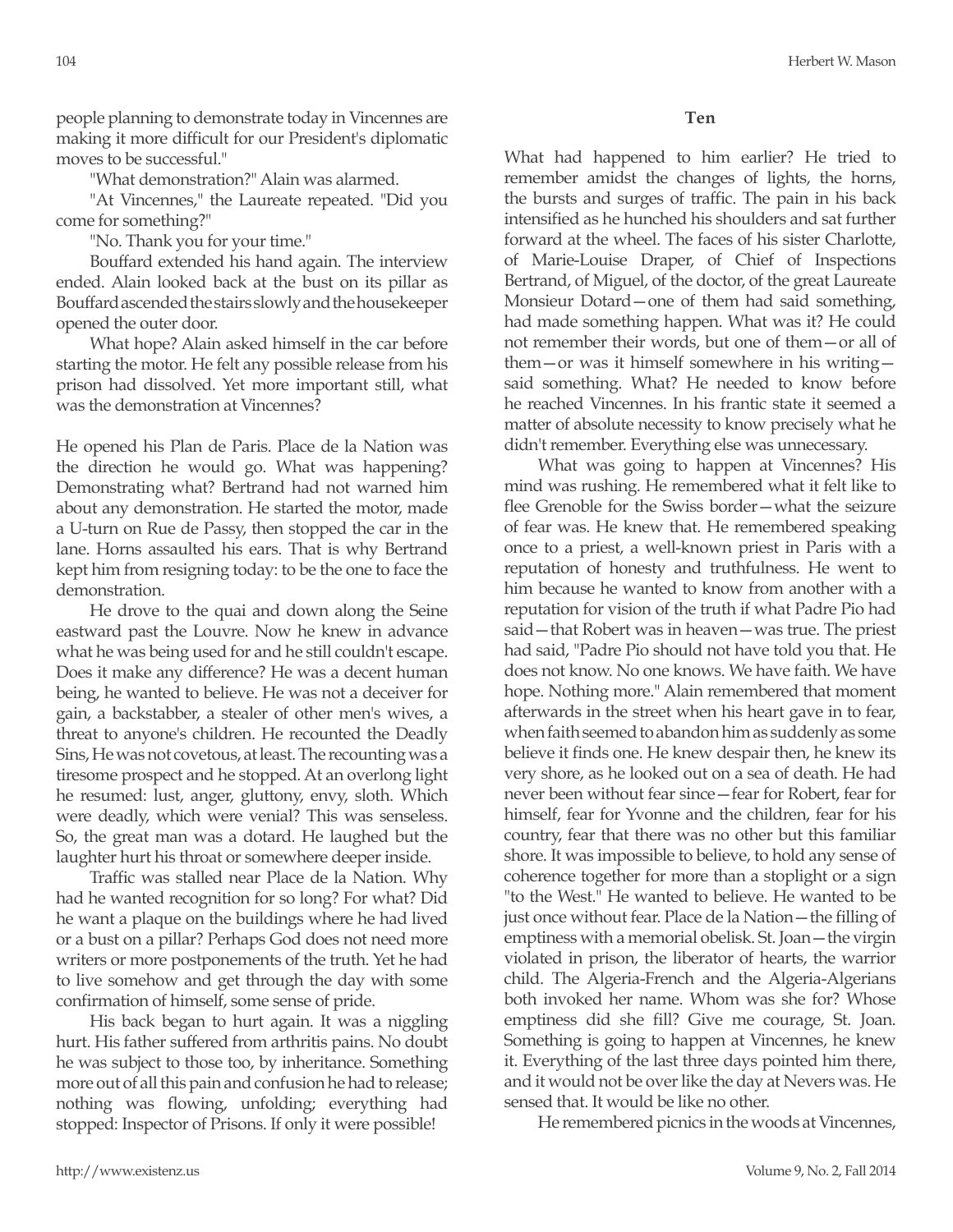the rowboat rides with all five of them in the boat weighing it down to the water line. He drove through the Porte de Vincennes toward St. Maude Tourelle and the Chateau de Vincennes. The "hospital" was on the grounds of the chateau. No one even knew it was a detention center. Maybe even the President did not know. He gave him and his Laureate Dotard that much leeway for their hesitation to act. Maybe everyone spoke and wrote and preached and confessed and guarded and commanded and planned and avoided and invaded and brutalized and tortured out of ignorance. Everyone except himself. He knew, as he had sat staring at the marble bust and at the aging fragile skeletal flesh and blood and human head of the Dotard himself, what was happening inside Vincennes. The Great President was no substitute for God. What nonsense. Yet Alain wondered why he at this moment was given only fear. What right have some to lead others where others lack the courage to go?

As he approached the boulevard facing the chateau he saw the sidewalk was filled with people, not standing but sitting. What were they sitting for? Some held banners on sticks. He slowed his car to a crawl behind other cars as numerous policemen waved their nightsticks in the air. How had he, of all people, not known about this demonstration? It was like a carnival, a circus, but without animals and clowns. He made an ironic grimace as he thought about the comparison. Police wagons were drawn up in a long black line like train cars across the street from the seated demonstrators. Like barricades. No, it was no circus at all. The demonstrators were deliberately provocative in their entertainment; even their silence, their deceptive calm, was a provocation. The police stood facing them. No demonstrator waved a club or other weapon in the air. The police were standing waiting for an eruption to occur. Alain saw mostly young people, girls too, in American type sloppy sweaters and blue jeans. A few older people, some men in three-piece suits. He remembered the phrase "our dear professors" from somewhere. One man had white hair and wore a shawl over his shoulders. Who was he? The leader? Alain stopped his car at the entrance gate, opened his window, and beckoned to a policeman.

"I am Inspector DeLesparre," he said, holding up his identity card. "I have to drive through the gates. Can you clear the people away to let me in?"

"It's clear, sir. They're back from the gates." The young man seemed impudent to Alain, who could see well enough that a large group was sitting in front of the gates on the street itself.

"I said, officer, I have to go in. I'm late for my inspection."

"Sir—"

"Did you see my card?" Alain held it up for the officer to see it again. "I am Inspector of Prisons. I have to get through these gates."

"This is a hospital, sir," the officer said, raising his voice.

"Why are these people here then?" Alain said equally loudly.

"I don't know, sir."

"Do you think I'm a fool?"

"No, sir."

"I know this is a prison. I inspect it many times to make sure the prisoners are well treated."

"Are you all right, sir?"

"Of course, I'm all right. I tell you I'm Inspector of Prisons! Inspector of Prisons!"

Alain looked through his car windows, front and side. Faces surrounded the car, policemen and civilians, young people in American clothes. Senator Kennedy had called for Independence of Algeria. How impudent of an American to interfere in the affairs of France! The young policeman he was talking to, explaining himself to, was talking to another policeman, with his back turned. "Impudent!"

"Let me through," Alain pressed. "I am Inspector DeLesparre of Prisons. I left my family in Grenoble to serve in exile."

"This is a prison then, sir?" he heard a voice at his side.

"Of course, why else would I be here?"

"There are Algerians kept inside?" the voice repeated.

"Yes, everyone knows that."

"You have seen them?"

"Yes, each visit."

"You report what you see?"

"No, I'm not allowed."

"Why are you here now?"

"All right, move on. Let this car through. Get away from the car." The police were waving their batons now, as he imagined they would.

"Did you see torture inside?" another voice called out.

"Yes, much torture, yes!"

"Let the man speak," the voice said. "Speak to us!"

"I am a poet," Alain said plaintively, "do you know my poems?"

"Tell us about the torture!"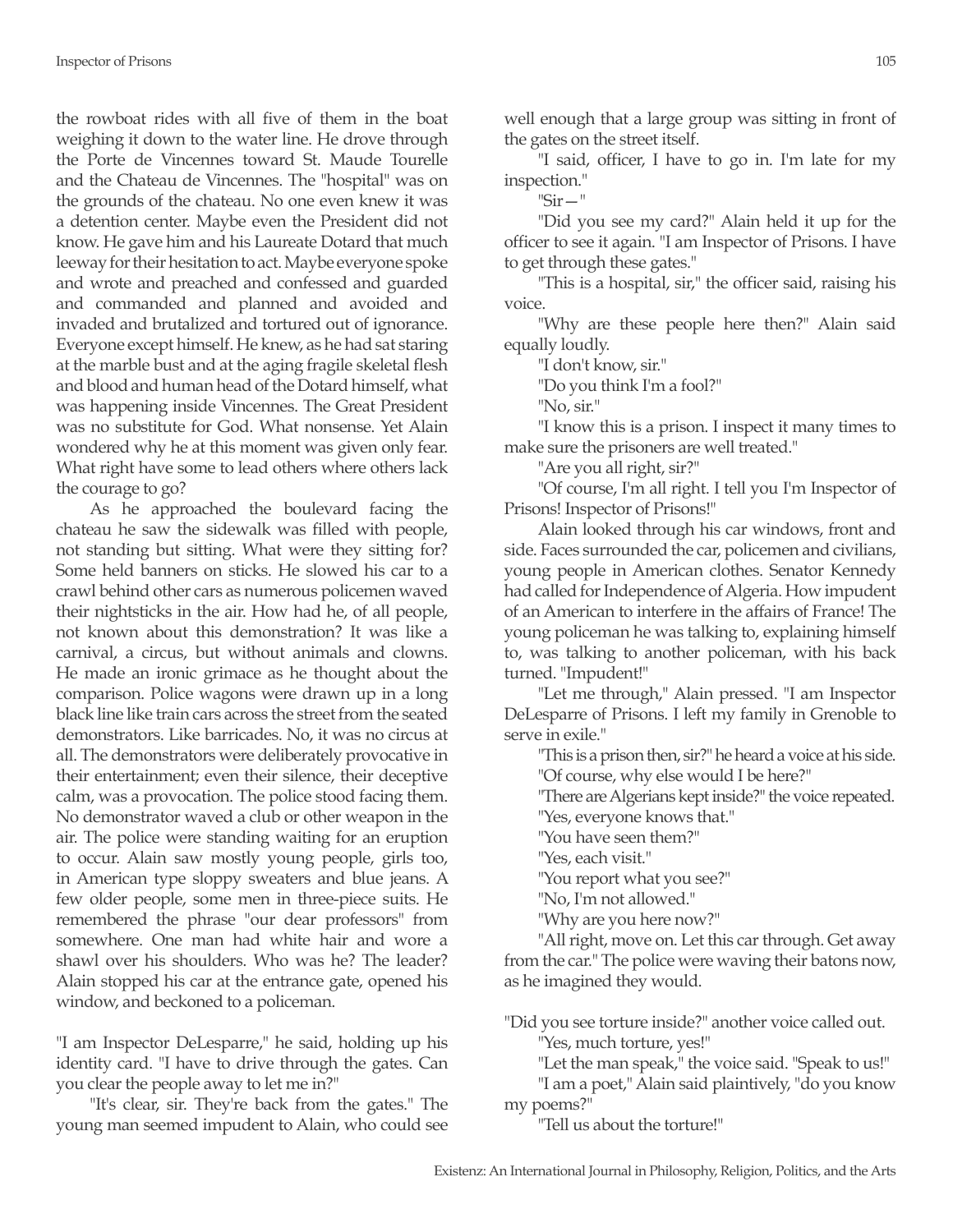"Get away from the car, you!" another voice shouted.

A night stick struck the front window on the driver's side. Alain saw the grimacing face of a policeman through the splintered glass. Tiny trickles of blood ran down his cheek. The car door opened and someone seized Alain's arm and pulled.

"What do you want?" Alain said in a frightened childlike voice. He couldn't see who held him. It felt like many hands as he was pulled from his car.

"Let him go, you filthy bastard!", the young policeman shouted as he swung his club at someone behind him.

"I am an authorized inspector. I came to tell them officially to stop the torture they are committing inside!"

He had regained his balance on the street and stood suddenly alone as policemen formed a wide circle around him pushing the demonstrators back to the sidewalk. Someone had been hurt and was being attended to on the curb by a young woman and a man. The white-haired man in the shawl was standing protectively in front of them. The police seemed to honor him. The people were quiet.

"What do you want me to say?" Alain asked the old man.

"Don't speak to them," a policeman cautioned.

"I will, I will," Alain insisted.

"Just speak the truth," the white-haired man said.

"The truth," Alain laughed. "Everyone here knows the truth."

"You need to tell it for yourself!" the man said with shocking command.

A strange murmur began to rise from the sidewalk. Alain pushed through the police circle and stood among the young people at the curb. "What are they doing?" he asked the old man.

"Praying."

"Praying? Here? For whom?"

"Victims of violence."

"Victims?"

"For you," the man said.

"Why?"

"You are Inspector of Prisons and you said you haven't been allowed to report the truth."

"I can speak it now."

"I am one of your professors, Alain, do you remember me?"

Alain could not hear what the man said above the murmurings. He did not recognize the man, in any case, yet the man knew his name.

"Fear was always one of your problems, Alain. Do you remember? Fear and pride."

"Pride?

"You wanted recognition and none you were given satisfied."

"Who are you?" Alain listened but again he could not hear. "Who are you?"

The murmurings grew louder. The police moved forward raising their clubs in a threatening gesture of solidarity against the numbers of murmuring people huddled on the sidewalk.

"Join us in prayer," the old man whispered to Alain. " I can't. I don't believe in prayer." He felt a mixture of

pride and anger and revulsion standing before the crowd. "Are you going in, sir?" he heard a voice behind

him ask. He turned to look.

 $"In?"$ 

"To the hospital?" the policeman said.

"What hospital?"

"The hospital here at Vincennes, sir?"

"I've been there. I've seen operations performed without anesthesia. I've seen men's hands crushed in a grill. I've seen women prodded with a cattle rod."

"At Vincennes, sir. You must be mistaken."

"Who said that?" Alain turned but could not see.

"Are you mistaken?" someone asked from the sidewalk.

"I've seen everything," he said turning around in a circle; "everything horrible that one can see!"

"Alain," the old man's voice reached his ears again. He was in the crowd on the sidewalk. "Sit with us."

Alain turned and looked around for his car, which was left near the gates with the door open. "I have to be somewhere," he said. He walked toward the car. He heard footsteps behind him. Several people seemed to be running somewhere. His back hurt, His legs felt weak. He wondered where the Spanish man had gone. Where everyone he knew had gone. Robert.... Even the great man to whom he had sent his poems. He grasped the door and leaned to one side awkwardly, which made the door fall away from his hand and turn him spinning to the pavement. He lay on his back and looked up at staring faces in policemen's hats.

# **Eleven**

"I should have also talked to them about their country. About its past, its virtues, its reason for demanding sacrifice. I should have spoken out and assumed the leadership. A man in my position has an obligation. I